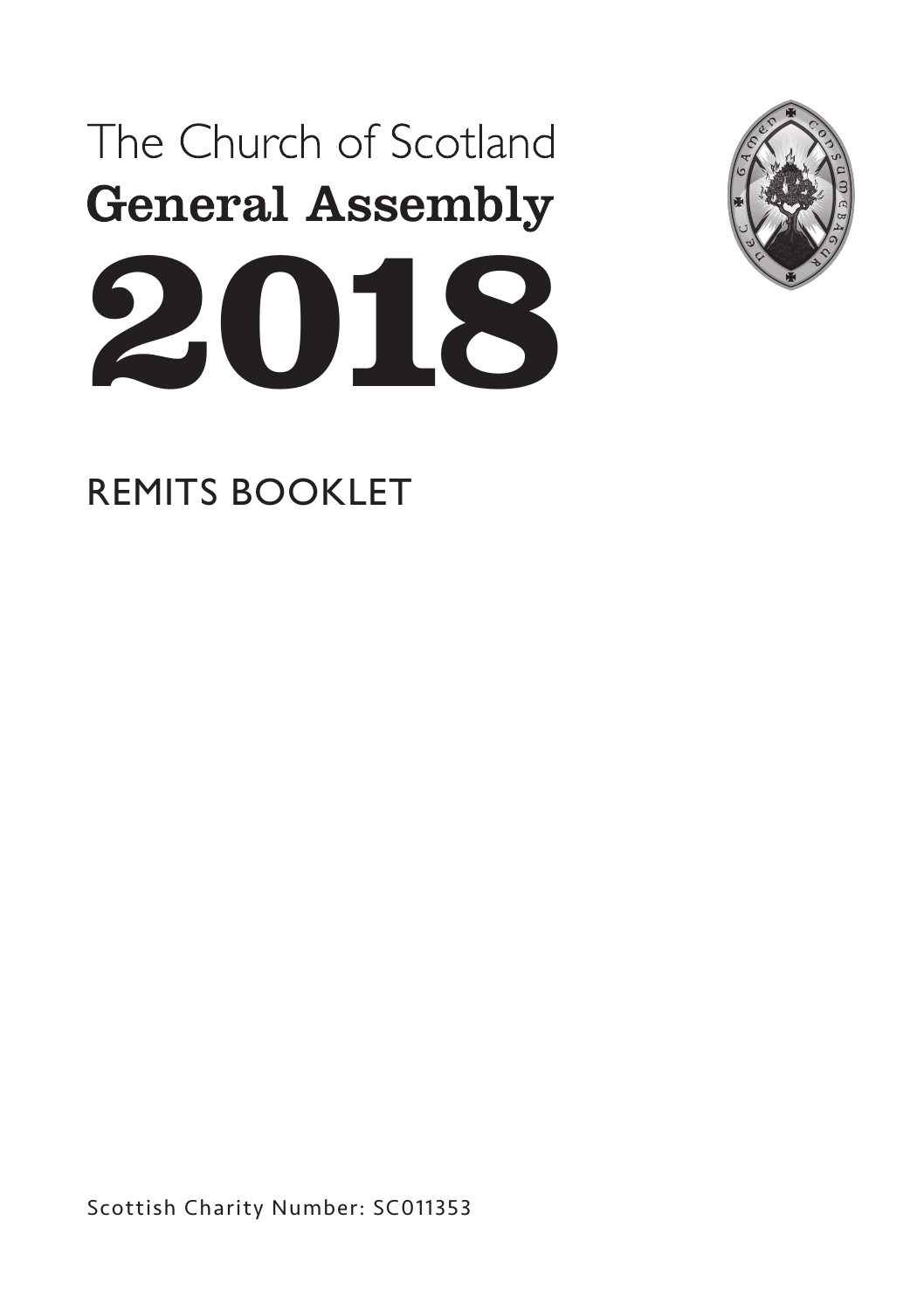# **CONTENTS**

| Discipline Overture                                                                                                       | 3  |
|---------------------------------------------------------------------------------------------------------------------------|----|
| Instructions and Recommendations to Presbyteries, Kirk Sessions,<br>Congregations and Individuals                         | 31 |
| Instructions to Councils and Committees                                                                                   | 37 |
| Sections of Reports                                                                                                       | 47 |
| Virtual Attendance at Meetings Act (Act VI 2018)                                                                          | 47 |
| Ecumenical Policy: Local, Universal and Shaped by the Mission of God:<br>An Ecumenical Policy for the Church of Scotland. | 48 |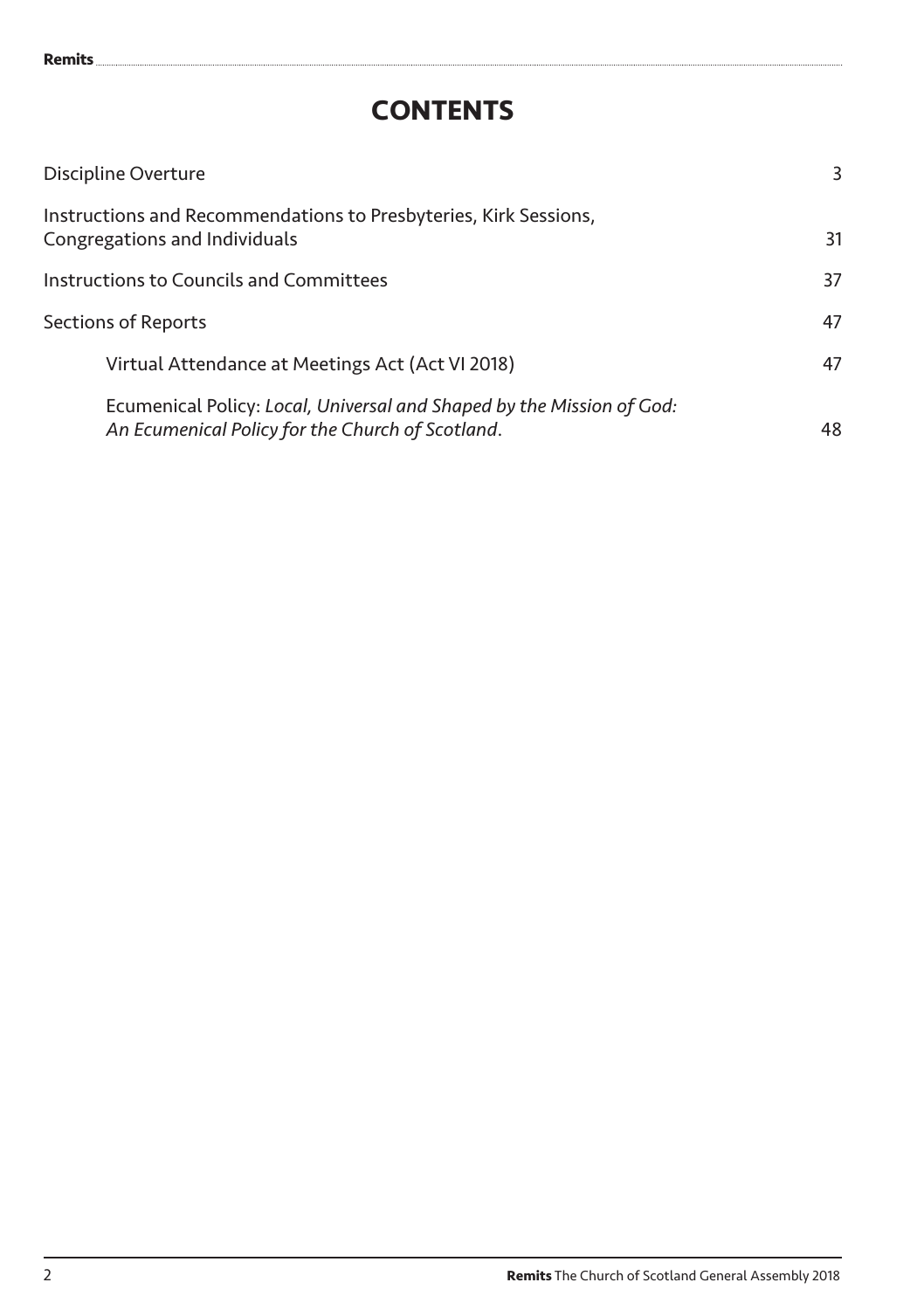# **OVERTURE UNDER THE BARRIER ACT**

# DISCIPLINE OVERTURE

*The General Assembly adopt the Overture the tenor whereof follows, and transmit the same to Presbyteries for their consideration under the Barrier Act, directing that returns be sent to the Principal Clerk not later than 31 December 2018.*

*The General Assembly, with consent of a majority of Presbyteries, hereby enact and ordain as follows:*

#### **Part 1 DEFINITIONS, INTERPRETATION AND PRELIMINARY MATTERS**

- 1. For the purposes of this Act:
	- (1) "Administrative Suspension" shall mean an instruction given, at any stage of proceedings in terms of this Act, by a Presbytery or any Committee or individuals holding delegated powers from Presbytery so to do, to a Respondent to abstain from the exercise of all of the functions of the office held by the Respondent until the final disposal of proceedings under this Act and "Administratively Suspended" shall be construed accordingly. For the avoidance of doubt, Administrative Suspension shall not constitute or form a part of any form of Censure.
	- (2) "Adviser" shall mean a Minister, being a member of Presbytery, selected from a list maintained by the Legal Questions Committee, who acts as an adviser to an Assessor.
	- (3) "Alternative Contact" shall mean the alternative contact to the Presbytery Clerk in terms of the Complaints Procedure.
	- (4) "Assessor" shall mean (i) an Elder, being a member of a Kirk Session, who is legally qualified and has knowledge of Church Law, or (ii) a solicitor employed in the Church's Law Department, or (iii) an investigator with experience of the investigation of professional misconduct: any such person in category (i), (ii) or (iii) being appointed from a panel of Assessors in terms of section 17(2), and all Assessors being appointed to the panel by the General Assembly on the nomination of the Nomination Committee.
	- (5) "Auxiliary Minister" shall have the meaning ascribed to it in the Registration of Ministries Act (Act II 2017).
	- (6) "breach" shall mean material breach.
	- (7) "Bullying" shall mean a course of conduct (i.e. conduct which occurs on at least two occasions) amounting to offensive, threatening, abusive, malicious, intimidating or insulting behaviour that may be an abuse or misuse of power, position or knowledge through means that undermine, humiliate, denigrate or injure the person concerned and which is behaviour occurring in circumstances where it would appear to a reasonable individual that it would amount to bullying of that person.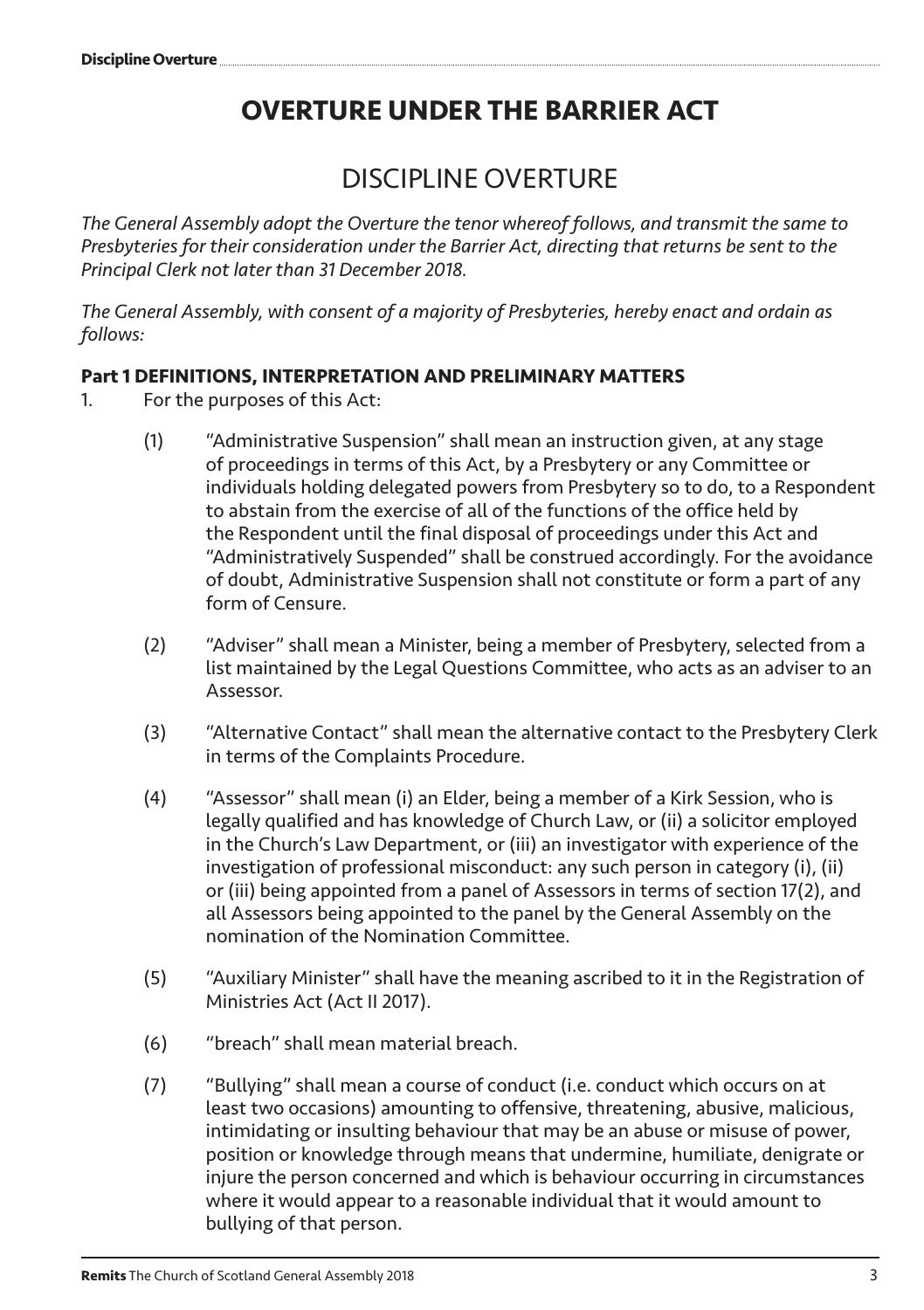- (8) "Censure" shall have the meaning given to it in Part 10.
- (9) "Censure with consent" shall mean a Censure consented to by the Respondent.
- (10) "Complainer" shall mean a person, Committee or other body making a Disciplinary Complaint.
- (11) "Complaints Procedure" shall mean the complaints procedure operated by Presbyteries as initially approved by deliverance of the General Assembly of 2014 and as amended from time to time.
- (12) "Council" shall mean the Ministries Council or any Task Group or Committee of the Ministries Council.
- (13) "Deacon" shall have the meaning ascribed to it in the Registration of Ministries Act (Act II 2017).
- (14) "Disciplinary Complaint" shall mean (i) a written allegation or allegations that a Disciplinary Offence has been committed or (ii) circumstances coming to the attention of Presbytery which indicate that a Disciplinary Offence may have been committed.
- (15) "Disciplinary Offence" shall have the meaning assigned to it in Part 4.
- (16) "Disciplinary Proceedings" shall mean those proceedings carried out in accordance with the provisions of Part 8 in respect of any Disciplinary Offence alleged to have been committed by a Respondent.
- (17) "Discipline Tribunal" shall mean a body of three or five persons drawn from the Judicial Panel and constituted to hear Disciplinary Proceedings under this Act, more particularly described in section 7.
- (18) "Elder" shall mean a person ordained as an elder (whether or not serving on a Kirk Session, save where otherwise specified in this Act).
- (19) "Graduate Candidate" shall have the meaning ascribed to it in the Selection and Training for Full-Time Ministry Act (Act X 2004).
- (20) "Harassment" shall mean unwanted physical, verbal or non-verbal conduct related to a Protected Characteristic which has the purpose or effect of violating the dignity of another person or creating an intimidating, hostile, degrading, humiliating or offensive environment for that person, declaring that in deciding whether conduct has that effect, there shall be taken into account the perception of that person, the other circumstances of the case and whether it is reasonable for the conduct to have that effect.
- (21) "Investigatory Proceedings" shall mean those proceedings carried out in accordance with the provisions of Part 7 in respect of any Disciplinary Offence alleged to have been committed by a Respondent.
- (22) "Judicial Commission" means the Judicial Commission as defined in the Appeals Act (Act I 2014).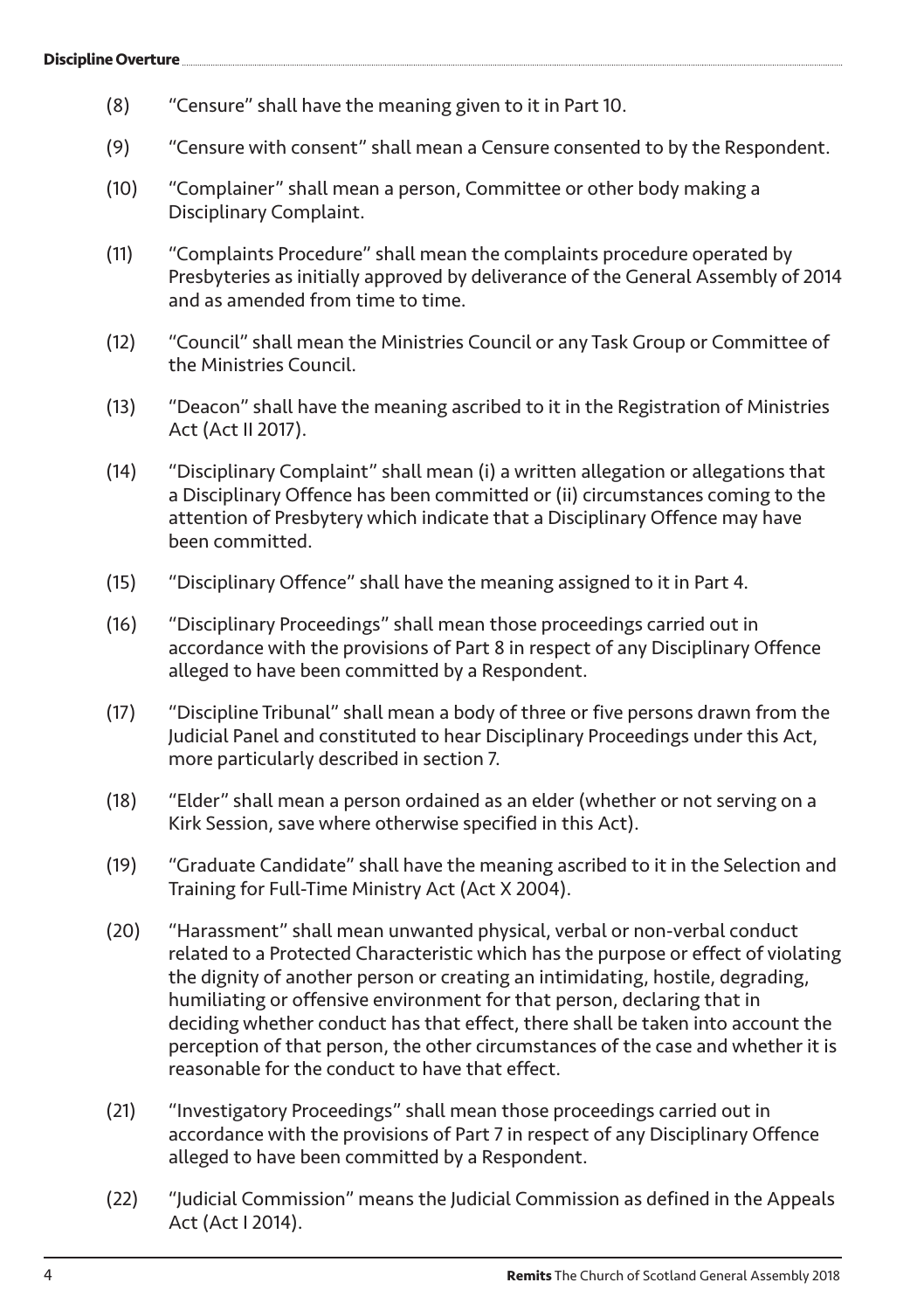- (23) "Judicial Panel" shall mean the pool of persons from which shall be appointed (a) a Reviewer, and (b) the members to serve on the Discipline Tribunal and the Judicial Commission.
- (24) "Judicial Suspension" shall mean any suspension imposed as a Censure in terms of Part 10.
- (25) "Legal Aid Fund" shall mean the Fund maintained by the Legal Questions Committee in terms of the Legal Aid in Disciplinary Proceedings Regulations (Regulations X 2018).
- (26) "Licentiate" shall have the meaning ascribed to it in the Candidates, Licentiates and Probationers Act (Act XI 1994).
- (27) "Minister" and "Minister of Word and Sacrament" shall have the meanings respectively ascribed to them in the Registration of Ministries Act 2017 (Act II 2017).
- (28) "Office-Bearer" shall, for the purposes of this Act only, mean an individual who is serving on a Congregational Board, Deacons' Court or Board of Management, or any other body deemed by the Presbytery to form part of the governance arrangements of any congregation, or on any committee of any of these bodies or of a Kirk Session or Presbytery, and shall, for the avoidance of doubt, include all Clerks and Treasurers, whether or not such individuals are serving as voting members of any such governing body.
- (29) "Ordained Local Minister" shall have the meaning ascribed to it in the Registration of Ministries Act (Act II 2017).
- (30) "Procedural Review" shall mean a procedural review carried out by a Reviewer in terms of sections 19(3), 22(2) or 27.
- (31) "Protected Characteristic" shall mean any of the following: Age Disability Gender re-assignment Race Religion or belief Sex Sexual orientation
- (32) "Reader" shall have the meaning ascribed to it in the Readership Act (Act XVII 1992).
- (33) "Referral" shall mean the referral by a Presbytery of a Disciplinary Complaint to an Assessor in terms of Part 5.
- (34) "Register of Ministry" shall mean the Register referred to in section 2 of the Registration of Ministries Act (Act II 2017).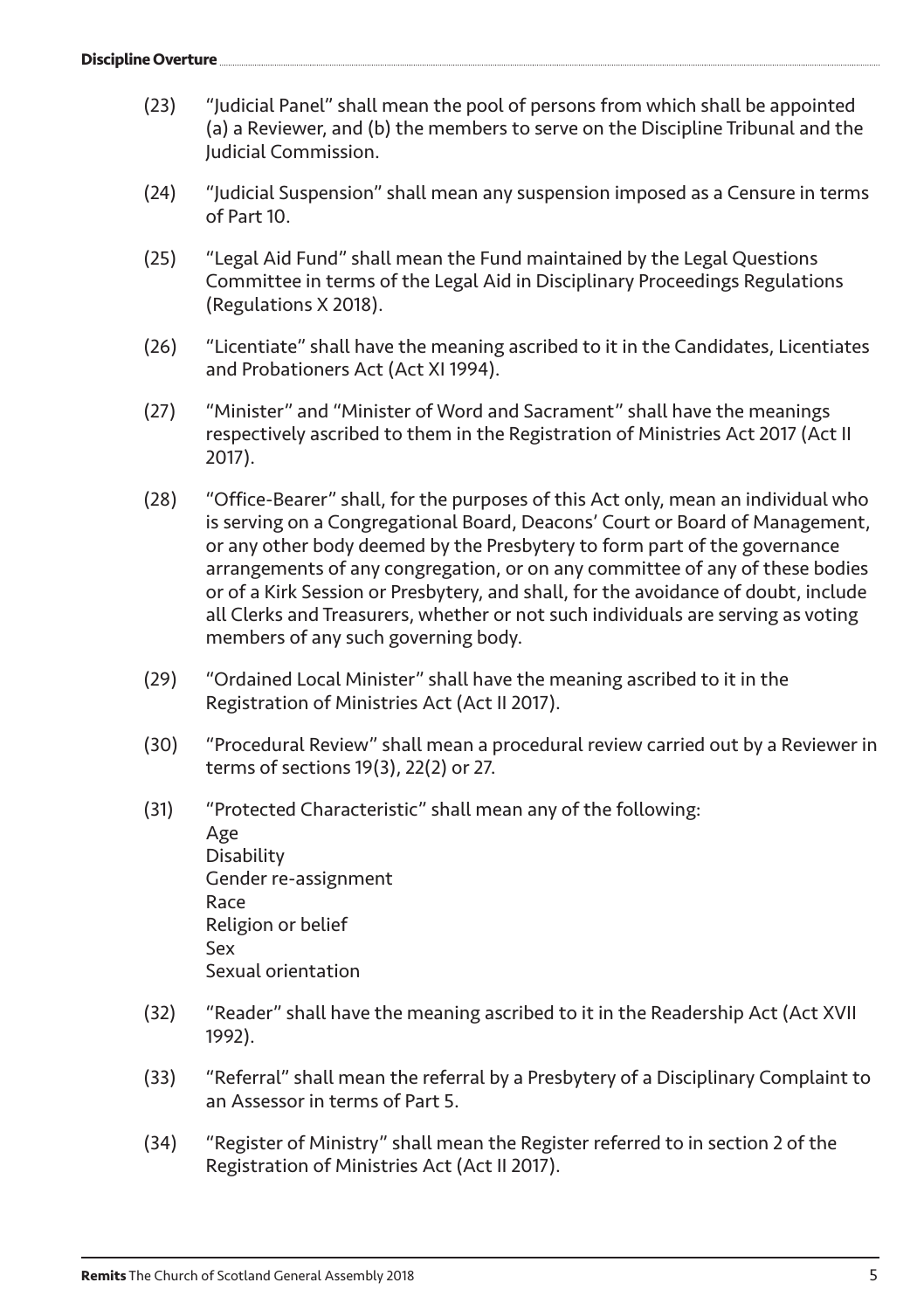- (35) "Respondent" shall mean a person referred to in section 10 against whom a Disciplinary Complaint has been made or has arisen.
- (36) "Reviewer" shall mean a person selected from the Judicial Panel and appointed by the Convener or Vice-Convener of the Legal Questions Committee to carry out a Procedural Review.
- (37) "Victimisation" shall mean subjecting another person to a detriment because that person has brought a Disciplinary Complaint under this Act, given evidence or information in connection with proceedings under this Act, or done any other thing for the purposes of or in connection with this Act, unless that person acted in bad faith in so doing.
- 2. For the purposes of this Act (a) the singular shall include the plural unless the contrary intention appears; (b) any reference to a "section" or a "Part" shall be to a section or Part of this Act, (c) any reference to "days" in relation to periods of time or time limits shall be to consecutive calendar days, and (d) any reference to an Act of the UK or Scottish Parliament shall include a reference to any subsequent modification, replacement or re-enactment thereof.
- 3. Meetings of the Assessor and the Adviser or of the Discipline Tribunal may be held by conference telephone call, video conference or the like electronic means and proceedings at any meeting held by such means shall be as valid as if the Assessor and Adviser or the members of such Tribunal and any other parties, recorded as attending such meeting, had all been physically present, in person, at a single geographic location.
- 4. No Assessor, Adviser or Reviewer shall:
	- (1) take part in any proceedings involving the Presbytery of which they are a member or in which the Kirk Session of which they are a member is situated; or
	- (2) be appointed to the Discipline Tribunal or a Judicial Commission in any single case or series of related cases in which they have acted as Assessor, Adviser or Reviewer, which proceeds against any Respondent in terms of this Act.
- 5. The rules of civil evidence in Scots Law shall apply to the conduct of any proceedings governed by this Act and the standard of proof required shall be the balance of probabilities. Where the Disciplinary Complaint is the same as, or substantially similar to, any charge brought against the Respondent in criminal law and the Respondent is proved to have been convicted of the offence in criminal law, by or before any court in the United Kingdom, then the Respondent shall be taken to have committed that offence, unless the contrary is proved.
- 6. (1) The Assessor may sist proceedings under this Act at any time, in whole or in part, in any of the following situations: (i) pending the outcome of any civil or criminal proceedings or relevant investigations which relate to the Complaint, (ii) due to the ill-health of the Respondent or of a material witness which, in the opinion of the Assessor, having taken such professional advice or considered such evidence as they consider appropriate, prevents the Respondent or material witness from taking part in such proceedings; or (iii) for any other reason which the Assessor deems appropriate.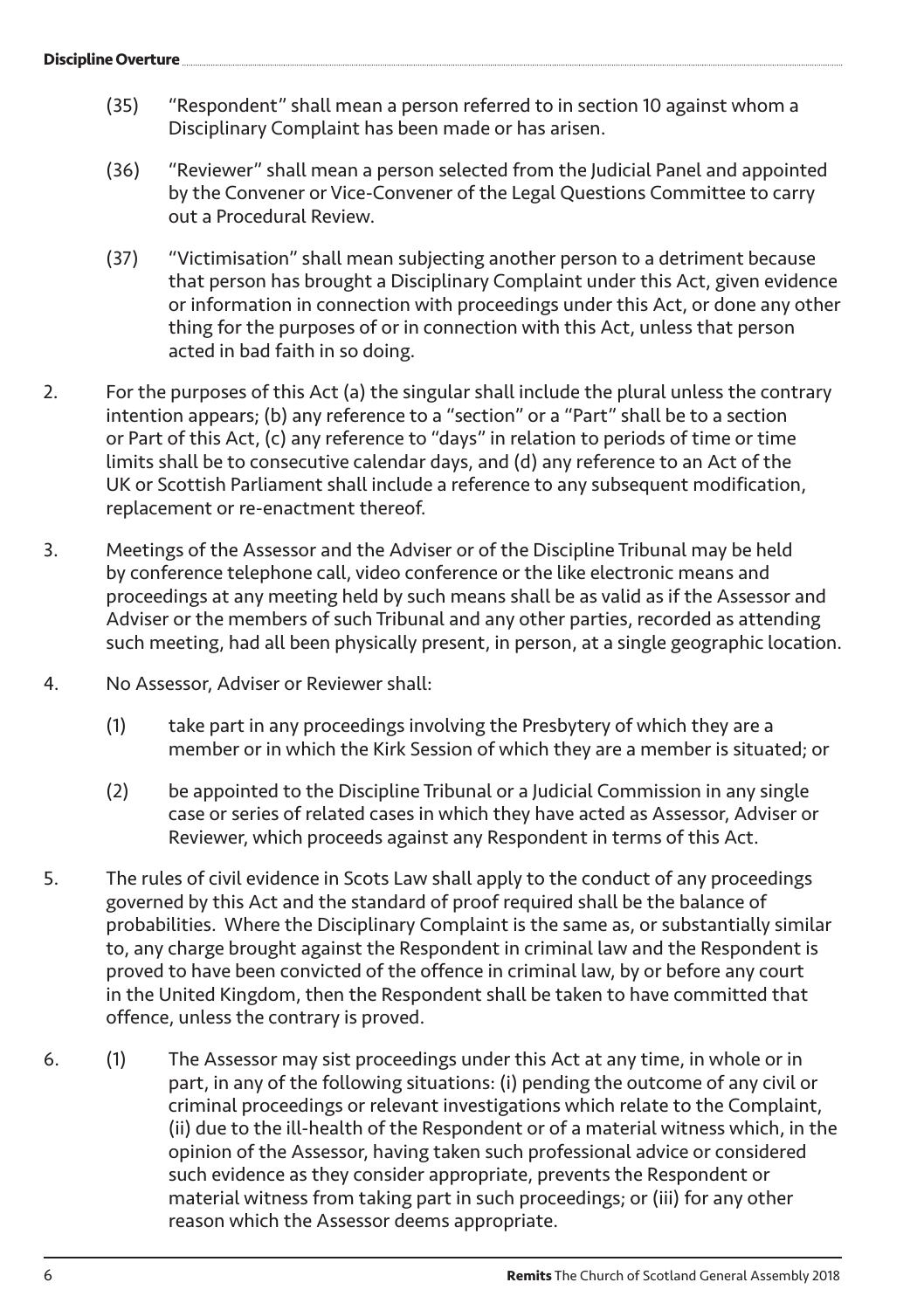- (2) Once a sist has been imposed, it shall be presumed to continue until such time as the circumstances leading to its imposition no longer pertain, but the appropriateness of the sist continuing shall be subject to review, upon request by the Respondent, at three-monthly intervals from the date of its imposition. Each such review shall be undertaken and decided upon by the Convener, whom failing the Vice-Convener, of the Legal Questions Committee, who shall have power to lift the sist upon cause shown by the Respondent. In making a decision, the Convener or Vice-Convener of the Legal Questions Committee shall first consult with the Solicitor of the Church and the Principal Clerk.
- 7. The Discipline Tribunal shall be variously constituted as follows:
	- (1) In the circumstances of a matter proceeding under Part 8 *(Disciplinary Proceedings)*, it shall mean a body of up to five persons, of whom at least one is a Minister or Deacon and one is an Elder, three persons being selected from the Judicial Panel together with a Convener and a Vice-Convener appointed in terms of section 16 of the Appeals Act (Act I 2014). In this case the quorum of the Tribunal shall be three persons, one of whom must be the Convener, or
	- (2) In the circumstances of a matter proceeding under Part 9 *(Accelerated Procedure)* it shall mean a body of up to three persons, comprising one Minister and one Elder selected from the Judicial Panel, together with a Convener appointed in terms of section 16 of the Appeals Act (Act I 2014). In this case the quorum of the Tribunal shall be two persons, one of whom must be the Convener.

The Solicitor of the Church shall normally serve as Secretary to the Discipline Tribunal but may appoint a Depute to act in his or her place in any particular case. The Secretary shall not be a member of the Discipline Tribunal.

- 8. Where an Assessor becomes unable to continue with consideration of and/or investigation of and/or disciplinary proceedings in respect of a Disciplinary Complaint, then a new Assessor shall be appointed and the consideration and/or investigation and/or disciplinary proceedings shall continue, subject to all time limits which apply being recalculated to start again as if the Referral had been made on the date on which the new Assessor is appointed.
- 9. When, in the course of proceedings under the Local Church Review Act (Act I 2011) or the Congregations in an Unsatisfactory State Act (Act I 1988), the Presbytery receives a Disciplinary Complaint indicating that a Disciplinary Offence may have been committed by a Respondent, it may proceed in one of the following ways: (i) it may proceed simultaneously in terms of this Act, or (ii) it may resolve to initiate proceedings under this Act following the completion of the existing proceedings, or (iii) it may resolve to sist the existing proceedings and initiate proceedings under this Act.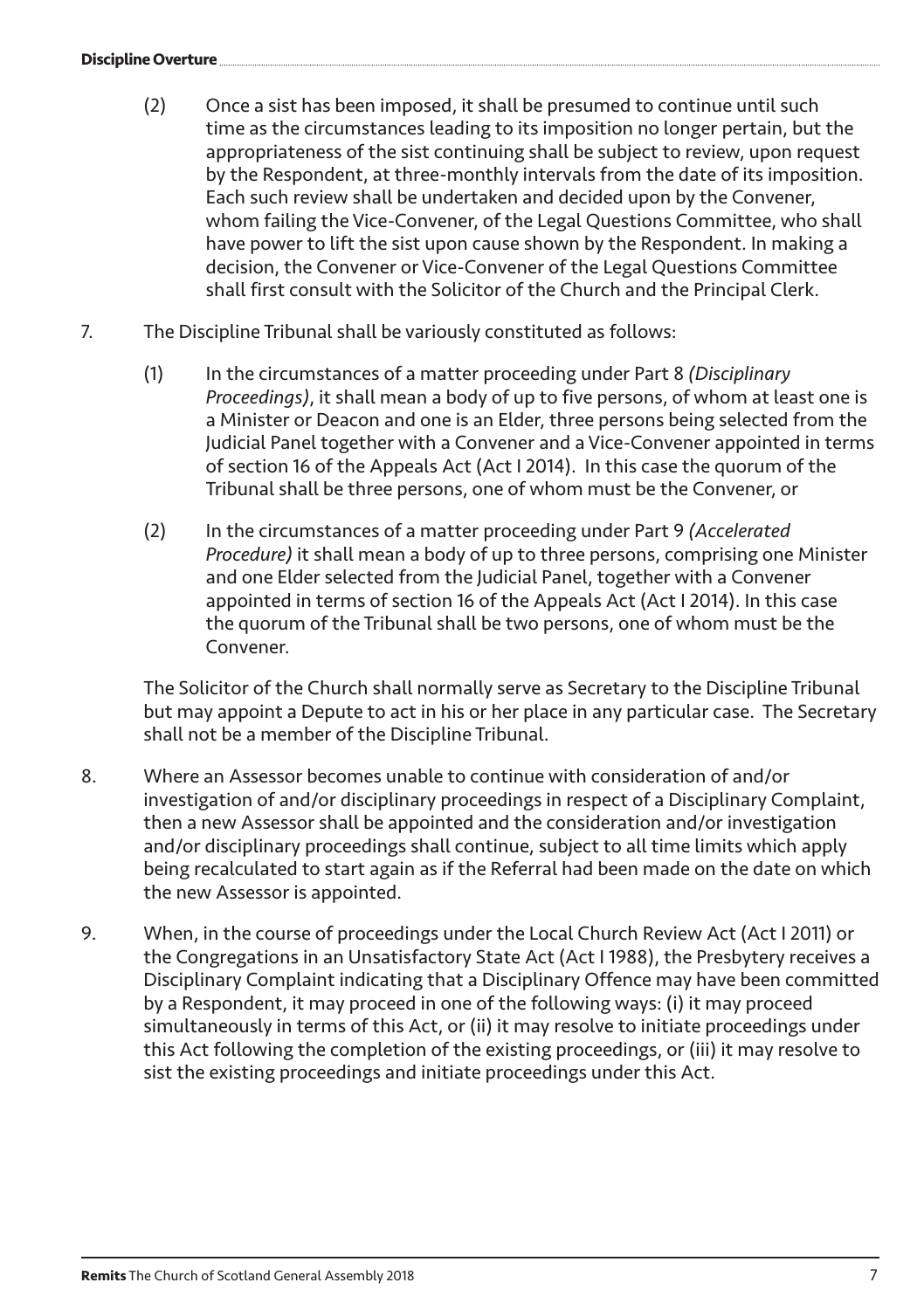# **PART 2 THOSE SUBJECT TO DISCIPLINE IN TERMS OF THIS ACT**

- 10. The following shall be subject to discipline in terms of this Act:
	- (1) Ministers of Word and Sacrament;
	- (2) Licentiates;
	- (3) Graduate Candidates;
	- (4) Deacons;
	- (5) Readers;
	- (6) Candidates and Probationers in training for the Ministry of Word and Sacrament and Diaconate as referred to in the Selection and Training for Full-Time Ministry Act (Act X 2004);
	- (7) Candidates in training for the Readership as referred to in the Readership Act (Act XVII 1992);
	- (8) Elders;
	- (9) Office-Bearers;
	- (10) Persons holding Certificates of Eligibility issued under the Admission and Readmission of Ministers Act (Act IX 2002).

# **PART 3 JURISDICTION**

- 11. It is declared that any proceedings under this Act are part of the exclusive jurisdiction of the Church and in accordance with the Articles Declaratory of the Constitution of the Church of Scotland in Matters Spiritual, as hereby interpreted by the Church.
- 12. Where an individual against whom an allegation made in terms of this Act is an employee of any congregation or any Court or Committee of the Church, nothing in this Act shall prejudice the application of civil employment law.
- 13. For the avoidance of doubt, it is declared that nothing in this Act shall reduce the general power of Presbytery to impose an Administrative Suspension on any individual subject to its jurisdiction in terms of this Act, at any time.
- 14. (1) Proceedings under this Act shall be initiated by the Presbytery having jurisdiction in terms of this section.
	- (2) Ministers of Word and Sacrament and Deacons shall be subject to the jurisdiction of the Presbytery with which they are registered on the Register of Ministry created by the Registration of Ministry Act (Act II 2017).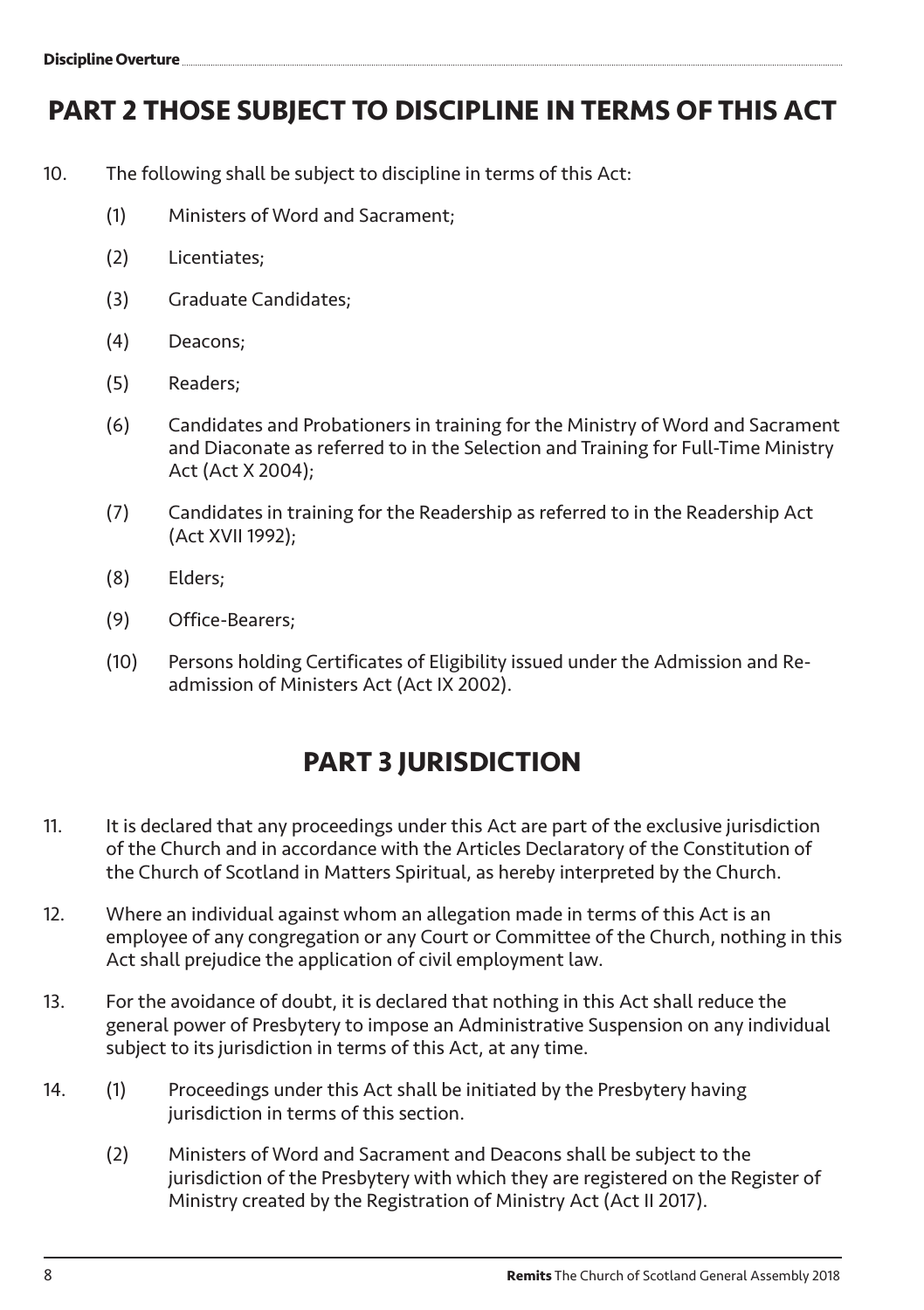- (3) Licentiates shall be subject to the jurisdiction of the Presbytery within the bounds of which is the congregation of which they are a member, which failing, the Presbytery of Edinburgh.
- (4) Candidates and Probationers in training for the Ministry of Word and Sacrament and Diaconate shall be subject to the jurisdiction of the Presbytery which is supervising them, in terms of sections 18 and 19 of the Selection and Training for Full-Time Ministry Act (Act X 2004).
- (5) Candidates in training for the Readership shall be subject to the jurisdiction of the Presbytery which appoints the regent referred to in section 2(e) of the Readership Act (Act XVII 1992).
- (6) Graduate Candidates shall be subject to the jurisdiction of the Presbytery which issued their Graduate Candidate's Certificate in terms of section 22 of the Selection and Training for Full-Time Ministry Act (Act X 2004).
- (7) Elders and Office-Bearers shall be subject to the jurisdiction of the Presbytery within the bounds of which is the congregation of which they are a member or in which they serve as an Office-Bearer.
- (8) Readers shall be subject to the jurisdiction of the Presbytery upon the Roll of which they appear.
- (9) Persons holding Certificates of Eligibility issued under the Admission and Readmission of Ministers Act (Act IX 2002) shall be subject to the jurisdiction of the Presbytery within the bounds of which they normally reside, which failing, the Presbytery of Edinburgh.
- 15. Should a Disciplinary Complaint come to the notice of a Presbytery other than that having jurisdiction in terms of this Part 3, it shall communicate the same to the Presbytery having jurisdiction, together with all information pertaining thereto in its possession.

# **PART 4 DISCIPI INARY OFFENCES**

- 16. "Disciplinary Offence" shall mean:
	- (1) conduct which is declared censurable by the Word of God:
	- (2) a breach of an Act, Regulation or Deliverance of the General Assembly;
	- (3) a breach of an established custom of the Church;
	- (4) a breach of an order or instruction of any court of the Church or Committee;
	- (5) a breach of a Respondent's vows of ordination;
	- (6) a refusal to accept, or an attempt to subvert, the authority of any court of the Church or Committee;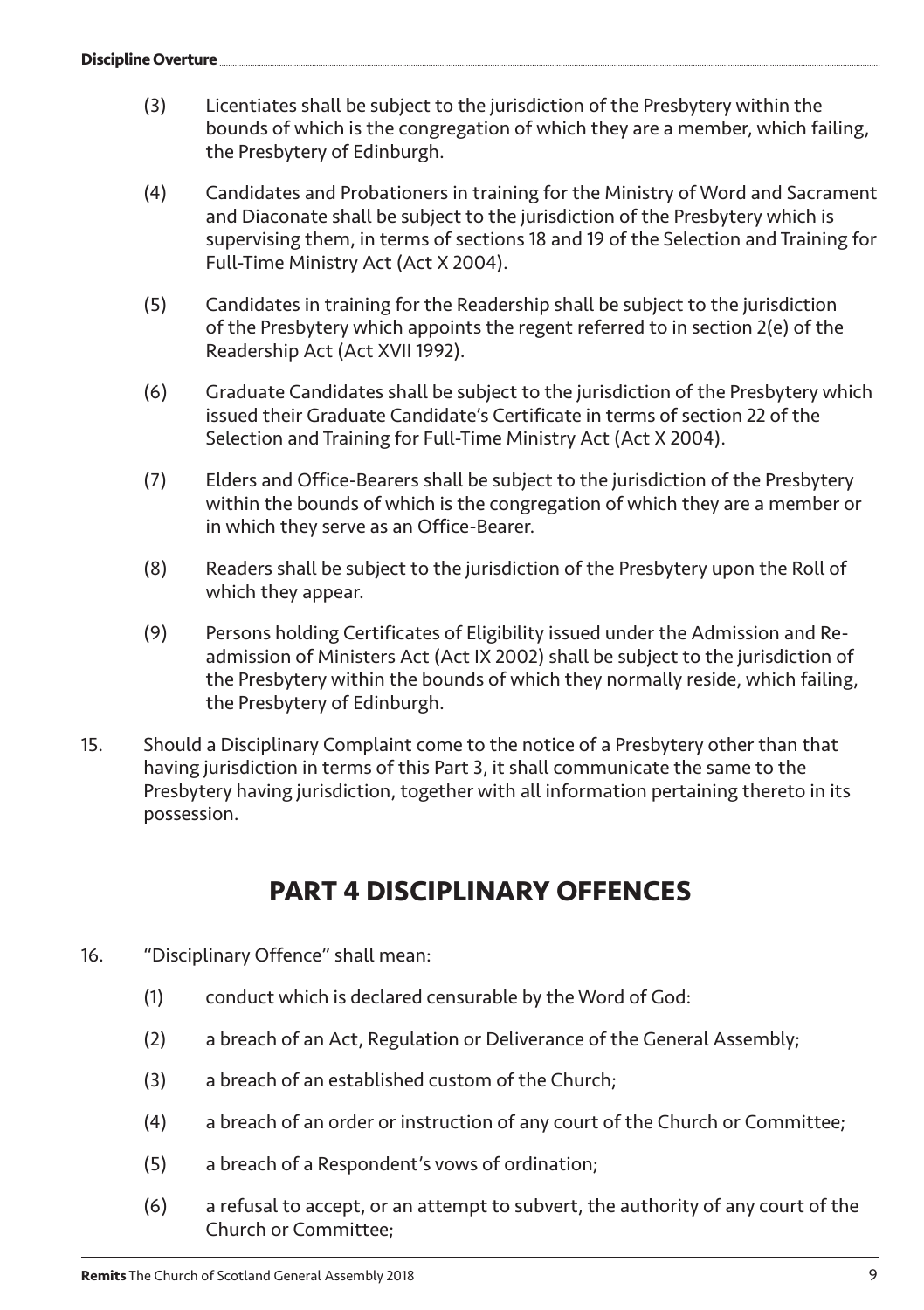- (7) conduct unbecoming the office held by the Respondent in the Church or likely to reflect adversely on the Church or bring its name into disrepute;
- (8) conduct which is not in conformity with the law or practice of the Church and which constitutes direct or indirect discrimination in terms of the Equality Act 2010;
- (9) Harassment or Victimisation as defined in sections 1(20) and 1(36) respectively;
- (10) dishonest or deceitful behaviour;
- (11) Bullying;
- (12) conduct which results in the placing of the name of a Respondent on the Sex Offenders' Register or the Respondent's inclusion on the Children's List and/or the Adults' List kept under section 1(1) of the Protection of Vulnerable Groups (Scotland) Act 2007;
- (13) failure by an individual to advise the Church's Safeguarding Service of (a) any act, default or omission, or (b) any circumstances arising, bearing upon that individual's suitability to undertake Regulated Work as defined in the Protection of Vulnerable Groups (Scotland) Act 2007;
- (14) other than as permitted in terms of this Act, the issuing by any person subject to this Act of any form of statement about, or details concerning, the alleged Disciplinary Offence, or participating in any interview or discussion with the media or publishing any material on social media regarding an alleged Disciplinary Offence, in all cases after the Presbytery receives notice of an alleged Disciplinary Offence and until the conclusion of any Disciplinary Proceedings and any appeals relating thereto; and
- (15) disobedience of an Instruction issued under section 40.

## **PART 5 REFERRAL**

17. (1) Whenever a Disciplinary Complaint comes to the notice of the Presbytery, it shall be considered by the Presbytery Clerk (or the Alternative Contact), whom failing, any member of Presbytery holding delegated powers from Presbytery to act for the Presbytery in respect of the Complaints Procedure or otherwise holding delegated powers from Presbytery to deal with matters of discipline.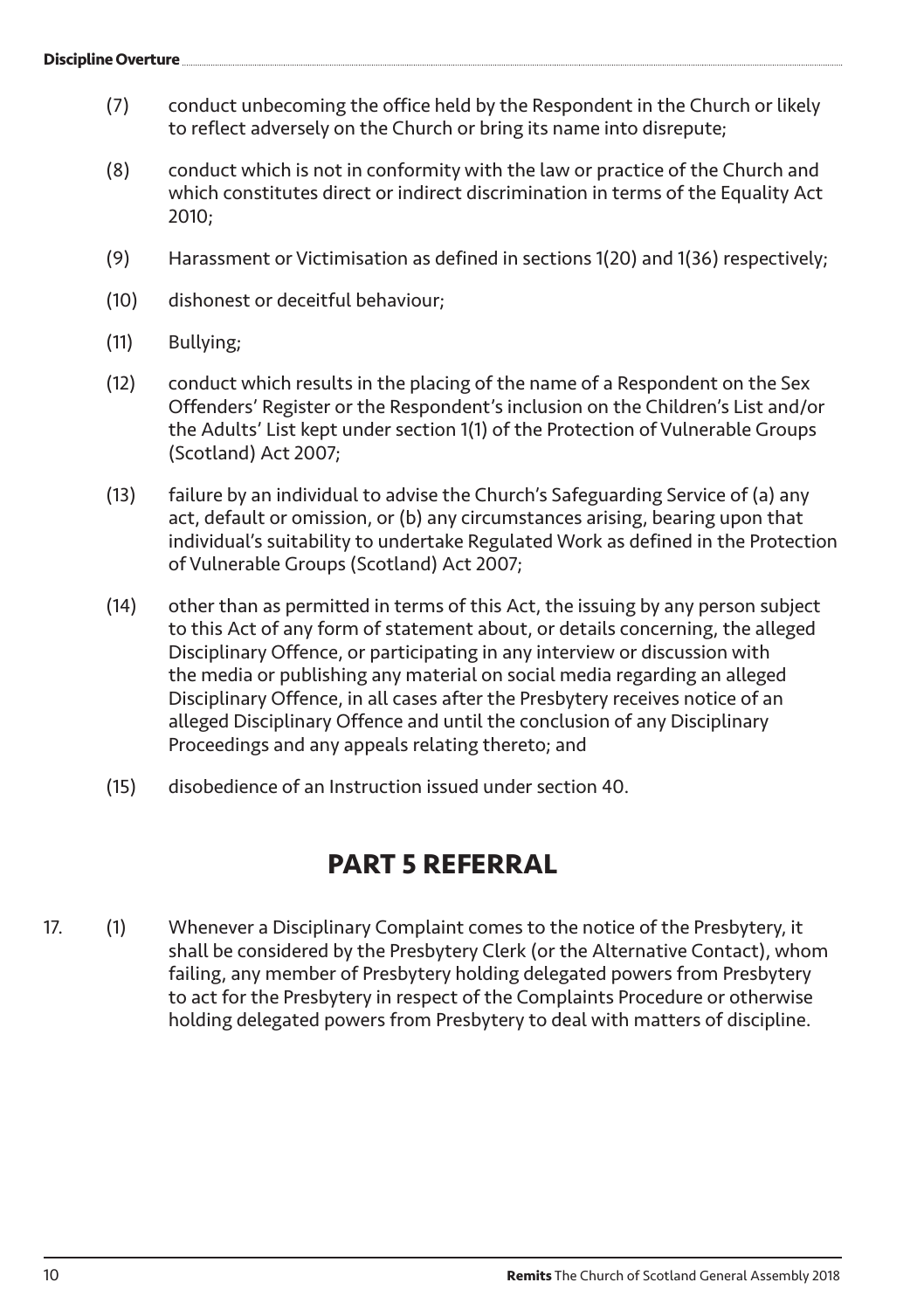- (2) If, following consideration in terms of section 17(1), it is decided that the Disciplinary Complaint should be considered under this Act, the Presbytery shall appoint an Assessor and shall refer the consideration of such Disciplinary Complaint to such Assessor. Before making a decision that the Disciplinary Complaint should not be considered under this Act, the Presbytery Clerk shall seek the advice of the Principal Clerk.
- (3) Consideration shall also be given at this stage as to whether or not an Administrative Suspension should be imposed on the Respondent in terms of Part 6.
- (4) Where there is a Complainer, the Presbytery Clerk shall send written acknowledgement of the Disciplinary Complaint to the Complainer within seven (7) days of its receipt.
- (5) Once a Referral has been made, the following restrictions shall apply to a Respondent (with the exception of those Respondents referred to in section 10(9)) until such time as proceedings under this Act are finally disposed of:
	- (a) the Respondent shall not be entitled to demit his or her status or to resign from a Church appointment; a Minister of Word and Sacrament or a Deacon shall be permitted to demit his or her charge or to resign from a Church appointment, but if he or she does so, he or she shall remain under the jurisdiction of the Presbytery until proceedings under this Act are finally disposed of; and
	- (b) the Council may not issue an extract of the Respondent's entry in the Register of Ministry if he or she seeks to leave the jurisdiction of the Presbytery.
- (6) The Presbytery Clerk shall write to the Respondent to confirm that a Disciplinary Complaint has been received, advising as to its general nature and confirming that a Referral has been made and in addition, shall confirm the matters referred to in sub-paragraphs (a) and (b) above of subsection (5). The Presbytery Clerk shall, at the same time, send to the Respondent copies of (a) this Act and (b) the Guidance for Respondents prepared in terms of Part 16 and shall notify the Secretary of the Council in writing that the Referral has been made.
- (7) Notwithstanding subsection (5) above, a Respondent may, provided that no appeal is being taken to the Judicial Commission and provided also that the procedure set out in section 33 of Act VIII 2003 is followed, demit status at any time after the Discipline Tribunal issues a decision on Censure in the Respondent's case.
- (8) At the same time as appointing the Assessor, the Presbytery shall make suitable arrangements for the provision of pastoral support for (i) the Respondent and his or her family, (ii) any Complainer(s), (iii) any witnesses in respect of the Disciplinary Complaint residing within the bounds of the Presbytery, (iv) the congregation and (v) any Office-Bearers involved in the Disciplinary Complaint. The Presbytery may call upon a neighbouring Presbytery and/or the Secretary of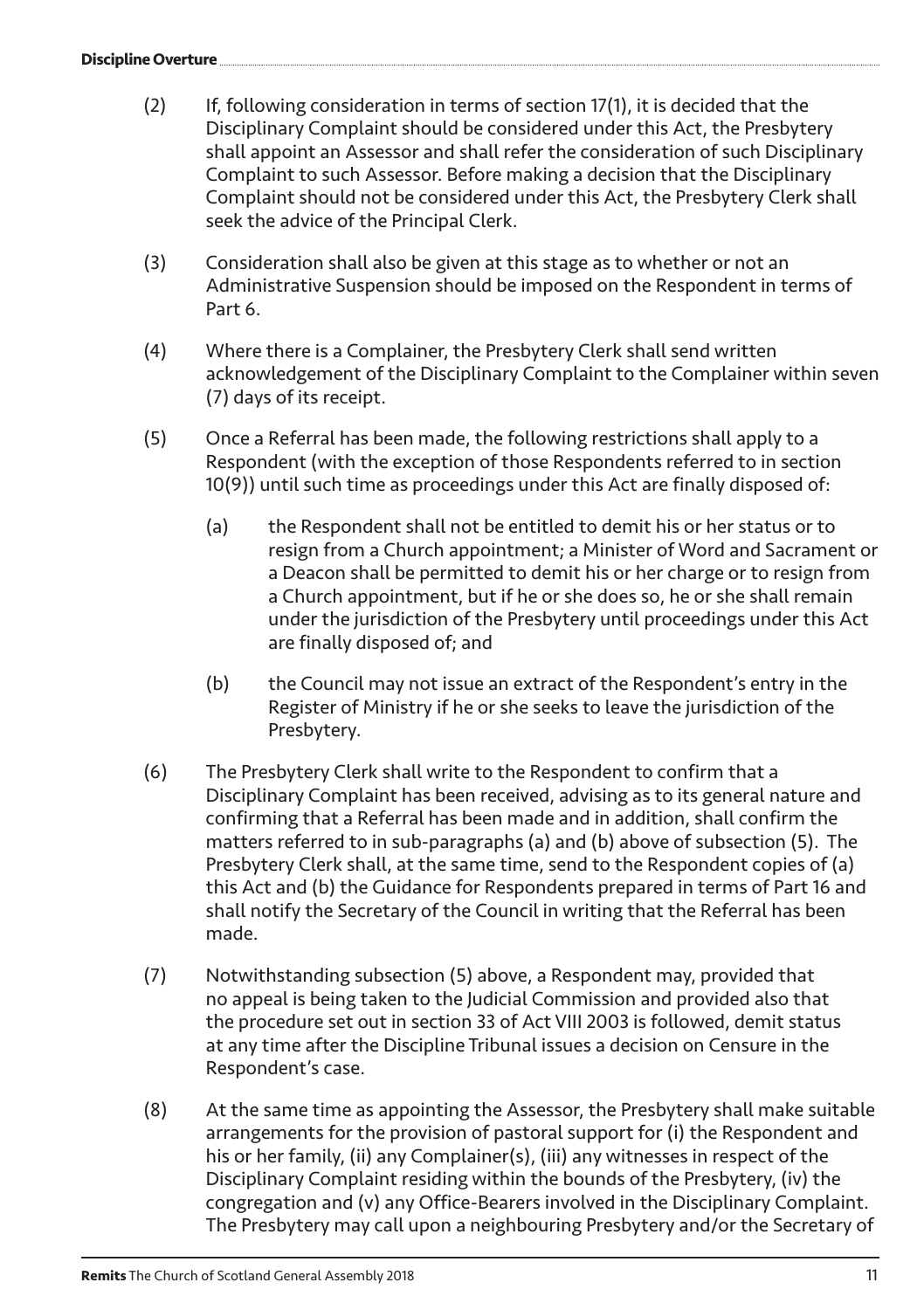**Discipline Overture** 

the Council to assist in the provision of pastoral support. The Presbytery Clerk shall make a written report on the arrangements, so made, to the Assessor, when appointed.

- (9) In the Assessor's report to the Presbytery in terms of section 19(1), the Assessor shall comment on the arrangements for pastoral support made by the Presbytery in terms of section 17(8), providing an assessment as to their adequacy and may raise any inadequacy with Presbytery during the course of his or her consideration of the Referral and may make suggestions as to how such inadequacy could be rectified.
- (10) Except insofar as provided herein, once an Assessor has been appointed, the Presbytery shall have no further part in the proceedings.
- 18. (1) The Presbytery shall also appoint an Adviser to work with the Assessor on the Disciplinary Complaint. The Adviser shall provide support to the Assessor and may be present at any interview conducted by the Assessor. Before taking any decisions under this Act, the Assessor shall consult with the Adviser.
	- (2) The Assessor will consider the Disciplinary Complaint and, if necessary, obtain any additional information, to allow the Assessor to decide whether the Disciplinary Complaint falls into one or more of the following categories:
		- (a) it is in a form which cannot sensibly be responded to, or
		- (b) it is otherwise an abuse of process, or
		- (c) it is frivolous or vexatious, or
		- (d) it has no reasonable prospect of providing grounds for disciplinary action in terms of this Act, or
		- (e) it would be more appropriately dealt with by the Presbytery under the Complaints Procedure, or
		- (f) it is suitable to be dealt with in terms of the Alternative Dispute Resolution Processes Act 2014 (Act VI 2014) or otherwise by mediation, conciliation or facilitated conversation or similar processes, or
		- (g) the Presbytery has no jurisdiction to consider the Disciplinary Complaint, or
		- (h) it cannot be pursued because a Complainer is not willing to be identified to the Respondent, or is not willing to disclose a document to the Respondent and there is no other evidence supporting the Disciplinary Complaint.
- 19. (1) Within twenty eight (28) days of the receipt of the Referral by the Assessor, he or she shall decide whether the Disciplinary Complaint satisfies any of the criteria set out in section 18(2). The Assessor shall confirm this in a report sent to the Presbytery, the Complainer (if any) and the Respondent. Where the Assessor decides that the Disciplinary Complaint satisfies any of the criteria set out in section 18(2), he or she shall also state whether the Disciplinary

12 **Remits** The Church of Scotland General Assembly 2018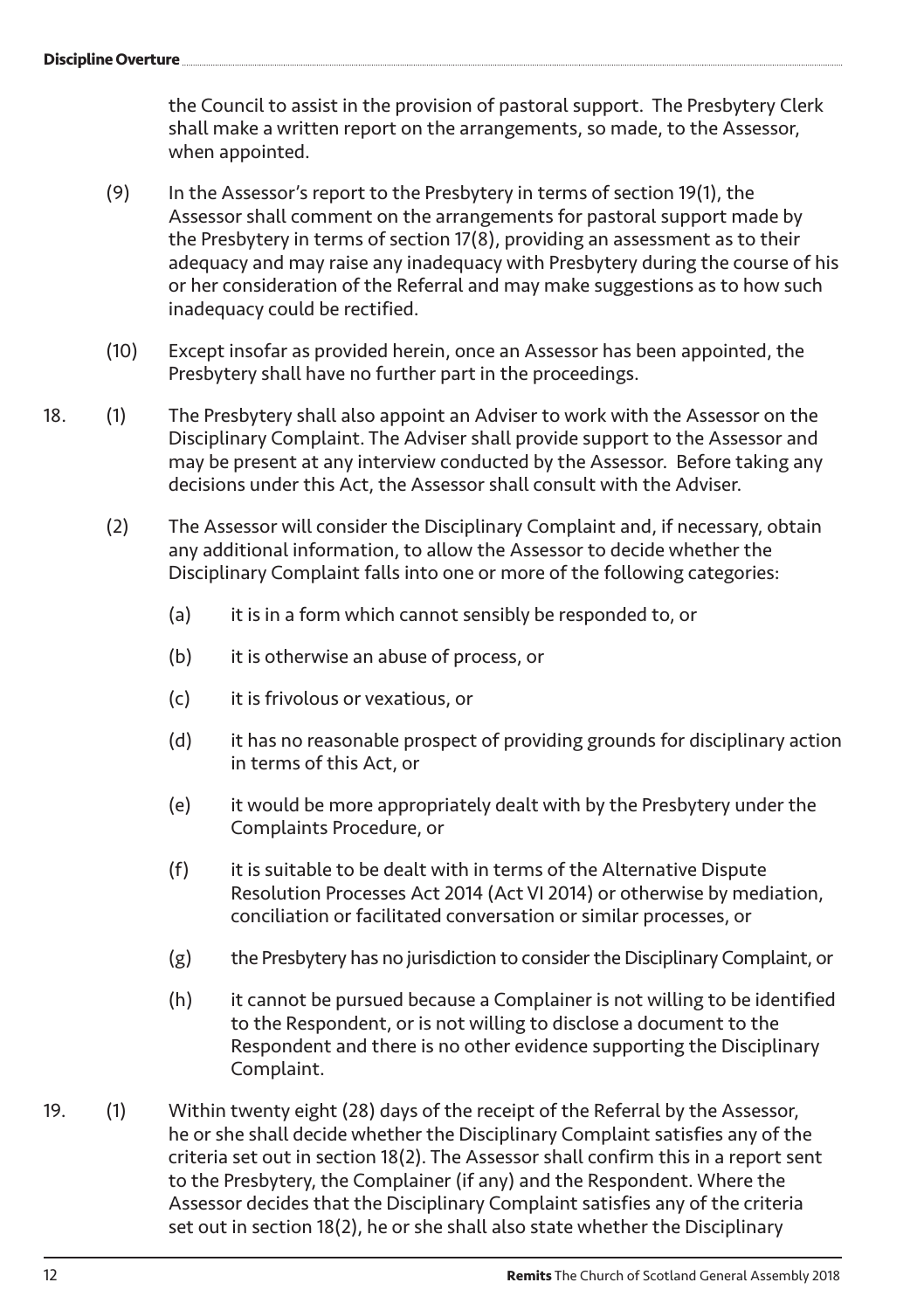Complaint should be considered by Presbytery in terms of the Complaints Procedure. When the Assessor decides that the Disciplinary Complaint satisfies any of the criteria set out in section 18(2) the Assessor shall, at the same time advise the Presbytery and the Complainer of their right to a Procedural Review.

- (2) For the avoidance of doubt, a decision by the Assessor that the Disciplinary Complaint satisfies any of the criteria set out in section 18(2) shall not be subject to appeal or dissent and complaint or any other form of review, other than a Procedural Review carried out by a Reviewer.
- (3) With respect to a Procedural Review the following will apply:
	- (a) A Procedural Review must be requested by the Presbytery or the Complainer within fourteen (14) days of the date upon which the Assessor reported his or her decision to the Presbytery and the Complainer.
	- (b) A Procedural Review can be sought only on one or both of the following grounds: (a) that there was an irregularity in the process followed by the Assessor which materially influenced his or her decision; and/or, (b) that his or her decision was materially influenced by incorrect material fact.
	- (c) Such request shall be made by sending or delivering a written request to the Presbytery Clerk, and such request shall also intimate, in brief, specific, numbered propositions, the grounds in subsection (b) above relied on by the Presbytery or the Complainer.
	- (d) In the event that the Reviewer determines that one or both of the foregoing grounds have been established, he or she shall order a new Referral to be made to a different Assessor.
	- (e) In the event that the Reviewer determines that neither of the foregoing grounds has been established, the decision of the Assessor shall be deemed to have become final.
	- (f) The decision of the Reviewer as regards the Procedural Review shall be final and not subject to appeal, dissent and complaint or any other form of further review.

# **PART 6 ADMINISTRATIVE SUSPENSION**

- 20. (1) At any time after a Disciplinary Complaint comes to the notice of the Presbytery, the Presbytery, or any Committee or individuals holding delegated powers from Presbytery so to do, shall be entitled, at its or their discretion, to impose an Administrative Suspension on the Respondent. This entitlement shall be without prejudice to the general power of Presbytery described in section 13.
	- (2) In the event that the Respondent is a Minister and he or she has been Administratively Suspended, the Presbytery shall appoint an Interim Moderator to the Respondent's charge.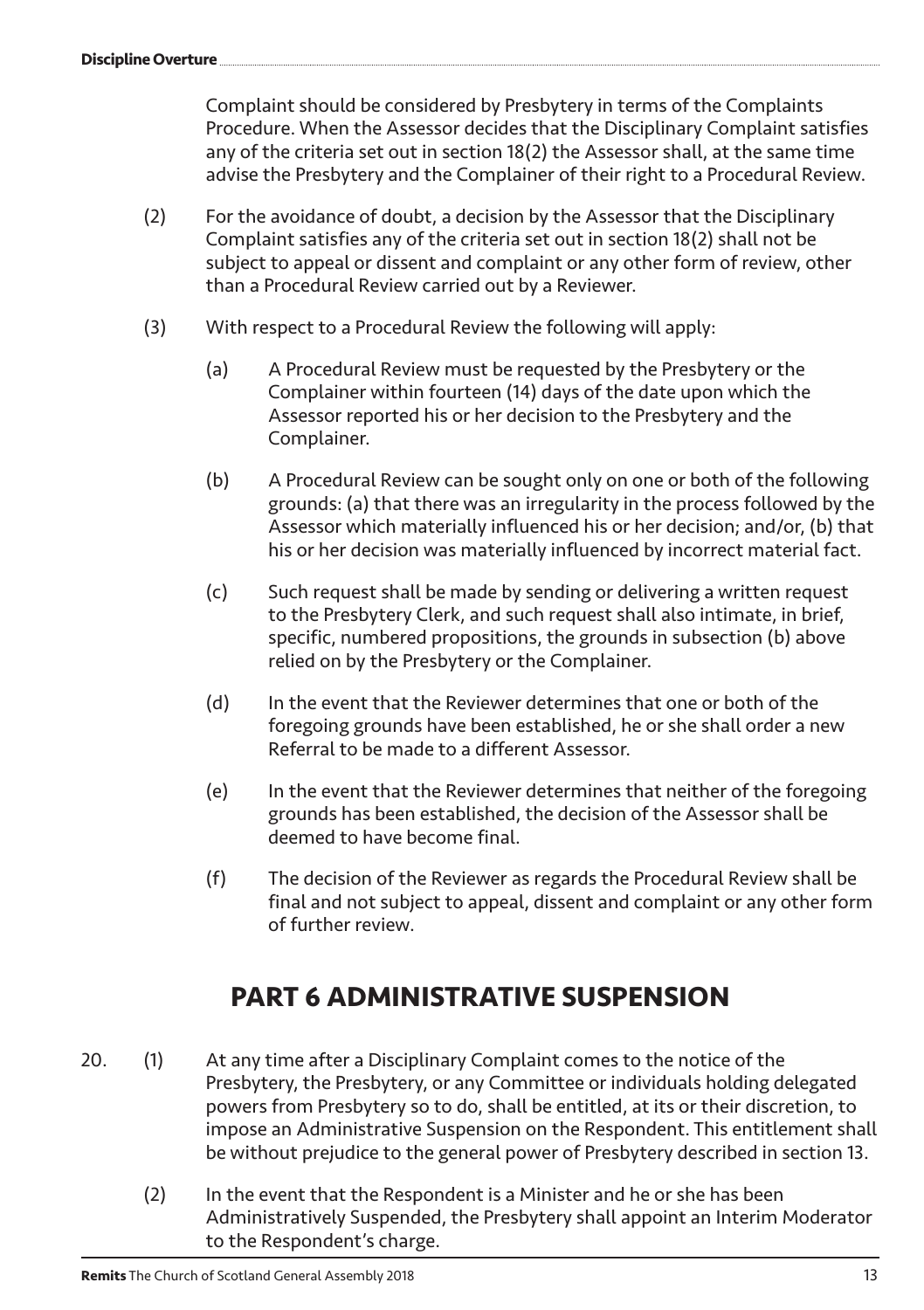- (3) Without prejudice to section 20(1), where the Respondent is a Candidate or Probationer in terms of section 10(6) or 10(7), the Council may impose an Administrative Suspension on the Respondent in respect of their candidature or Probationer training, as the case may be, pending a decision in terms of section 20(1) by the Presbytery or any Committee or individuals holding delegated powers from Presbytery, as the case may be. The Secretary of the Council shall advise the relevant Presbytery of any Administrative Suspension so imposed.
- (4) If the Respondent falls within section 10(1), (2), (3), (4), (5), (6), (7) or (10) then the Presbytery shall advise the Secretary to the Council of the fact that an Administrative Suspension has been imposed.
- (5) Once an Administrative Suspension has been imposed, it shall be presumed to continue until such time as the circumstances leading to its imposition no longer pertain; but the Administrative Suspension shall be subject to review, upon request by the Respondent or the Assessor, at three-monthly intervals from the date of its imposition. Each such review shall be undertaken and decided upon by the Convener, whom failing the Vice-Convener, of the Legal Questions Committee, who shall have power to lift the Administrative Suspension upon cause shown by the Respondent or the Assessor. In making a decision, the Convener or Vice-Convener of the Legal Questions Committee shall first consult with the Solicitor of the Church and the Principal Clerk.

# **PART 7 INVESTIGATORY PROCEEDINGS**

- 21. (1) If the Assessor, following consideration in terms of section 19(1) decides to commence Investigatory Proceedings, he or she shall:
	- (a) intimate in writing to the Respondent the terms of the Disciplinary Complaint and the nature of the evidence purported to exist in support of it;
	- (b) invite the Respondent to provide a written answer to the Disciplinary Complaint to the Assessor within fourteen (14) days of the Respondent's receipt of such intimation, always provided that the Respondent shall not be obliged to answer; and
	- (c) give notice to the Presbytery of the commencement of Investigatory Proceedings.
- 22. (1) Within fourteen (14) days of the Assessor's receipt of the Respondent's written answer to the Disciplinary Complaint (or if no such written answer is received, within twenty eight (28) days of the likely receipt by the Respondent of the Assessor's invitation in terms of section 21(1)(b)), the Assessor must decide which one of the following courses of action to take:
	- (a) to determine that the Respondent has no case to answer in terms of this Act;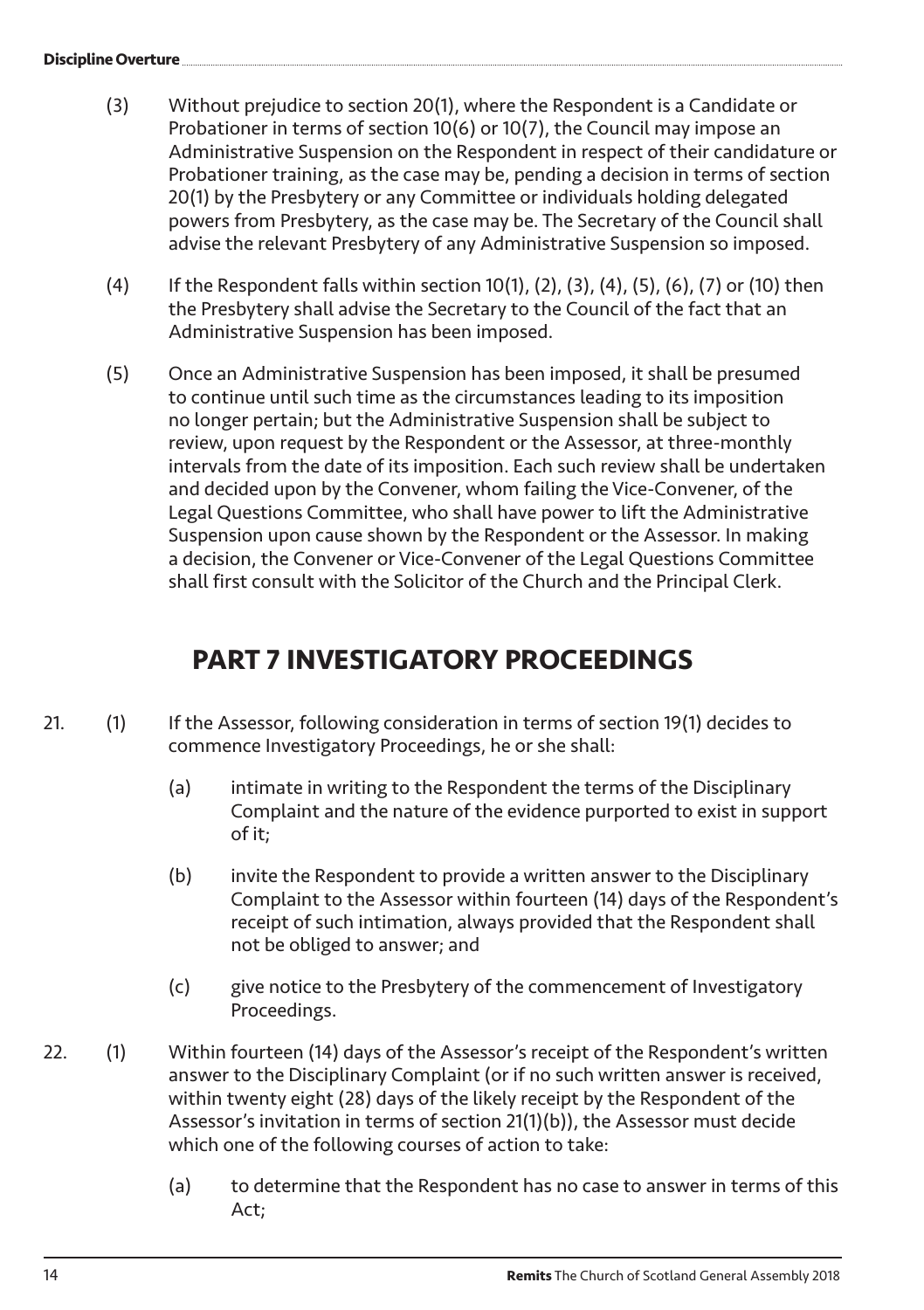- (b) to offer the Respondent, with the consent and concurrence in writing, of a Convener (or Vice-Convener) of the Discipline Tribunal an opportunity to consent to a Censure, available for acceptance for a period of twenty eight (28) days, in order to conclude the Investigatory Proceedings, the Respondent having received legal advice; or
- (c) to continue to investigate the Disciplinary Complaint.
- (2) In the case of a decision by the Assessor in terms of section  $22(1)(a)$ , such decision shall not be subject to appeal or dissent and complaint or any other form of review, other than a Procedural Review carried out by a Reviewer on the same basis as set out in section 19(3). The Assessor shall confirm any decision in terms of section 22(1)(a) in a report sent to the Presbytery, the Complainer (if any) and the Respondent, which report shall include a statement of the reasons for his or her decision. In intimating his or her decision and the reasons, the Assessor shall advise the Presbytery and the Complainer (if any) of their right to a Procedural Review.
- 23. An offer of a Censure with consent, in terms of section 22(1)(b) shall be open for acceptance by the Respondent within a period of twenty eight (28) days from the date of issue and if not so accepted shall be deemed to be refused. If such an offer is accepted, the Censure with consent shall be recorded as is appropriate, depending on the person and on the type of Censure with consent, according to the general scheme specified in Part 10 and in each case, the recording of the Censure with consent shall conclude the Investigatory Proceedings, subject only to further procedure under Part 13.
- 24. (1) In the event that the Assessor decides to continue to investigate the Disciplinary Complaint in terms of section 22(1)(c), the Assessor shall carry out such investigations as he or she, in his or her sole discretion, deems necessary to determine whether a Disciplinary Offence may have been committed. Subject to subsection (2), such investigations shall be concluded within twenty eight (28) days of the date on which the Assessor's decision, in terms of section 22, is made.
	- (2) The Convener, whom failing the Vice-Convener, of the Legal Questions Committee shall have power, on cause shown by the Assessor or the Respondent, to grant a further period or periods for completion of the investigation. Reasons for the Convener's or Vice-Convener's decision shall be given. In making a decision, the Convener or Vice-Convener of the Legal Questions Committee shall first consult with the Solicitor of the Church and the Principal Clerk. No second or subsequent extension shall be granted without the Respondent being given the opportunity to make representations as to whether or not the extension should be granted.
	- (3) In all cases under this Act, the Assessor shall keep a record of the Investigatory Proceedings. The record shall comprise all evidence obtained by the Assessor including witness statements. Any of the interviews conducted by the Assessor may be digitally recorded at the option of the Assessor.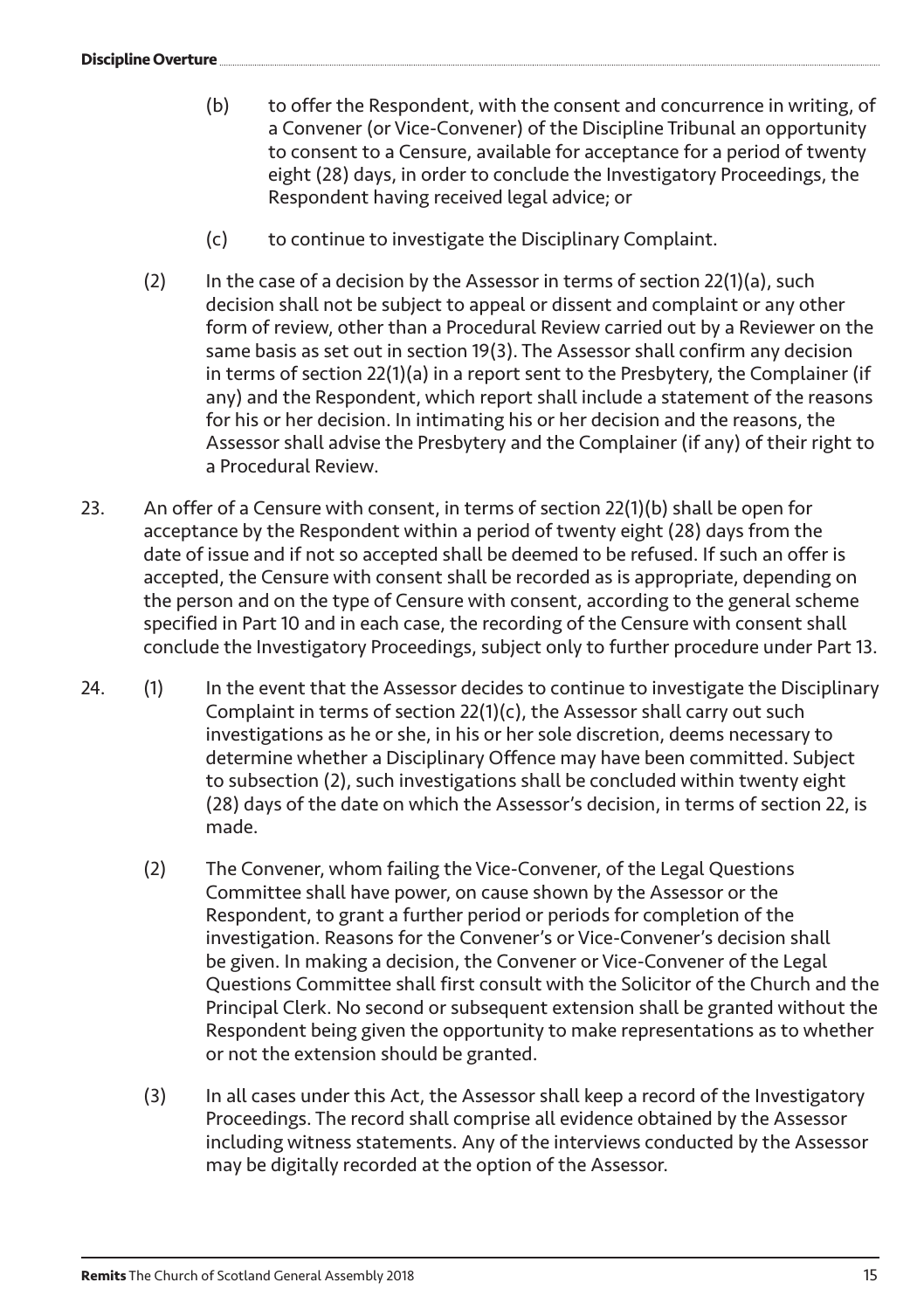**Discipline Overture** 

- 25. If, in the course of the Investigatory Proceedings, an Assessor becomes aware of further allegations against the Respondent, which may constitute a Disciplinary Offence, then the Assessor shall proceed to consider and, if appropriate, investigate such allegations in terms of this Part.
- 26. At the conclusion of the Assessor's investigation and before deciding whether to initiate Disciplinary Proceedings under Part 8, the Assessor shall again make known to the Respondent the substance of the Disciplinary Complaint being considered by the Assessor and the nature of the evidence existing in support of it and shall offer the Respondent the opportunity to make any answer thereto, in person or in writing; provided that he or she shall not be obliged to answer.
- 27. (1) Upon consideration of the Disciplinary Complaint and evidence submitted and of any answers given, the Assessor shall be entitled to resolve that no further investigation shall be carried out and that no Disciplinary Proceedings should be instituted if there is no *prima facie* case to answer. In that event, the Assessor shall confirm this in a report sent to the Presbytery, the Complainer (if any) and the Respondent, which report shall include a statement of the reasons for his or her decision. In intimating his or her decision, the Assessor shall advise the Presbytery and the Complainer (if any) of their right to a Procedural Review.
	- (2) At such time, the Assessor may also issue guidance to the Respondent regarding his or her conduct. Such guidance will be kept in the Record referred to in section 24(3).
	- (3) For the avoidance of doubt, a decision not to initiate Disciplinary Proceedings against the Respondent, in relation to the whole or any part of a Complaint, shall not be subject to appeal or dissent and complaint or any other form of review other than a Procedural Review carried out by a Reviewer in terms of section 19(3).
	- (4) In the circumstances where either (i) no Procedural Review is requested within the time frame applicable and that time frame has expired, or (ii) a Procedural Review takes place and the decision of the Assessor is upheld, then Presbytery shall thereafter recall any Administrative Suspension imposed in terms of sections 13 or 20.

# **PART 8 DISCIPLINARY PROCEEDINGS**

28. (1) In the event that the Assessor decides to initiate Disciplinary Proceedings, he or she shall prepare (a) a Notice of Complaint setting forth the alleged Disciplinary Offence or Disciplinary Offences (hereinafter referred to as "Charge" or "Charges") in respect of which it is proposed that Disciplinary Proceedings should be commenced, and (b) a summary of the evidence, whether from witnesses, documents or otherwise, that is considered to support the Charge or Charges made.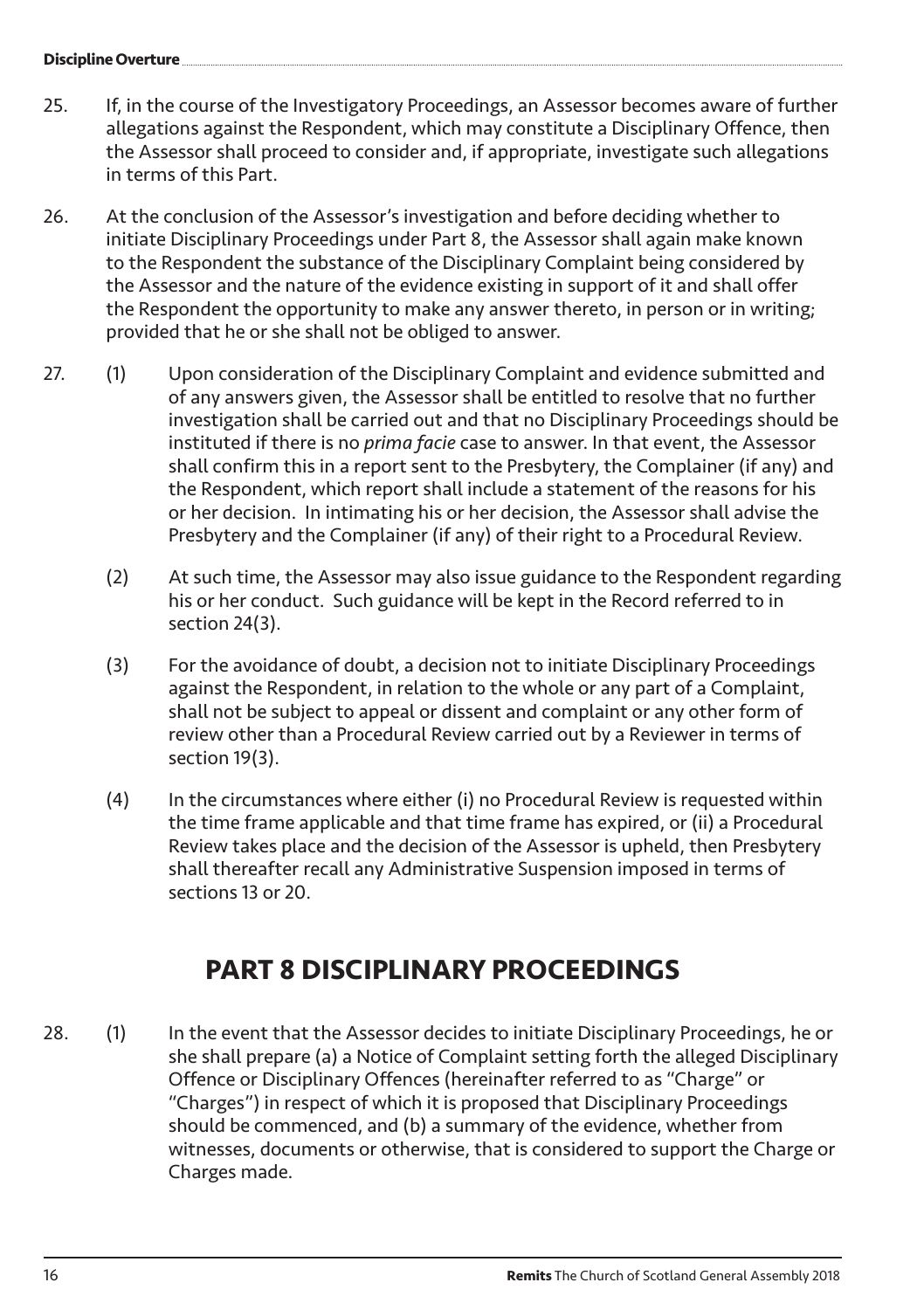- (2) The Notice of Complaint will run in the name of the Presbytery and will be in such form that, in respect of each Disciplinary Offence, there is set out the date(s), time(s) and place(s) of the Disciplinary Offence(s) and the facts necessary to constitute the Disciplinary Offence(s).
- (3) The Assessor shall also intimate to Presbytery his or her decision to initiate Disciplinary Proceedings.
- 29. (1) The Assessor shall initiate Disciplinary Proceedings by lodging with the Solicitor of the Church:
	- (a) the Notice of Complaint;
	- (b) a list of the names and addresses of the witnesses to be adduced by the Assessor;
	- (c) a list of the productions to be put in evidence by the Assessor;
	- (d) the summary of the evidence referred to in section 28(1)(b); and
	- (e) a request to appoint a first diet and to grant a warrant to the Assessor for service of the Notice of Complaint and to cite the Respondent to attend the first diet.
	- (2) The Solicitor of the Church shall notify the Convener and Vice-Convener of the Legal Questions Committee and arrange for the selection of a Discipline Tribunal and shall, thereafter, in the name of the Tribunal:
		- (a) fix a date for the first diet, being a date not earlier than fourteen days after the expiry of the period specified for intimation and service; and
		- (b) serve the Notice of Complaint on and intimate the first diet and a list of the names of those selected to serve on the Discipline Tribunal to, the Respondent within such period as he or she shall appoint.
	- (3) The Solicitor of the Church shall, within the period fixed for intimation and service, intimate to the Respondent the date fixed for the first diet and shall serve upon him or her by both first class and "signed for" post or personally by means of a Sheriff Officer:
		- (a) the Notice of Complaint and lists of witnesses and productions; and
		- (b) a summary of the evidence specified in section 28(1)(b).

In intimating the date of the first diet, the Solicitor of the Church shall draw to the attention of the Respondent the provisions of section 32 as to failure to appear.

- (4) In the event that service of the Notice of Complaint has not been timeously or regularly effected, the Solicitor shall as aforesaid:
	- (a) re-serve the Notice of Complaint as above; and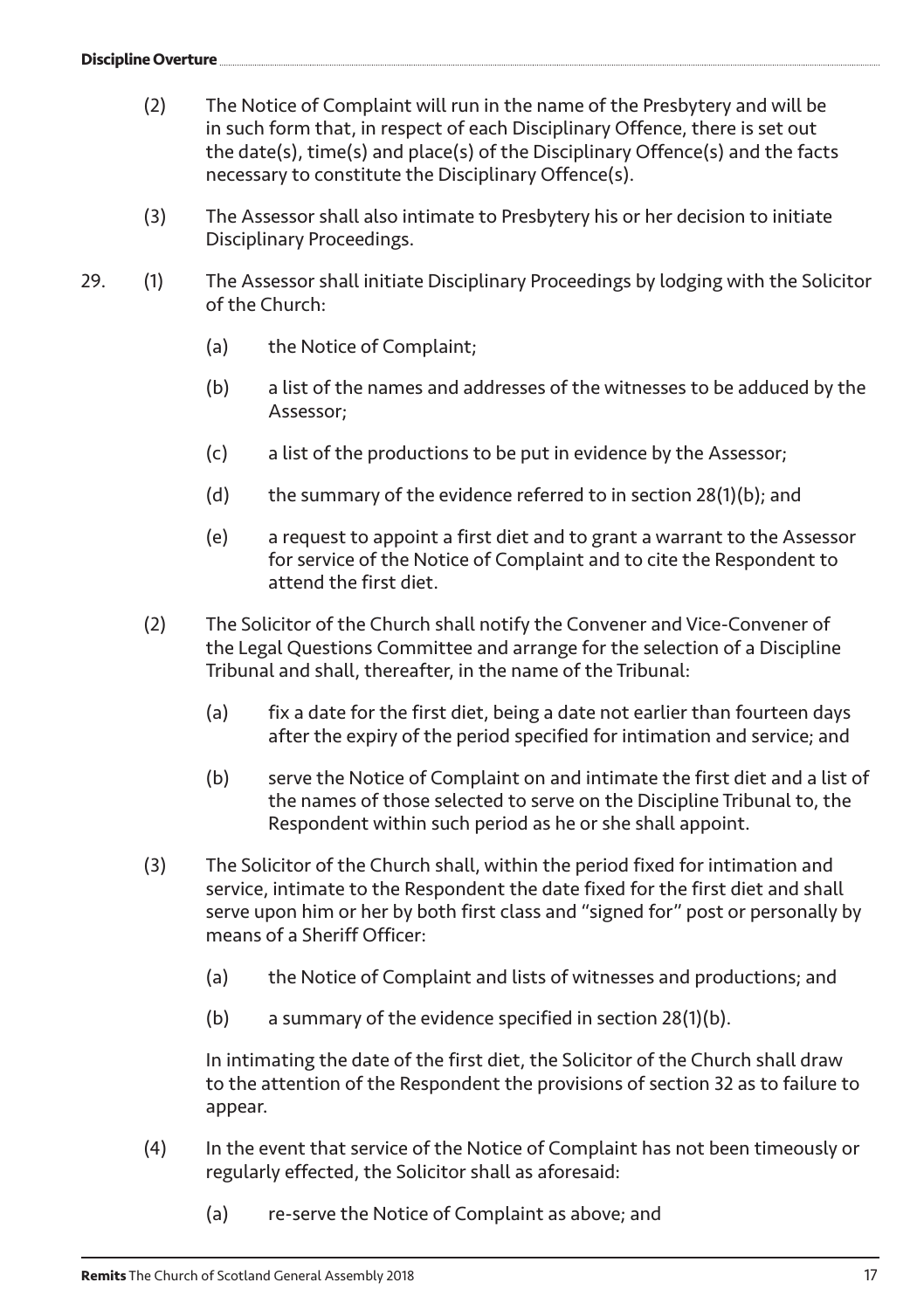- (b) fix a fresh date for the first diet, being a date not earlier than fourteen days after the expiry of the period specified for the fresh intimation and service.
- 30. (1) The first diet will be held before the Discipline Tribunal.
	- (2) At the first diet the Respondent may challenge:
		- (a) the competency or relevancy of the Notice of Complaint; or
		- (b) the constitution of the Discipline Tribunal:

provided that, in respect of any challenge to the competency or relevancy of the Notice of Complaint, intimation of the ground of such challenge must be given to the Assessor and the Secretary to the Discipline Tribunal not later than twenty four (24) hours before the diet is due to be held, and any challenge to constitution shall be disposed of immediately, unless the Discipline Tribunal consider that the matter cannot be decided without proof.

- (3) At the first diet the Discipline Tribunal may:
	- (a) adjourn the first diet for any reason;
	- (b) allow the Notice of Complaint to be amended by deletion, alteration or addition, so as to cure any error or defect in it or meet any objection to it, on such conditions as they think fit;
	- (c) sustain or repel any challenge to the competency or relevancy of the Notice of Complaint in whole or in part;
	- (d) defer consideration of such challenge until after proof.
	- (e) deal with any practical and/or procedural matters related to the Notice of Complaint which can usefully and expeditiously be dealt with at the first diet. The Discipline Tribunal shall have the power to make any order or determination which is just and reasonable, which order or determination shall be final.
- (4) After disposal or deferment of any challenge referred to in subsection (2) above, the Respondent shall be required to state whether he or she admits or denies each of the Charges, if any, which remain on the Notice of Complaint.
- (5) Where the Respondent admits all the individual Charges brought, the Discipline Tribunal shall, after hearing and considering any statement by the Assessor and any statement by or on behalf of the Respondent in mitigation, pass such Censure upon the Respondent as appears to it appropriate or discharge the Respondent and shall record its decision in a document signed by the Convener. The provisions of section 37(1) shall apply.
- (6) Where the Respondent denies some, or all, of the Charges brought, the Discipline Tribunal will appoint a date for the proof of those charges which are denied and defer consideration of the question of Censure in respect of any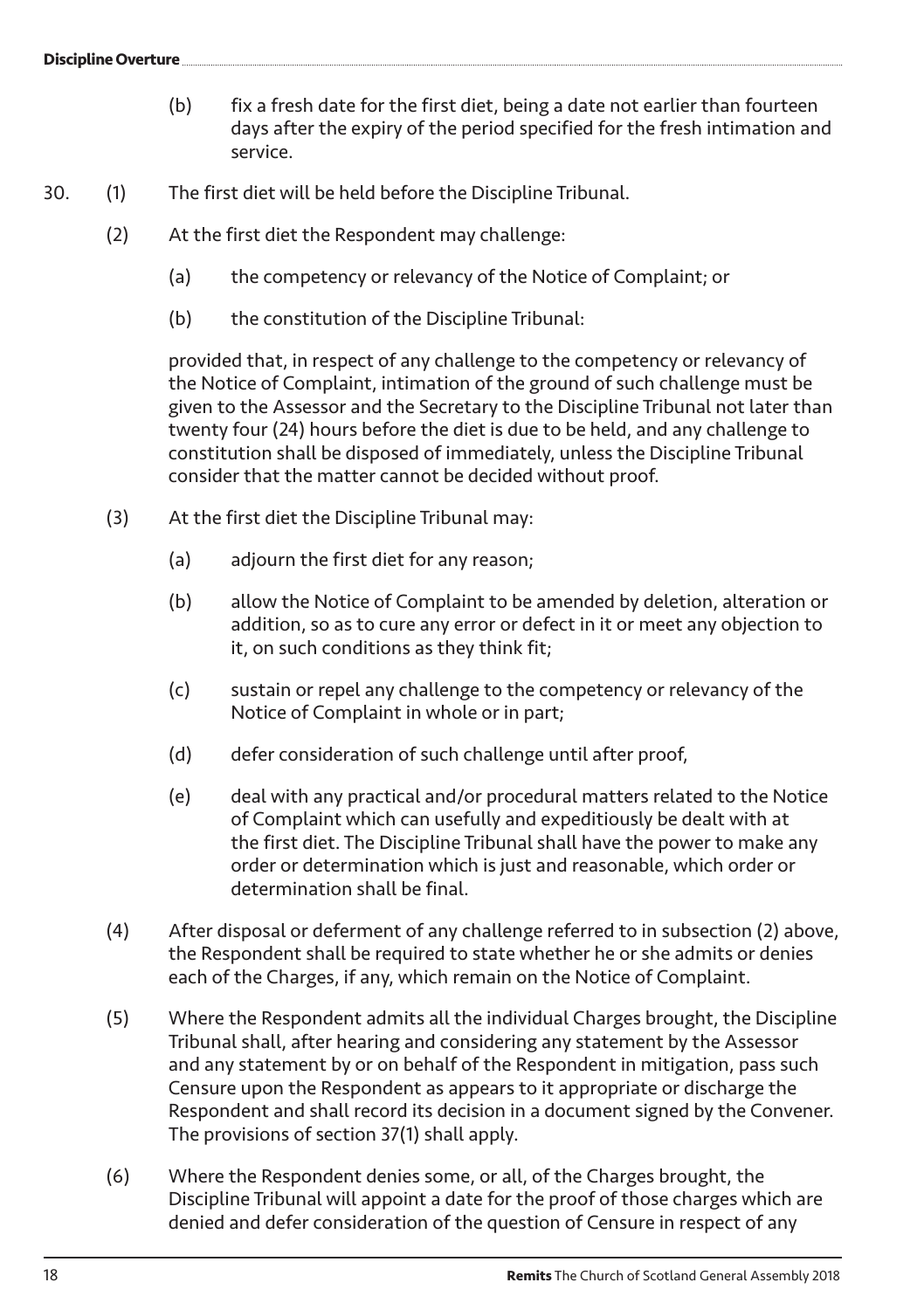Charges which are admitted, until close of the proof; provided that the Assessor may:

- (a) accept any denial of any individual Charge; or
- (b) accept an admission of an individual Charge in part;

in which case the proof will be confined to those Charges which are denied and which denial is not accepted by the Assessor.

- (7) The date appointed for proof shall be not less than twenty eight (28) days nor more than fifty six (56) days after the first diet or any adjournment thereof, but the Discipline Tribunal shall have power, upon cause shown by either party, to fix a date outwith that period, or to adjourn the proof diet.
- (8) Where the Discipline Tribunal has appointed a date for proof, it may make an Order requiring the Respondent to intimate to the Secretary to the Discipline Tribunal and to the Assessor, within such period as they shall specify, a list of the names and addresses of the witnesses to be adduced and a list with copies of the productions to be put in evidence by him or her.
- (9) Where (a) the Respondent has intimated in writing to the Assessor and to the Secretary to the Discipline Tribunal (i) that there is no challenge in terms of section 30(2) and (ii) that the Charge or Charges on the Notice of Complaint are all denied, and (b) both the Assessor and the Respondent intimate in writing to the Secretary to the Discipline Tribunal that there are no other matters which they wish to raise at the First Diet, it shall not be necessary to hold a First Diet and instead the Convener, Vice-Convener and Secretary of the Discipline Tribunal shall appoint a date for the proof of the Charge or Charges and make any Order in terms of section 30(8).
- 31. The first diet and proof shall take place in public except (a) where either the Assessor or the Respondent request that and show cause why, the hearing, or part thereof, should be held in private; or (b) where the hearing of evidence from any person, or narration of facts thereof, in the opinion of the Discipline Tribunal, is likely to prejudice morals or public order, to affect adversely the interests of justice or the private life of the parties or in any other special circumstances where publicity would prejudice the interests of justice, provided that, in any event, the Discipline Tribunal shall restrict publicity only to the extent which it deems to be strictly necessary.
- 32. If a party fails to attend or be represented at the time and place fixed for the proof, without cause shown, the Discipline Tribunal may (a) adjourn the proof to a later date; (b) if that party is the Assessor, dismiss the Notice of Complaint; or (c) if that party is the Respondent, proceed to hear the proof in his or her absence, to reach a decision thereon and if appropriate, to pass Censure.
- 33. (1) Witnesses shall be required by the Convener to take the oath or to affirm prior to giving evidence.
	- (2) The proceedings at the proof shall be digitally recorded.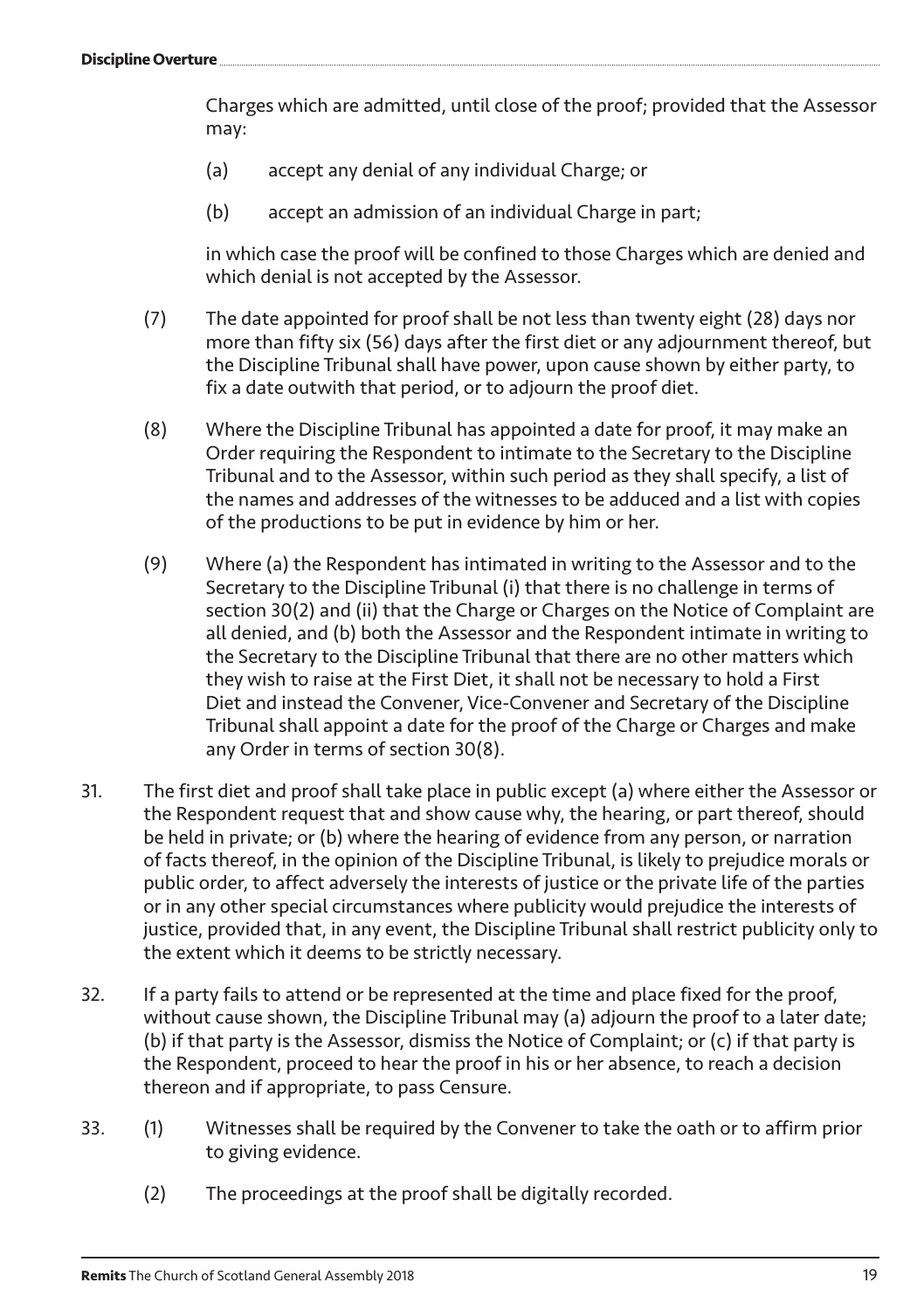- (3) If produced by either party, the notices issued by the Assessor in terms of section 21(1)(a) and/or section 23 and any answers thereto by the Respondent, shall be admissible in evidence.
- (4) In subsection (2) "the proceedings at the proof" shall, unless the Discipline Tribunal directs otherwise, mean the whole proceedings to the close of the proof, including, without prejudice to that generality: (a) discussions on all matters arising in the course of the proof and the decision of the Discipline Tribunal on any such matter, (b) the evidence led at the proof, and (c) the speeches of the parties or their solicitors on their behalf.
- 34. Each party shall be entitled to give evidence, to call witnesses, to question any witness and to address the Discipline Tribunal, provided that the Respondent shall have the right to speak last.
- 35. Subject to sections 33 and 34, the conduct of the proof shall be in such manner as the Discipline Tribunal considers most appropriate for the determination of the issues before it and to the just handling of the proceedings.
- 36. (1) No proof shall fail, or the ends of justice be allowed to be defeated, by reason only of any discrepancy between the Notice of Complaint and the evidence.
	- (2) It shall be competent, at any time prior to the decision of the Discipline Tribunal, unless the Discipline Tribunal see just cause to the contrary, to amend the Notice of Complaint by deletion, alteration or addition, so as to:
		- (a) cure any error or defect in it;
		- (b) meet any objection to it; or
		- (c) cure any discrepancy or variance between the Notice of Complaint and the evidence, provided that no amendment to the Notice of Complaint may change the character of the Charge or Charges.
	- (3) If it appears to the Discipline Tribunal that the Respondent may, in any way, be prejudiced in his or her defence on the merits of the Charges by any amendment made under this section, the Discipline Tribunal shall grant such remedy to the Respondent by adjournment, or otherwise, as appears to the Discipline Tribunal to be just.
- 37. (1) At the close of the proof, the Discipline Tribunal shall give its decision on whether and if so to what extent, each Charge on the Notice of Complaint has been established and the decision shall be recorded in a document signed by the Convener, provided that the Discipline Tribunal may take time to consider its decision and adjourn the diet of proof to a later date for that purpose.
	- (2) Upon giving its decision and, in the event of any Charge being found to be established or admitted (including, without prejudice to that generality, those Charges admitted and deferred in terms of section 30(6)), after hearing and considering any statement by the Assessor and the Respondent in mitigation, the Discipline Tribunal shall pass such Censure, if any, upon the Respondent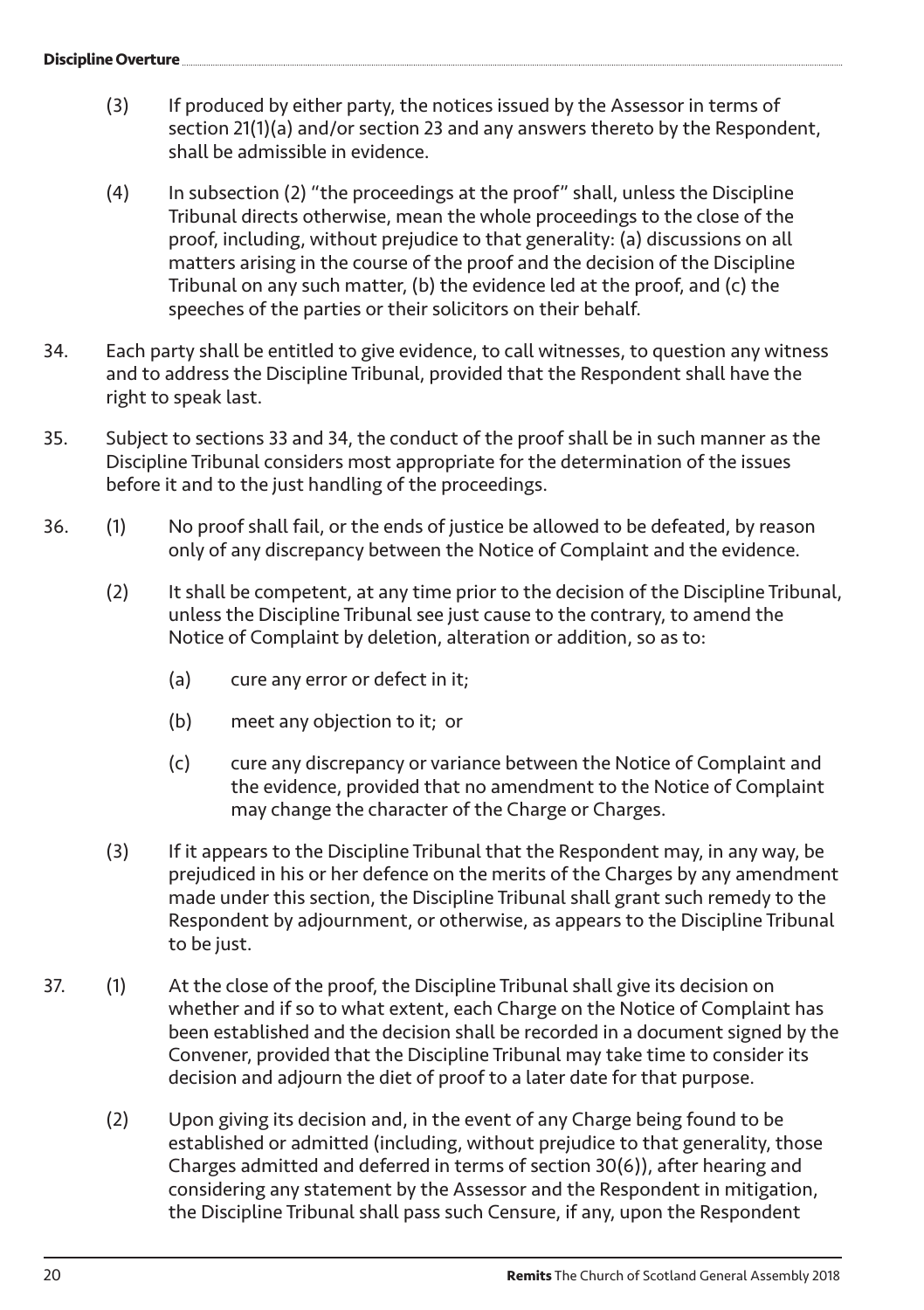as appears to it appropriate according to the circumstances of each charge. In determining the appropriate Censure, no account shall be taken of any prior period of Administrative Suspension.

- (3) After giving its decision in terms of subsection (1), the Discipline Tribunal shall set forth in a document (a) those findings in fact which it has made and (b) the Censure, if any, which it has imposed, giving reasons for both elements of its decision. The Discipline Tribunal shall also record the majority by which its decision in respect of (i) each Charge, and (ii) Censure, or absolute discharge, was reached.
- (4) The Secretary of the Discipline Tribunal shall send the documents, referred to in sections 37(1) and 37(3), to each of the parties, the Session Clerk(s) of the congregation(s) concerned, the Presbytery Clerk and the Principal Clerk of the General Assembly and shall make them available for public inspection.

## **PART 9 ACCELERATED PROCEDURE WHERE THE RESPONDENT DESIRES TO ADMIT ALLEGATIONS**

- 38. (1) If, at any stage of proceedings prior to the service of a Notice of Complaint, the Respondent indicates that he or she wishes to admit all, or any, of the allegations made against him or her, he or she shall be entitled so to intimate to the Assessor. Said admission must be in writing and signed by the Respondent. It should include a statement by the Respondent that he or she has received legal advice on the matter. The admission shall not be accepted by the Assessor in the absence of a statement that legal advice has been received. In the event that the Assessor is willing to accept the said admission, either immediately or after making such other enquiries or investigations he or she considers appropriate, the Assessor shall, as soon as practicable, proceed to adjust and agree a Joint Minute with the Respondent, or his or her solicitor. The said Joint Minute, which shall be signed by or on behalf of both parties, shall set out:
	- (a) the Disciplinary Offence or Disciplinary Offences which are admitted;
	- (b) an agreed summary of the material facts; and
	- (c) such other information as it is agreed should be before the Discipline Tribunal to assist it in reaching an appropriate disposal of the case.

In the event that the Assessor is either unwilling to accept the said admission or, following upon discussions with the Respondent or his or her solicitor, he or she concludes that it will not be possible to agree the terms of the Joint Minute, he or she shall be entitled to resume their investigations, and if appropriate, proceed to prosecute the case in accordance with the other provisions of this Act.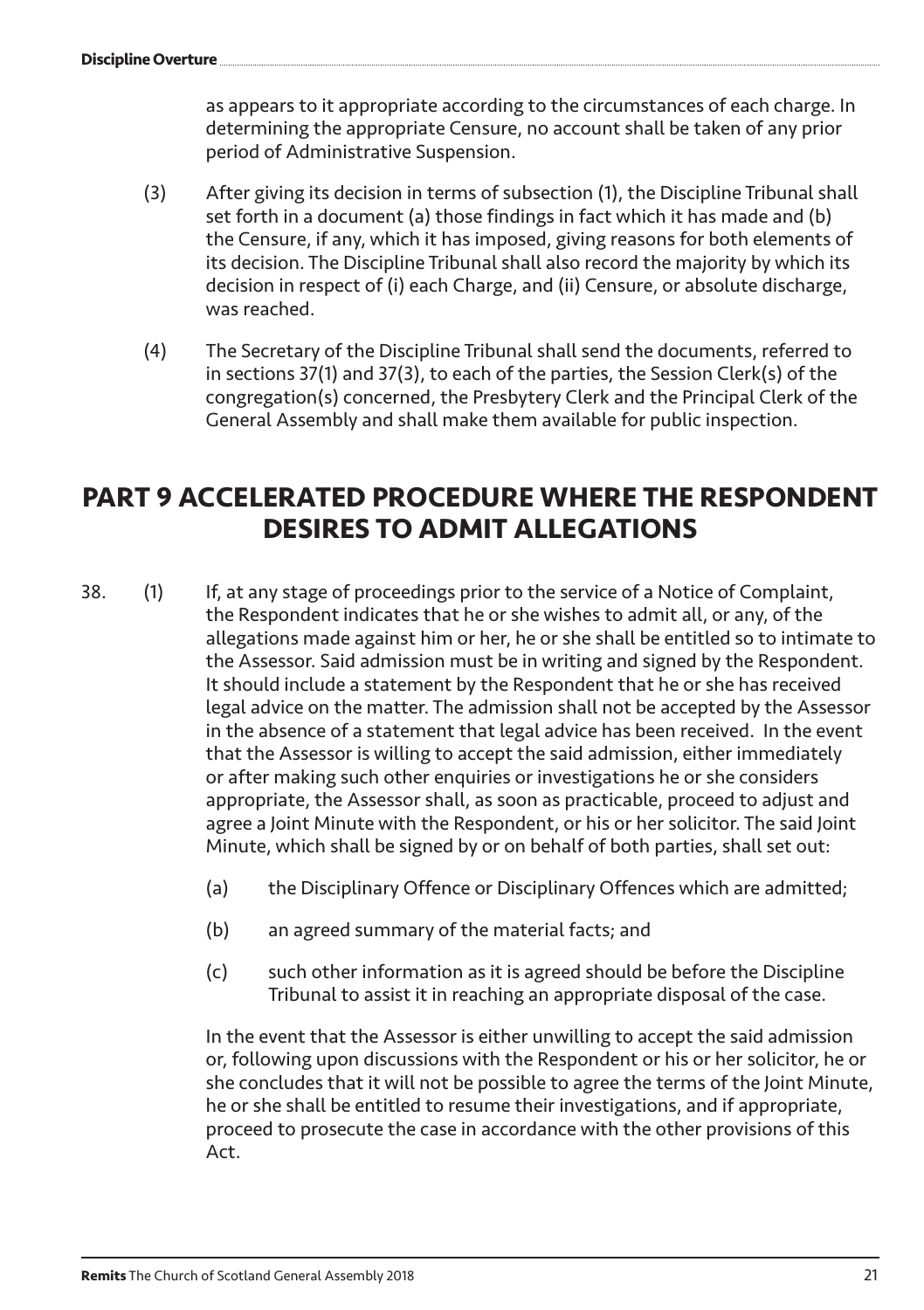#### **Discipline Overture**

- (2) The Assessor shall, after signature thereof, transmit the Joint Minute to the Solicitor of the Church, who shall proceed to notify the Convener and Vice-Convener of the Legal Questions Committee and arrange for the selection of a Discipline Tribunal. The Solicitor shall thereafter, in name of the Tribunal, fix a date for a diet before the Tribunal, being a date not earlier than fourteen (14) days after the date of intimation thereof. The Solicitor shall intimate the said date to the Assessor and the Respondent and his or her solicitor.
- (3) At the said diet, the Discipline Tribunal shall, after hearing and considering any statement by the Assessor and any statement by the Respondent in mitigation, pass such Censure upon the Respondent as appears to it appropriate or discharge the Respondent and shall record its decision, with brief reasons therefor, in a document signed by the Convener. The Tribunal shall be entitled *inter alia* to take into account the fact that an early plea was made and mitigate any Censure as it sees fit. In determining the appropriate Censure, no account shall be taken of any prior period of Administrative Suspension.
- (4) In the event that the Respondent at the diet withdraws or modifies, to any extent, the admission previously made to all, or any, of the Disciplinary Offences, unless this is accepted by both the Assessor and the Tribunal, the diet shall be adjourned and thereafter the case shall proceed, as directed by the Tribunal, in accordance with the other provisions of this Act.

# **PART 10 CENSURES**

- 39. The Discipline Tribunal shall dispose of all discipline cases as seems appropriate to it. In reaching a decision as to a suitable Censure, it shall not take into account any prior period of Administrative Suspension. It shall, however, take into account any previous Censures imposed on the Respondent by the Discipline Tribunal or any matter, which it considers relevant, in any personal file for the Respondent, held by the Council, which shall be made available to it by the Secretary of the Council.
- 40. The Censures available to the Tribunal, in respect of any Respondent, shall comprise the following or any combination thereof:
	- (1) Ministers of Word and Sacrament and Deacons
	- (i) Reprimand, which shall be an expression of disapproval of particular behaviour with counsel regarding future conduct. Such reprimand shall be reported by the Tribunal to:
		- (a) the Presbytery and recorded by it in a record apart, and
		- (b) the Secretary of the Council and recorded by him or her in a personal file for the Respondent.
	- (ii) Instruction regarding training, counselling, mentoring or such other course of action as the Discipline Tribunal shall consider appropriate. Such instruction shall be reported by the Tribunal to: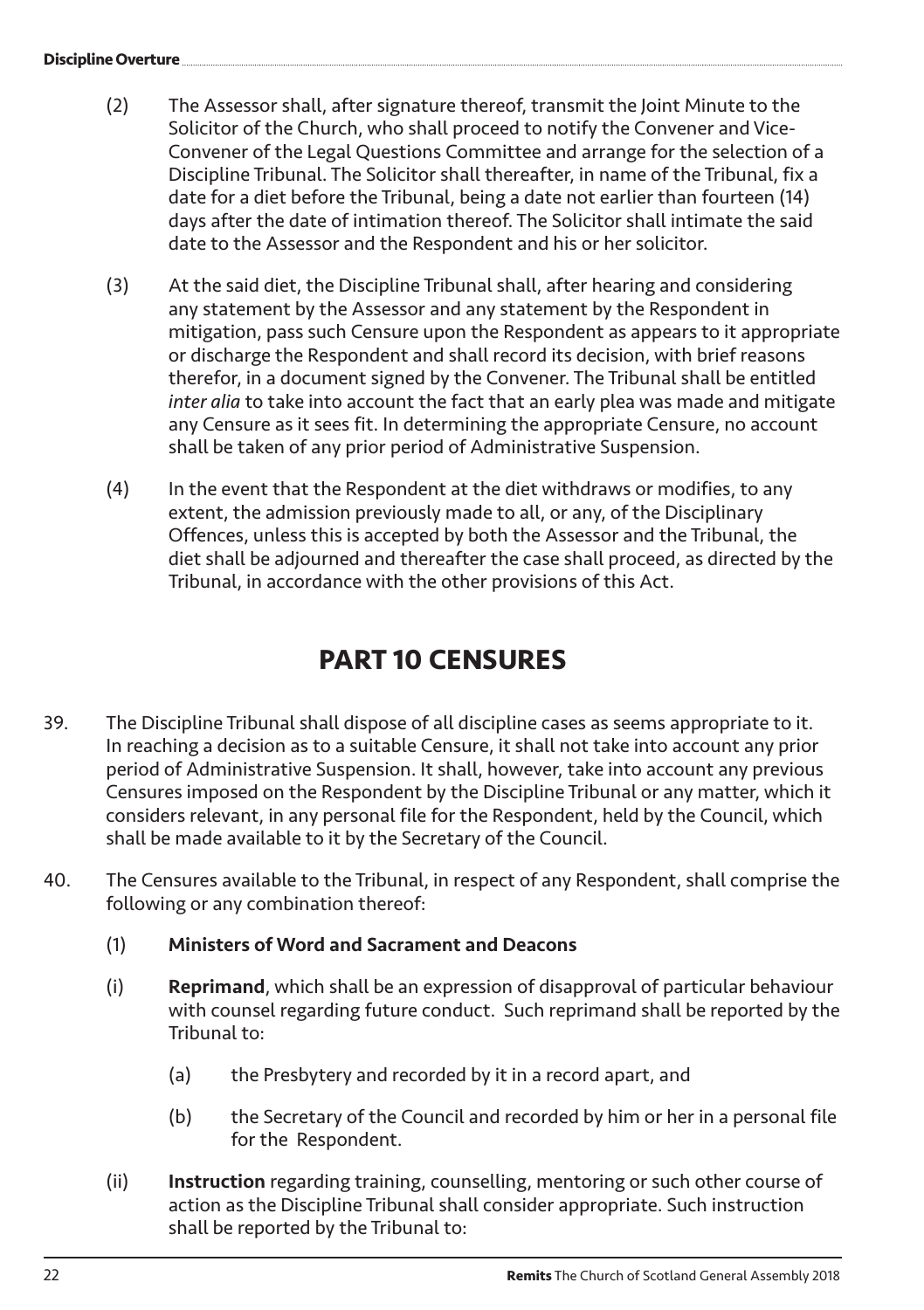- (a) the Presbytery and recorded by it in a record apart; and
- (b) the Secretary of the Council and recorded by him or her in a personal file for the Respondent.

Disobedience of an Instruction shall constitute a Disciplinary Offence.

- (iii) Suspension from the status and functions of ministry either (a) for a fixed period of up to three years<sup>1</sup>, or (b) without limit of time, but subject to a minimum period of suspension. In all cases, suspension will result in the recategorisation of the Respondent to Category S in the Register of Ministry and suspension may only be lifted in accordance with section 28 of the Registration of Ministries Act (Act II 2017) upon application by the Respondent. In the event of an individual, who is suspended, having his or her pastoral tie severed, in no circumstances shall he or she be eligible to be re-appointed to the same charge.
- (iv) Removal of the status and functions of ministry. In accordance with section 34 of the Registration of Ministries Act (Act II 2017), the Respondent's name shall immediately be removed from the Register of Ministry and recorded in List D. In all cases, restoration of status can only be sought through application in accordance with the Admission and Readmission of Ministers Act (Act IX 2002). No such application may be lodged until a period of at least four years has elapsed since the date of removal of the Respondent's status and functions.

#### (2) Graduate Candidates

- (i) Instruction regarding training, counselling, mentoring or such other course of action as the Discipline Tribunal shall consider appropriate. Such instruction shall be reported by the Tribunal to:
	- (a) the Presbytery and recorded by it in a record apart; and
	- (b) the Secretary of the Council and recorded by him or her in a personal file for the Respondent.

Disobedience of an Instruction shall constitute a Disciplinary Offence.

- (ii) Suspension from status for a specified minimum period of up to three years, subject to restoration by the Council in consultation with the Presbytery, upon petition by the Respondent following the expiry of such period. The Council shall take into account the length of suspension served and may insist upon such discernment, assessment and training processes and placements as it sees fit.
- (iii) Removal of status, subject to restoration by the Council in consultation with the Presbytery, upon petition by the Respondent. No such petition may be lodged until a period of at least four years has elapsed since the date of removal of such status. The Council shall take into account the length of removal and may insist on such discernment, assessment and training processes and placements as it sees fit.

This to tie in with the Registration of Ministries Act and the way it deals with those who are out of parish ministry for over three years and who would at that point lose their category "O" registration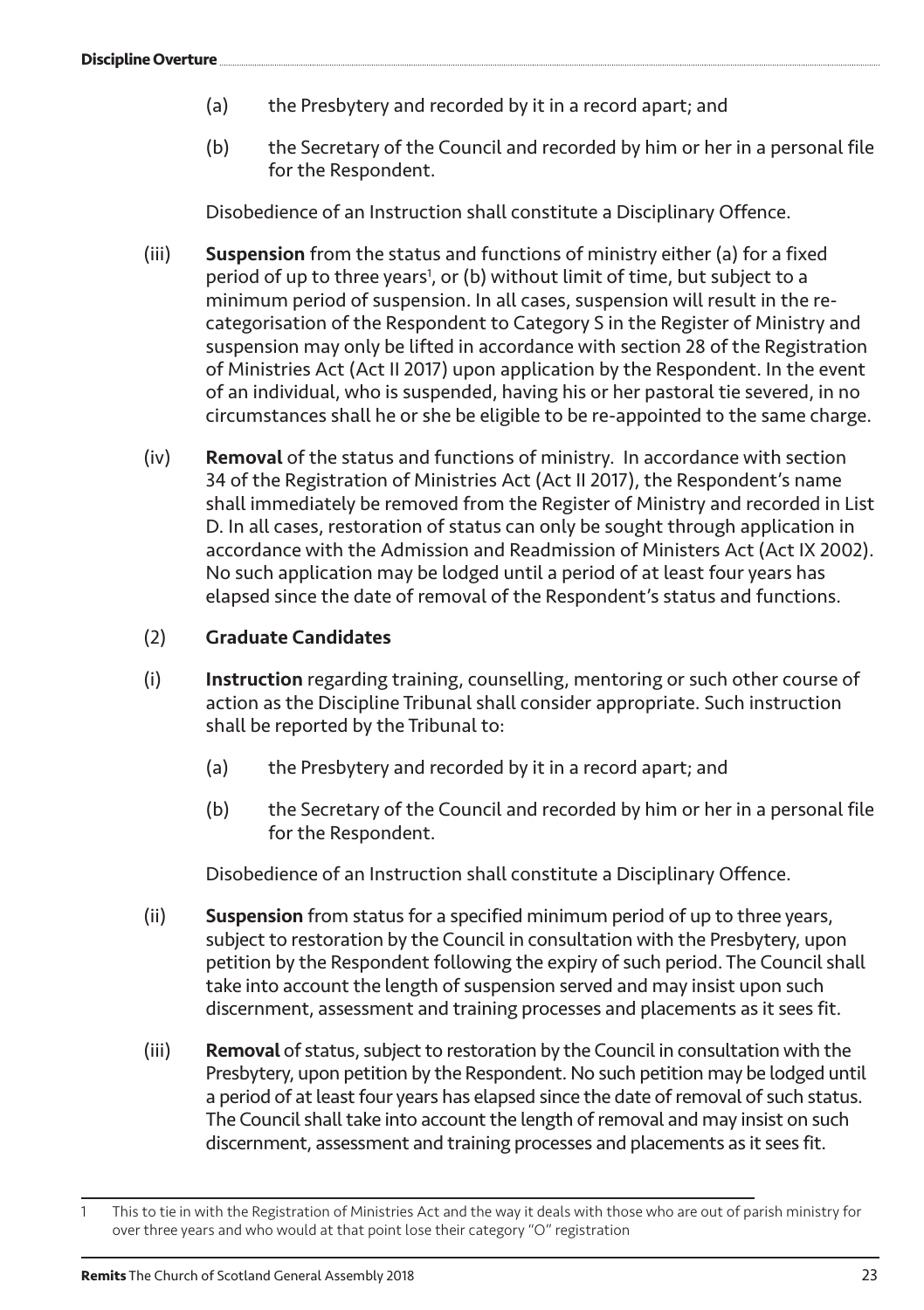- (3) Licentiates
- (i) Instruction regarding training, counselling, mentoring or such other course of action as the Discipline Tribunal shall consider appropriate. Such instruction shall be reported by the Tribunal to:
	- (a) the Presbytery and recorded by it in a record apart; and
	- (b) the Secretary of the Council and recorded by him or her in a personal file for the Respondent.

Disobedience of an Instruction shall constitute a Disciplinary Offence

- (ii) Suspension from the Roll of Licentiates for a specified minimum period of up to three years, subject to restoration by the Council, in consultation with the Presbytery, upon petition by the Respondent following the expiry of such period. The Council shall take into account the length of suspension served and may insist upon such discernment, assessment and training processes and placements as it sees fit.
- (iii) Removal from the Roll of Licentiates, subject to restoration by the Council, in consultation with the Presbytery, upon petition by the Respondent. No such petition may be lodged until a period of at least four years has elapsed since the date of removal from the Roll. The Council shall take into account the length of removal and may insist on such discernment, assessment and training processes and placements as it sees fit.
- (4) Candidates and Probationers
- (i) Instruction regarding training, counselling, mentoring or such other course of action as the Discipline Tribunal shall consider appropriate. Such instruction shall be reported by the Tribunal to:
	- (a) the Presbytery and recorded by it in a record apart; and
	- (b) the Secretary of the Council and recorded by him or her in a personal file for the Respondent.

Disobedience of an Instruction shall constitute a Disciplinary Offence.

- (ii) Suspension from status for a specified minimum period of up to three years, subject to restoration by the Council in consultation with the Presbytery, upon petition by the Respondent following the expiry of such period. The Council shall take into account the length of suspension served and may insist upon such discernment, assessment and training processes and placements as it sees fit.
- (iii) Removal of status, subject to restoration by the Council in consultation with the Presbytery, upon petition by the Respondent. No such petition may be lodged until a period of at least four years has elapsed since the date of removal of such status. The Council shall take into account the length of removal and may insist on such discernment, assessment and training processes and placements as it sees fit.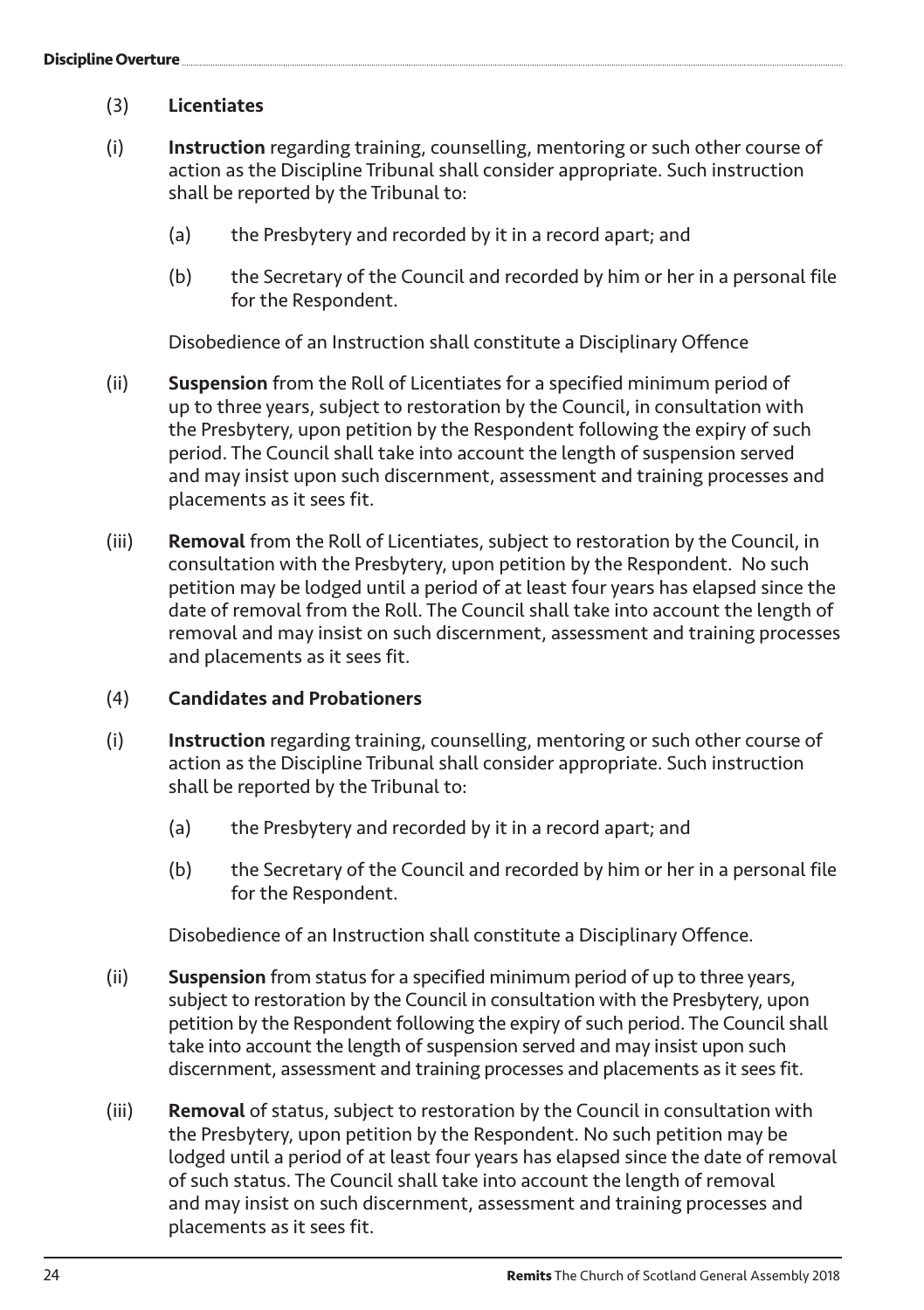## (5) Readers

- (i) Instruction regarding training, counselling, mentoring or such other course of action as the Discipline Tribunal shall consider appropriate. Such instruction shall be reported by the Tribunal to:
	- (a) the Presbytery and recorded by it in a record apart; and
	- (b) the Secretary of the Council and recorded by him or her in a personal file for the Respondent.

Disobedience of an Instruction shall constitute a Disciplinary Offence.

- (ii) Suspension from the status and duties of the Readership for a specified minimum period of up to three years, subject to restoration by the Presbytery (but only with the agreement of the Council) upon petition by the Respondent following the expiry of such period. In considering whether the suspension shall be lifted, the Council shall take into account the length of suspension served and may insist on such discernment, assessment and training processes and placements as it sees fit.
- (iii) Removal of the status and duties of the Readership, subject to restoration by the Presbytery (but only with the agreement of the Council) upon petition by the Respondent. No such petition may be lodged until a period of at least four years has elapsed from the date of removal of status and duties. In considering whether the petitioner should be restored to such status and duties, the Council shall take into account the length of suspension served and may insist upon such discernment, assessment and training processes and placements as it sees fit.

#### (6) Elders and other Office Bearers

- (i) Instruction regarding training, counselling, mentoring or such other course of action as the Discipline Tribunal shall consider appropriate. Such instruction shall be reported by the Tribunal to:
	- (a) the Kirk Session and recorded by it in a record apart; and
	- (b) the Presbytery and recorded by it in a record apart.

Disobedience of an Instruction shall constitute a Disciplinary Offence.

(ii) Suspension from membership of a Kirk Session and from holding any other office within a congregation for a specified minimum period of up to three years, subject to restoration by the Presbytery, with the agreement of the Kirk Session, upon petition by the Respondent following the expiry of such period.

Such suspension shall be reported by the Tribunal to:

- (a) the Kirk Session and recorded by it in a record apart; and
- (b) the Presbytery and recorded by it in a record apart.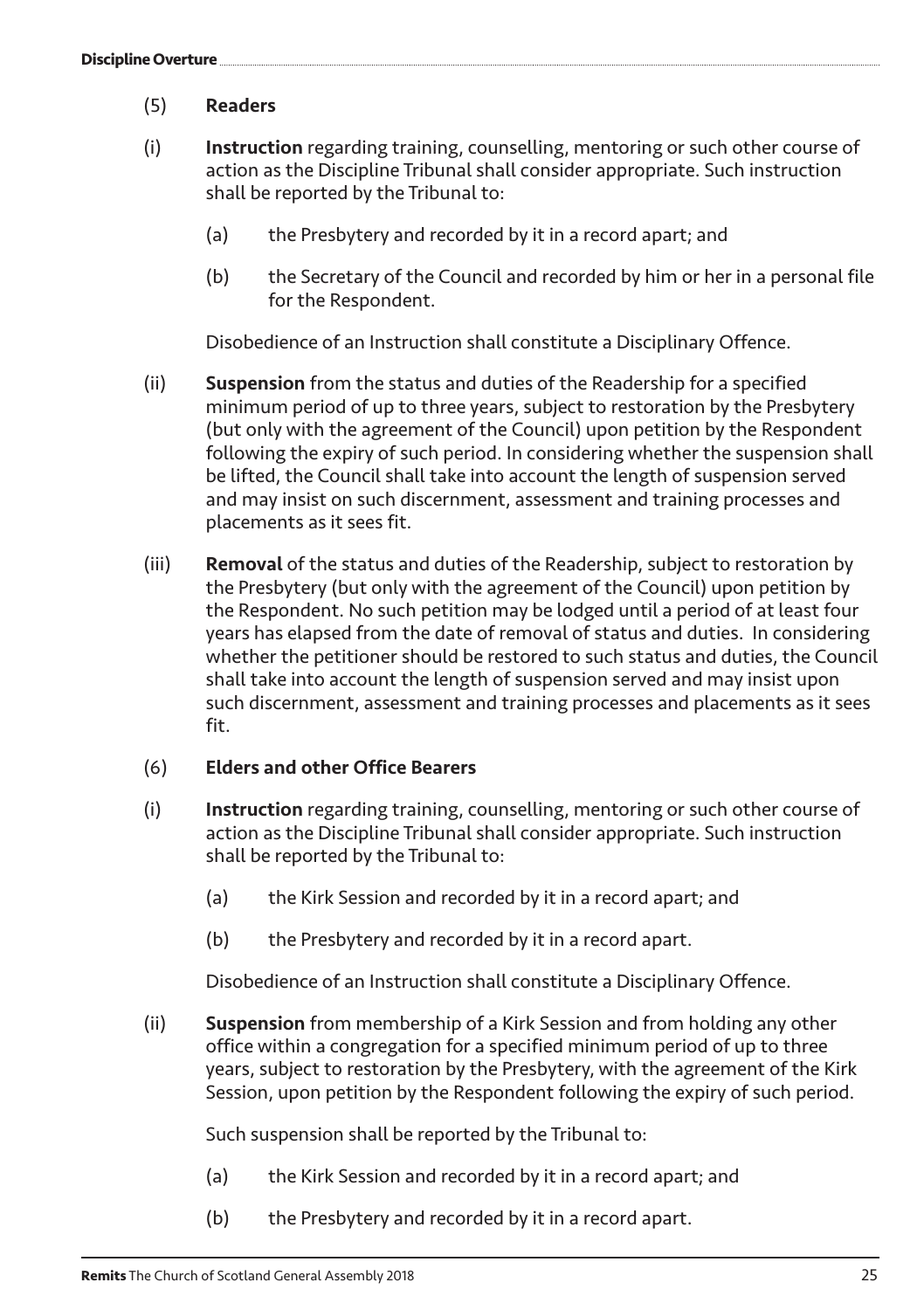An Elder, having been restored by Presbytery following suspension and being invited to become a member of another Kirk Session (i.e. not the one from which he/she was suspended), shall inform both the Session Clerk and the Presbytery Clerk of the circumstances of his/her suspension and may only be so admitted if the Kirk Session in question then agrees to proceed.

(iii) Removal from the status and office of Elder, subject to restoration by the Presbytery with the agreement of the Kirk Session upon petition by the Respondent. No such petition may be lodged until a period of at least four years has elapsed from the date of removal of status and office.

Such removal shall be reported by the Tribunal to:

- (a) the Kirk Session, and recorded by it in a record apart; and
- (b) the Presbytery and recorded by it in a record apart.

A person, having had the status of Elder restored following removal and being invited to become a member of another Kirk Session (i.e. not the one from which he/she was removed) shall inform both the Session Clerk and the Presbytery Clerk of the circumstances of his/her suspension. They shall not accept such an invitation until a period of at least four years has elapsed since their removal from such status.

(iv) In the case of Office Bearers who are not Elders, **Removal** from a particular office held.

Such removal shall be reported by the Tribunal to:

- (a) the Kirk Session and recorded by it in a record apart; and
- (b) the Presbytery and recorded by it in a record apart.

An Office Bearer who is not an Elder and who is subsequently invited to take office in another congregation, shall inform both the Session Clerk and the Presbytery Clerk of the circumstances of his/her removal and may only be appointed to that office if the Kirk Session in question then agrees to it.

## (7) Persons holding Certificates of Eligibility

- (i) Instruction regarding training, counselling, mentoring or such other course of action as the Discipline Tribunal shall consider appropriate. Such instruction shall be reported by the Tribunal to:
	- (a) the Presbytery and recorded by it in a record apart; and
	- (b) the Secretary of the Council and recorded by him or her in a personal file for the Respondent.

Disobedience of an Instruction shall constitute a Disciplinary Offence.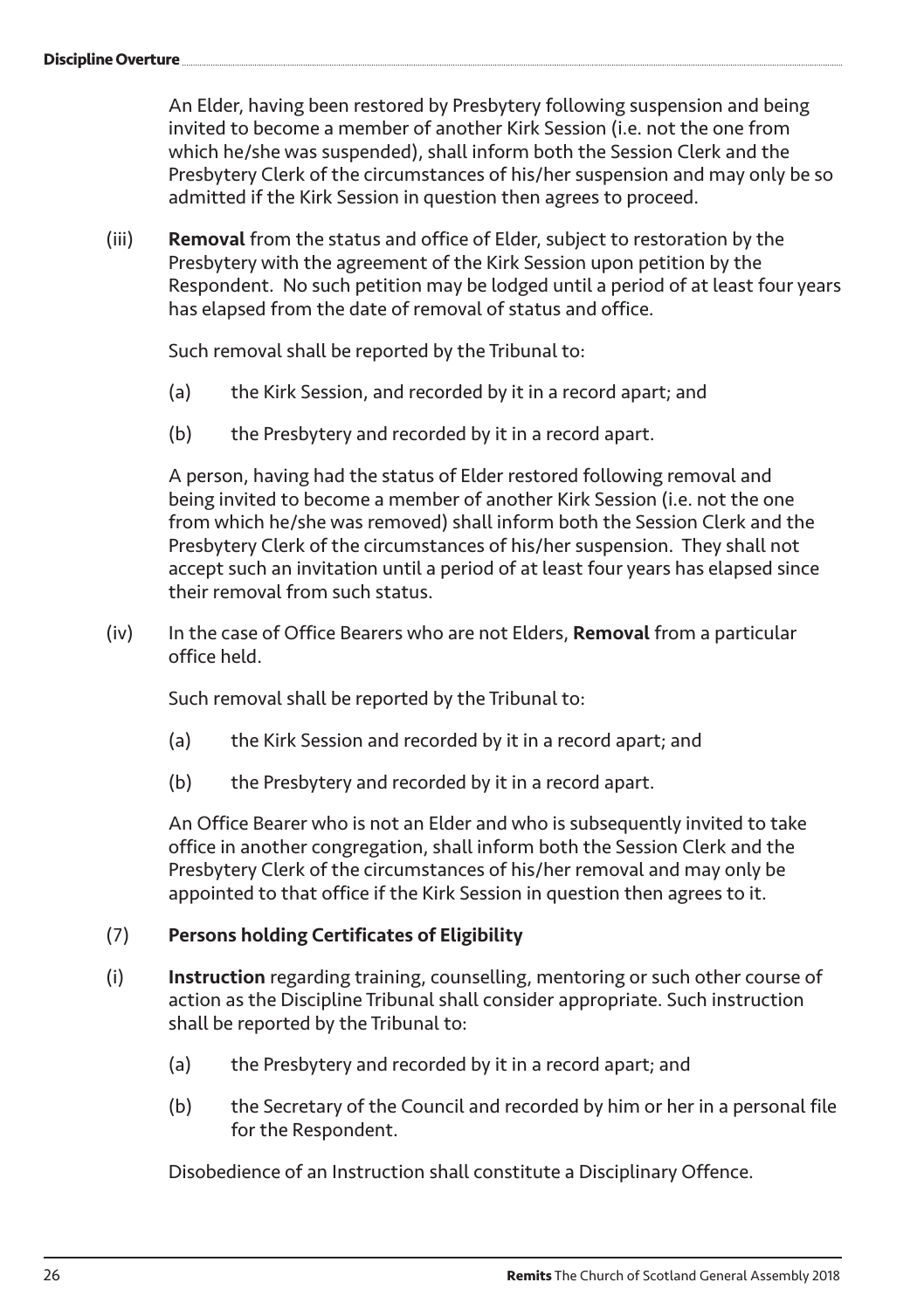(ii) Removal of the Certificate of Eligibility, subject to grant of a new Certificate of Eligibility in terms of the Admission and Readmission of Ministers Act (Act IX 2002). Such removal shall be reported by the Tribunal to the Secretary of the Council. No application for a new Certificate of Eligibility may be lodged until a period of at least four years has elapsed from the date of removal of the previous Certificate of Eligibility.

## **PART 11 DISCIPLINE TRIBUNAL: ADDITIONAL POWERS AND RULES OF PROCEDURE**

- 41. Where, in the view of the Discipline Tribunal, it is necessary to do so in the interests of justice, the Tribunal shall have power to order either party to produce, within such period as the Tribunal shall consider reasonable, any document or other article in that party's possession and any such document or other article shall be a Production in the proceedings and may be founded upon. Such a power shall be exercisable at any time up to the conclusion of the Proof.
- 42. The Discipline Tribunal may relieve a party from the consequences of a failure to comply with a provision of this Act shown to be due to mistake, oversight or other excusable cause, on such conditions as the Tribunal thinks fit.
- 43. The Discipline Tribunal shall have power to make regulations concerning the practice and procedure to be followed in any proceedings brought before the Discipline Tribunal, in terms of this Act, provided that such regulations shall be laid before and be subject to alteration, revocation, amendment or modification by the General Assembly.
- 44. No member of the Discipline Tribunal shall participate in any proceedings brought by a Presbytery of which he or she is a member or within the bounds of which there is a congregation of which he or she is a communicant member. This section shall not apply to the Solicitor of the Church.
- 45. Any decision of the Discipline Tribunal may be taken by a majority of its members.

# **PART 12 APPEALS**

- 46. (1) If either the Assessor or the Respondent is dissatisfied with any decision of the Discipline Tribunal, they may appeal to the Judicial Commission in terms of the Appeals Act (Act I 2014). No right of appeal or dissent and complaint shall be allowed in respect of any act or decision done or taken in terms of this Act, otherwise than in accordance with the provisions of this Act or the Appeals Act (Act I 2014).
	- (2) In the case of any appeal against the severity of Censure, taken by any party, it shall be open to the Judicial Commission to vary the Censure in the direction of greater severity or greater leniency. In varying any Censure, no account shall be taken by the Judicial Commission of any prior period of Administrative Suspension.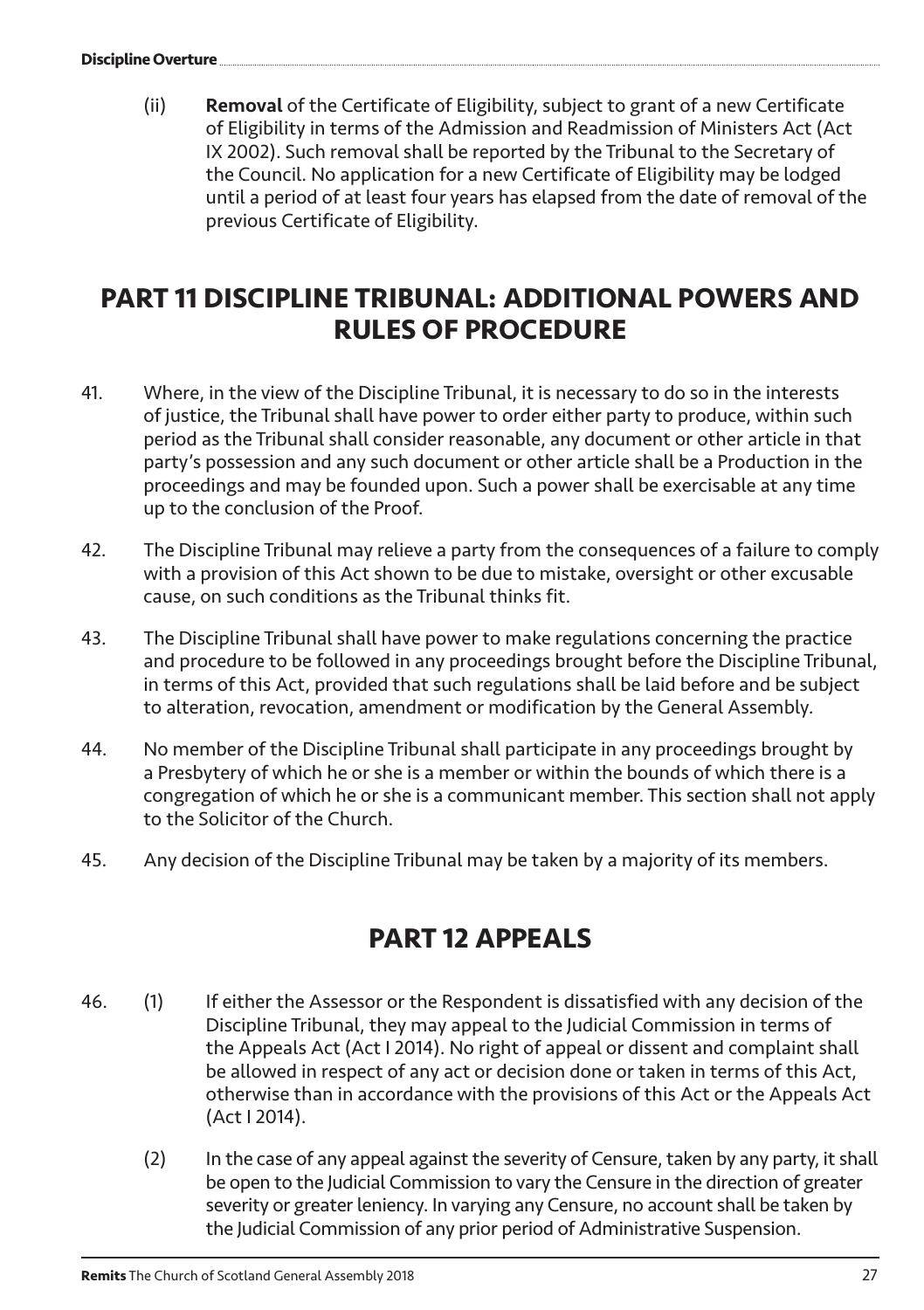## **PART 13 IMPLEMENTATION OF DECISION/CENSURE AT PRESBYTERY**

- 47. The Presbytery shall meet within not less than twenty-one (21) and not more than thirty-five (35) days after receiving intimation of the written decision of the Discipline Tribunal and shall implement the decision of the Discipline Tribunal. The Presbytery shall similarly meet to take appropriate steps after a Respondent accepts a Censure with consent. If the Respondent is a parish minister:
	- (1) In the event that the decision has not involved Judicial Suspension or removal from office, it shall (a) lift any Administrative Suspension upon the individual concerned; (b) relieve the Interim Moderator of duty; and (c) undertake such steps in relation to other individuals and superintendence of its members and congregations as it finds necessary.
	- (2) In the event that the decision has involved a period of Judicial Suspension of less than six months, the Presbytery shall, at its meeting, confirm the appointment of an Interim Moderator or make a new appointment and shall undertake such steps against other individuals and superintendence of its members and congregations as it finds necessary.
	- (3) In the event that the decision has involved a period of Judicial Suspension of six months or more, or the removal of status of the Respondent, then: (i) the pastoral tie shall be severed; (ii) any parish of which the Respondent was minister shall be deemed to have become vacant on the date on which the written decision of the Discipline Tribunal was issued and (iii) any other ordained appointment which the Respondent held shall terminate on that date. The Presbytery shall, at its meeting, confirm the foregoing matters and it shall also confirm the appointment of an Interim Moderator or make a new appointment and shall undertake such steps against other individuals and superintendence of its members and congregations as it finds necessary.

In the event of an appeal being taken to the Judicial Commission against the decision of the Discipline Tribunal, (a) a Respondent, who is a parish minister, shall be entitled to remain in occupation of the manse pending the outcome of the appeal, and (b) the Presbytery shall meet again not less than twenty-one (21) and not more than thirty-five (35) days after receiving intimation of the written decision of the Judicial Commission and shall implement the decision of the Judicial Commission. The foregoing sections of this section 47 shall then apply *mutatis mutandis*. Where the decision of the Judicial Commission involves a change to a Censure imposed on a Respondent, who is a parish minister, (a) the Presbytery shall implement the foregoing sections of this section 47 so far as practicable and may seek the advice of the Principal Clerk as to dealing with any practical consequences of the Judicial Commission's decision, and (b) where that change is from a Judicial Suspension of six months or more or a removal of status to a Judicial Suspension of less than six months such that the pastoral tie would not have been severed, then the Respondent shall be entitled to be compensated for stipend which should have been paid to him or her for the period from the date of the Discipline Tribunal's decision until the earlier of (a) six months after the date of the Judicial Commission's decision and (b) the date upon which the Respondent takes up remunerated employment or office.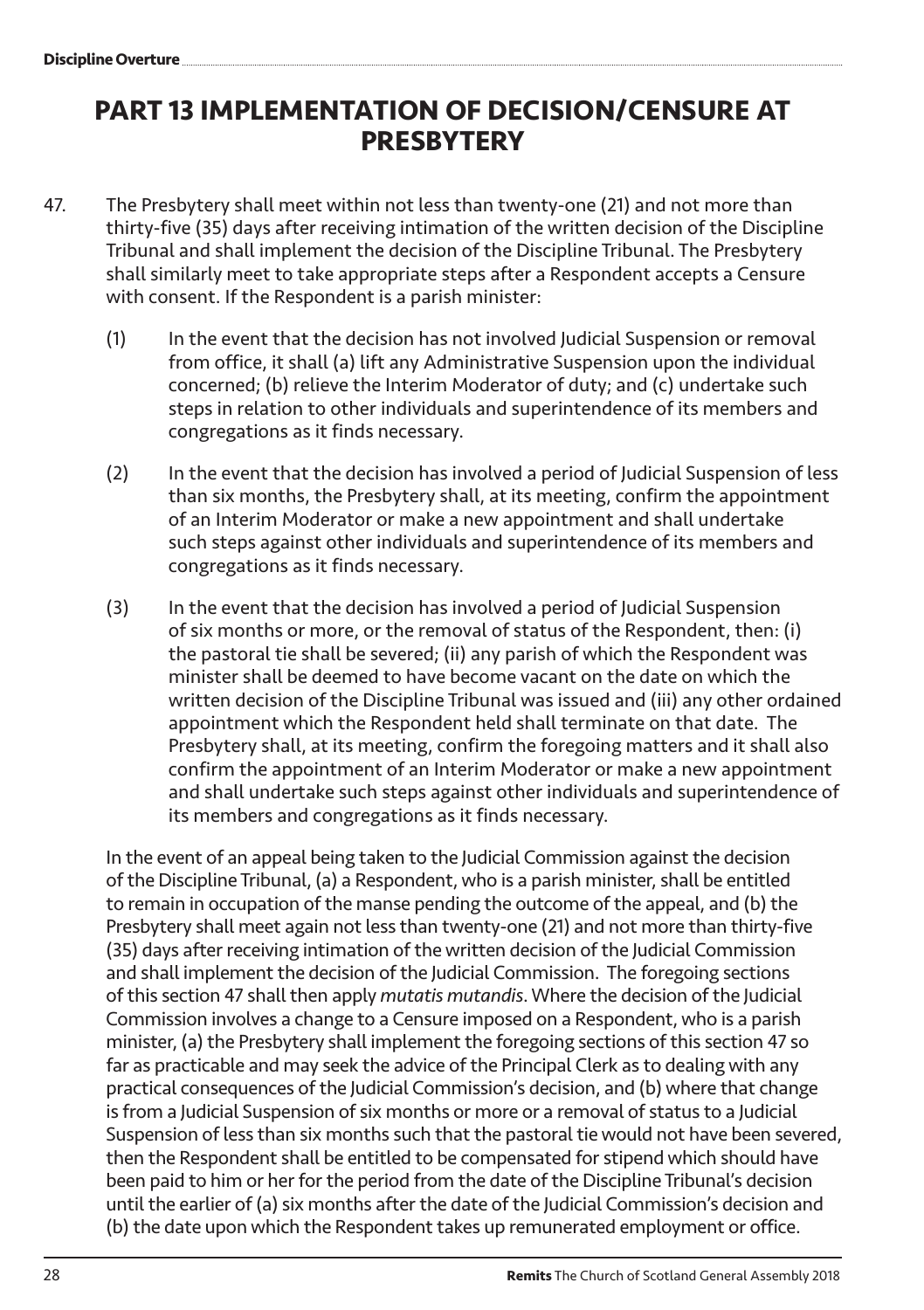# **PART 14 REPRESENTATION**

48. The Assessor and the Respondent may be represented by a solicitor at any stage of the Investigatory Proceedings, Disciplinary Proceedings or appeal.

# **PART 15 EXPENSES**

49. A Respondent shall be entitled to apply for financial assistance towards the costs of legal representation (a) where a Censure with consent is being accepted, and (b) in the conduct of Disciplinary Proceedings under Part 8 and any appeal following thereon, in terms of the Legal Aid in Disciplinary Proceedings Regulations (Regulations X 2018).

## **PART 16 GUIDANCE ON THE IMPLEMENTATION AND OPERATION OF THIS ACT**

50. The Legal Questions Committee shall issue Guidance on the implementation and operation of this Act, which shall be reviewed by it, from time to time.

# **PART 17 ADMINISTRATIVE SUPPORT FOR ASSESSORS**

51. In cases where administrative assistance is provided to an Assessor, any cost incurred will normally require to be met by the Presbytery in question, although in cases where a Presbytery does not hold sufficient funds, application may be made via the Principal Clerk to the Legal Aid Fund.

# **PART 18 COMMENCEMENT DATE AND SAVING PROVISIONS**

52. This Act shall come into force on *[date the Overture is passed at the General Assembly of 2019]*. Where a Special Committee of Presbytery was appointed under Act III 2001, Act IV 2007, Act V 2007 or Act I 2010 prior to *[relevant date]* and has served a Notice of Complaint upon a Respondent before *[relevant date]*, such a matter shall continue until final disposal (including any appeal) in accordance with the law in force immediately before *[relevant date]*. Otherwise all disciplinary matters, whether new or ongoing, shall from *[relevant date]* be dealt with under the provisions of this Act. Any disputes as to what that shall mean in practice for any particular matter shall be resolved by the Convener and Vice-Convener of the Legal Questions Committee, upon application by any of the Special Committee, an Assessor or the Respondent, as the case may be, and the decision of the Convener and Vice-Convener shall be final and binding. In making such decision, the Convener and Vice-Convener of the Legal Questions Committee shall first consult with the Solicitor of the Church and the Principal Clerk.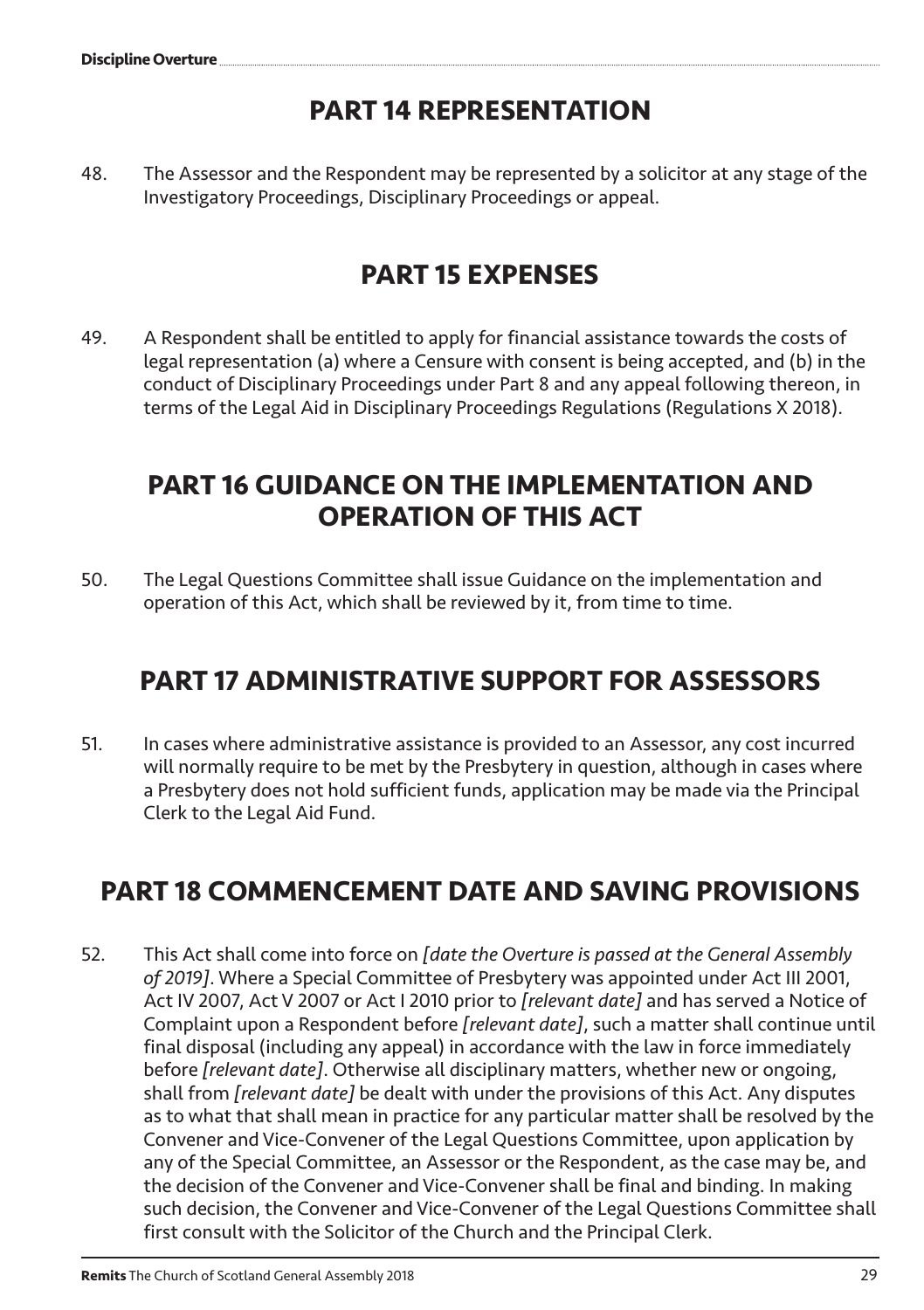# **PART 19 CONSEQUENTIAL AMENDMENTS**

53. *This table of proposed amendments to other legislation has been inserted to give a general guide at this stage. A more sophisticated set of amendments will be drafted for the final Act.*

| <b>NAME OF ACT</b>                                  | <b>NUMBER &amp; YEAR</b> | <b>SECTIONS</b>         | <b>PROPOSED CHANGES</b>                                                                                                                            |
|-----------------------------------------------------|--------------------------|-------------------------|----------------------------------------------------------------------------------------------------------------------------------------------------|
| Congregations in<br>Unsatisfactory State            | Act I 1988               | 17                      | Replace reference to Act III 2001 with<br>reference to the new Discipline Act.                                                                     |
| <b>Church Courts</b>                                | <b>Act III 2000</b>      | 37(1)                   | Replace reference to Act I 2010 with<br>reference to the new Discipline Act.                                                                       |
| Discipline of Ministry                              | Act III 2001             |                         | This Act would be repealed.                                                                                                                        |
| Co-operation between<br>Presbyteries                | <b>Act VI 2002</b>       | $\overline{2}$          | Replace references to Act III 2001, Acts IV &<br>V 2007 and Act I 2010 with reference to the<br>new Discipline Act.                                |
| Admission and Re-admission<br>of Ministers          | Act IX 2002              | 4(2)                    | Replace reference to Act III 2001 with<br>reference to the new Discipline Act.                                                                     |
| Vacancy Procedure                                   | Act VIII 2003            | $3(b)$ and $18(8)$      | Replace reference to Act III 2001 with<br>reference to the new Discipline Act.                                                                     |
| <b>Kirk Session Meetings</b>                        | <b>Act VI 2004</b>       | 1(a)                    | No change required.                                                                                                                                |
| Protection against Bullying                         | <b>Act IV 2007</b>       |                         | This Act would be repealed.                                                                                                                        |
| Protection against<br>Discrimination                | Act V 2007               |                         | This Act would be repealed.                                                                                                                        |
| Discipline of Elders, Readers<br>and Office Bearers | Act I 2010               |                         | This Act would be repealed.                                                                                                                        |
| Deacons Act                                         | Act VIII 2010            | $\overline{7}$          | No change required.                                                                                                                                |
| <b>PVG</b>                                          | Act VII 2011             | 4,5&9                   | Replace reference to Act III 2001 with<br>reference to the new Discipline Act.                                                                     |
| Appeals Act                                         | Act I 2014               | 4(3)                    | Replace references to Act III 2001, Act<br>IV 2007, Act V 2007 and Act I 2010 with<br>references to the new Discipline Act.                        |
|                                                     |                          | Schedule 2 para<br>16.1 | Replace reference to Act III 2001 with<br>reference to the new Discipline Act and the<br>new Legal Aid in Disciplinary Proceedings<br>Regulations. |
| Registration of Ministries Act                      | Act II 2017              |                         | This Act would need to be conformed to the<br>new Discipline Act.                                                                                  |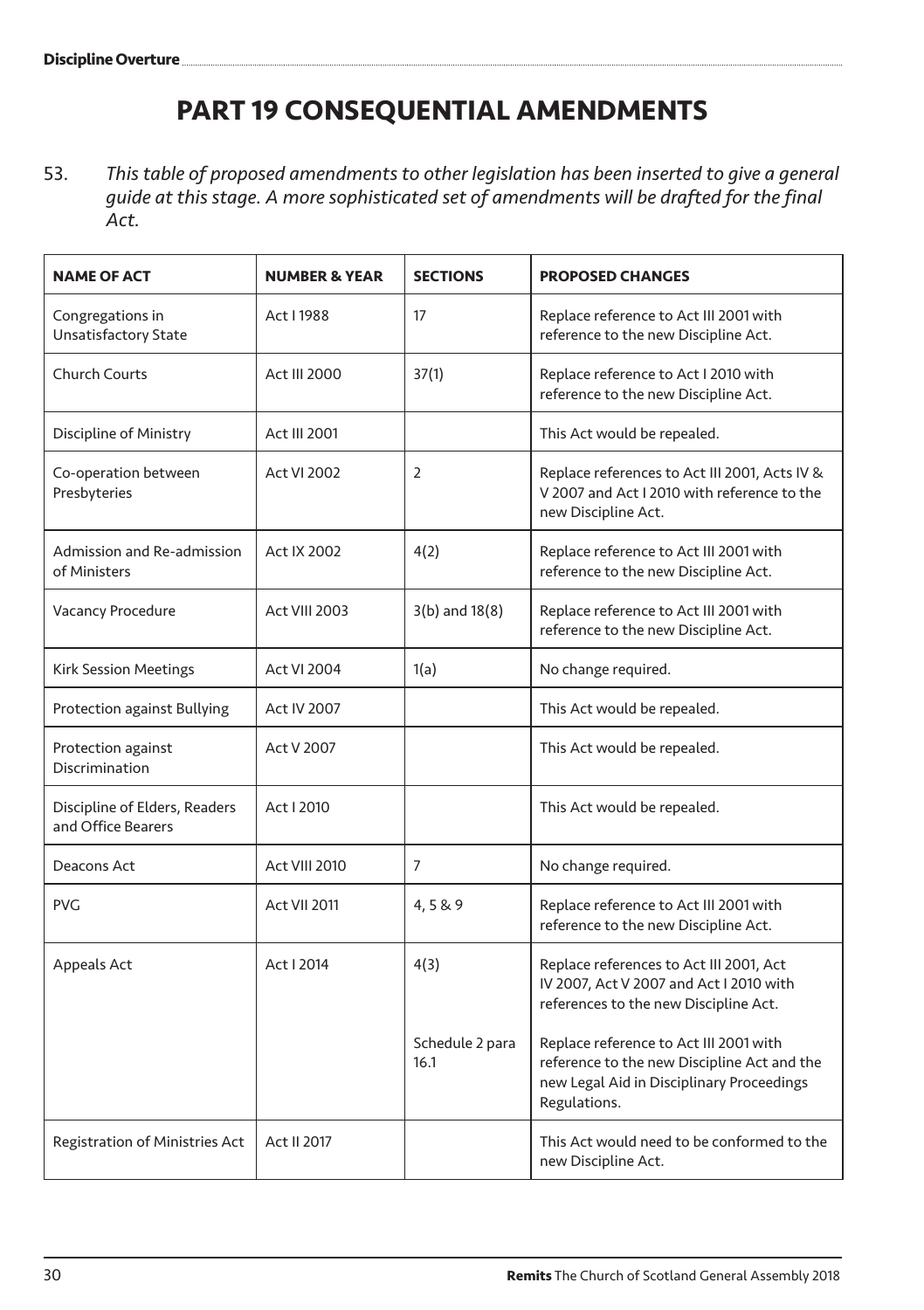## **INSTRUCTIONS AND RECOMMENDATIONS TO PRESBYTERIES, KIRK SESSIONS, CONGREGATIONS AND INDIVIDUALS**

# **SCOTTISH BIBLE SOCIETY**<br>13 **Encourage congress**

- 13. Encourage congregations to consider using *Bibleworld Books* as a way to improve literacy levels amongst children in their communities.
- 15. Commend the Society's global outreach to the generosity of congregations and members.

#### **LEGAL QUESTIONS COMMITTEE**

- 6. Approve the Discipline Overture as set out in Appendix D of the Report and transmit the same to Presbyteries under the Barrier Act, directing that returns be sent to the Principal Clerk by 31st December 2018.
- 13. a) Note that nine Presbyteries have taken part in a pilot Presbytery Review process;
	- b) Agree that a further cycle of Reviews should take place in 2018-2019; and
	- c) Instruct the Committee to report further to the General Assembly of 2019.

# **COUNCIL OF ASSEMBLY**<br>3. Instruct the Cound

- Instruct the Council to return to the General Assembly of 2019 with a radical action plan for 2019-2022 to achieve much needed reform within our Church.
- 4. Instruct the Council to work collaboratively with other Councils, Committees and Presbyteries to bring proposals to the General Assembly of 2019 for structural change, consulting with the Rev Dr Doug Gay about the ideas contained in the recent Chalmers Lectures and with other appropriate persons with expertise in the reform of institutions and structures, to enable a Church structure that is lean and fit for purpose to lead reform.
- 6. Instruct Presbyteries meantime to challenge themselves in their Presbytery Plans to be robust, imaginative and courageous in reducing the number of charges, creating ministry hubs, and enabling new pioneer and new church planting opportunities, supported by a Ministries Council that enables new reformed pathways into ministry.
- 7. Instruct Kirk Sessions meantime to meet in conference, to reflect on the state of decline of the national Church and in particular how that affects the Church locally and determine what their vision and mission is for the next three years in collaboration with Presbytery Planning teams.
- 12. Instruct Presbyteries to ensure that Congregational Office Bearers access and make use of the range of resources prepared by the Law Department to enable compliance with the terms of the General Data Protection Regulation from 25 May 2018.
- 17. Approve the total to be contributed by congregations in 2019 of £46,586,000 based on the projection of congregational income for 2019 and its disposition among local congregational expenditure, the Parish Ministries Fund and the Mission and Renewal Fund as set out in Appendix I of the Supplementary Report.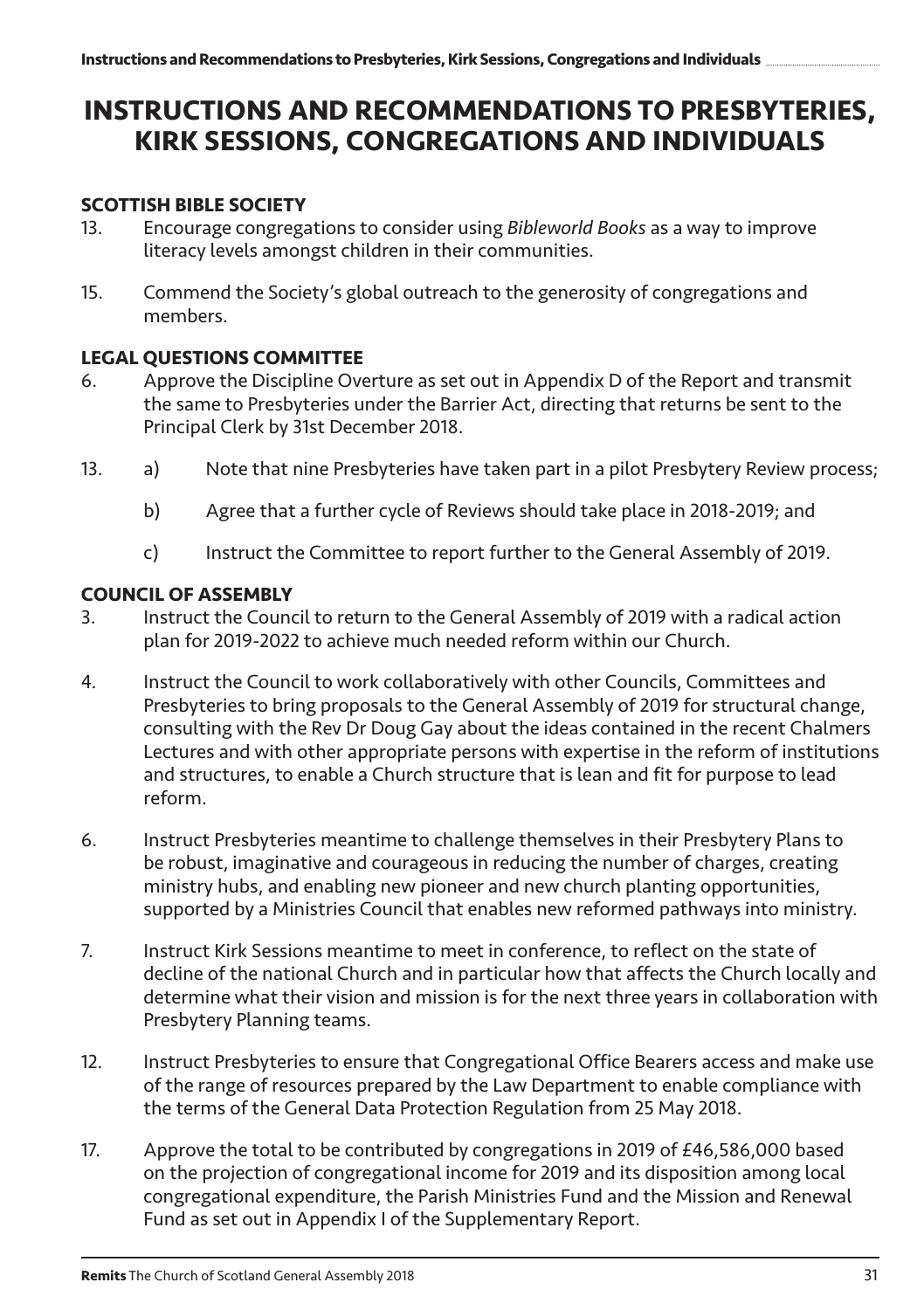# **WORLD MISSION COUNCIL**<br>3. Note that Mission Par

- 3. Note that Mission Partners work not only in good and joyful but also in difficult and challenging situations and commend their work and witness; and urge congregations and Presbyteries to continue in their prayerful support for our Mission Partners.
- 4. Encourage those interested in serving as Mission Partners to approach the Council to explore opportunities.
- 5. Encourage congregations and Presbyteries to read and study the Report, use the resources, and learn more about the life of churches in other parts of the world, and the links with the Church of Scotland.
- 8. Condemn all forms of religious discrimination, including Antisemitism and Islamophobia, and encourage local communities to build bridges, and to become friends, with neighbours from other faith traditions.
- 12. Give thanks for Christian Aid's work to alleviate poverty amongst people of all faiths, and encourage the whole church in its ongoing engagement with and support of Christian Aid.
- 13. Note the International AIDS Conference in July and encourage all parts of the Church to remain aware of the prevalence of the virus, and supportive of all efforts of our partners in supporting those living with HIV.
- 16. Encourage congregations and Presbyteries to study *Together towards Life: Mission and Evangelism in Changing Landscapes* and to consider adopting the principles contained in the statement in developing opportunities for interfaith dialogue.
- 17. Encourage congregations and Presbyteries involved in twinning to explore interfaith issues with their twinning partners, and reflect on how this can inform their mission and ministry in Scotland.
- 18. Commend the ongoing work of mediation and trauma training with significant church leaders in South Sudan, which was initiated by the Very Rev Dr John Chalmers and the Council, to the prayerful support of the whole Church asking that God will bless the small seeds being planted now with a fruitful harvest of reconciliation and peace to come.

#### **WORLD MISSION COUNCIL: SPECIAL REPORT ON LESSONS FOR SCOTLAND FROM CHRISTIAN FAITH IN AFRICA**

- 3. Encourage members, congregations and Presbyteries to engage with the report and consider how each may respond.
- 7. Encourage congregations to engage with the materials produced by the Mission and Discipleship Council to engage in Bible study, prayer, testimony, discipleship and evangelism.
- 8. Encourage congregations to twin with a congregation of one of the churches with which the World Mission Council works.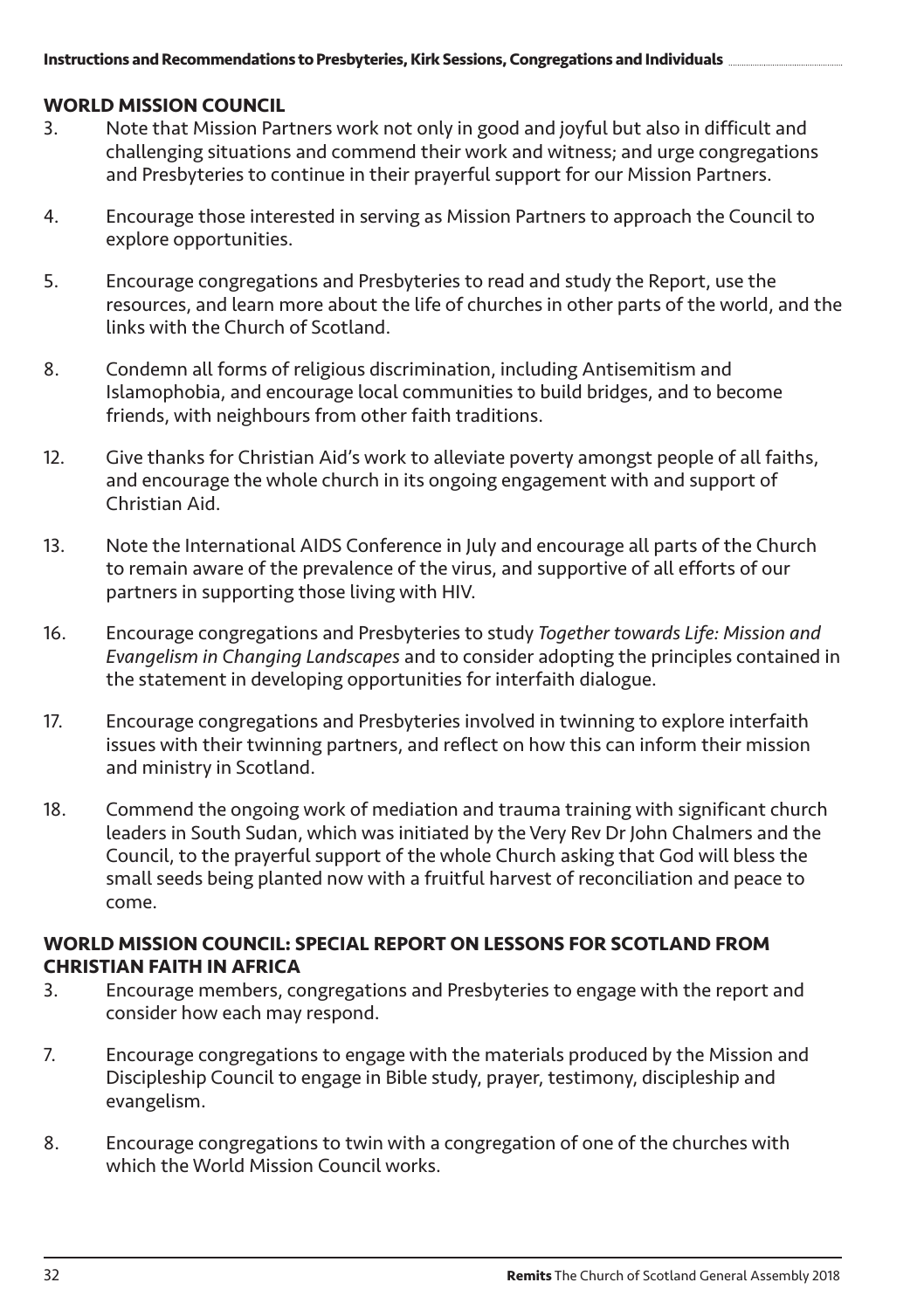# **MINISTRIES COUNCIL**<br>4 Note the respon

- Note the responsibility of Presbyteries to provide superintendence for Readers and instruct the Council to work with Presbyteries to identify how to improve support for Readers and to report to the General Assembly of 2019.
- 12. In relation to the conduct of funerals:
	- a) affirm that the Church of Scotland offers to conduct a Christian funeral service for any person in Scotland without distinction;
	- b) affirm that no minister or deacon shall charge any fee or seek any gratuity, explicitly or implicitly, from any bereaved family or funeral director, for this service;
	- c) affirm that, where a family does not request a particular minister, the minister of the parish has responsibility to make provision for this service, and that any other minister should obtain his or her permission before agreeing to conduct any service;
	- d) instruct the Communications Department to make renewed efforts to communicate that the Church of Scotland offers to conduct a Christian funeral service, without the minister charging a fee, for any person in Scotland;
	- e) instruct the Ministries Council to review best practice in communicating with funeral directors concerning the service the Church offers; and
	- f) urge Presbyteries to be proactive in investigating instances of intrusion or any explicit or implicit charging of fees with regard to funeral services.
- 14. In relation to the Continuing Parish Ministry beyond the age of 75 Regulations, agree that any Parish Minister whose seventy-fifth birthday falls on or between 31 May 2018 and 31 December 2018 shall, upon lodging a written request with the Presbytery Clerk by 30 June 2018, be entitled to initiate the process under the Regulations as if this had been done not less than six months before the Parish Minister's seventy-fifth birthday.
- 15. Pass an Act amending the Long Term Illness of Ministers Act (Act XV 2002) (as amended) as set out in Appendix 2 of the Report and instruct Presbyteries to act in a pastoral manner to both minister and congregation when considering the implications of sections 5-9 of the Act.
- 19. Affirm the development of the Vocations Network and encourage Presbyteries to identify individuals who could serve in this way.
- 25. Note the early developments of the Ascend programme and encourage those in ministry to access the opportunities for support and development provided.
- 27. Note the advisory figures for the number of full-time equivalent ministers available for Presbyteries in 2023 and instruct the Council to seek a formal response from all Presbyteries to determine whether, on the basis of local experience, the figures should continue to be received as advisory, and to report to the General Assembly of 2019.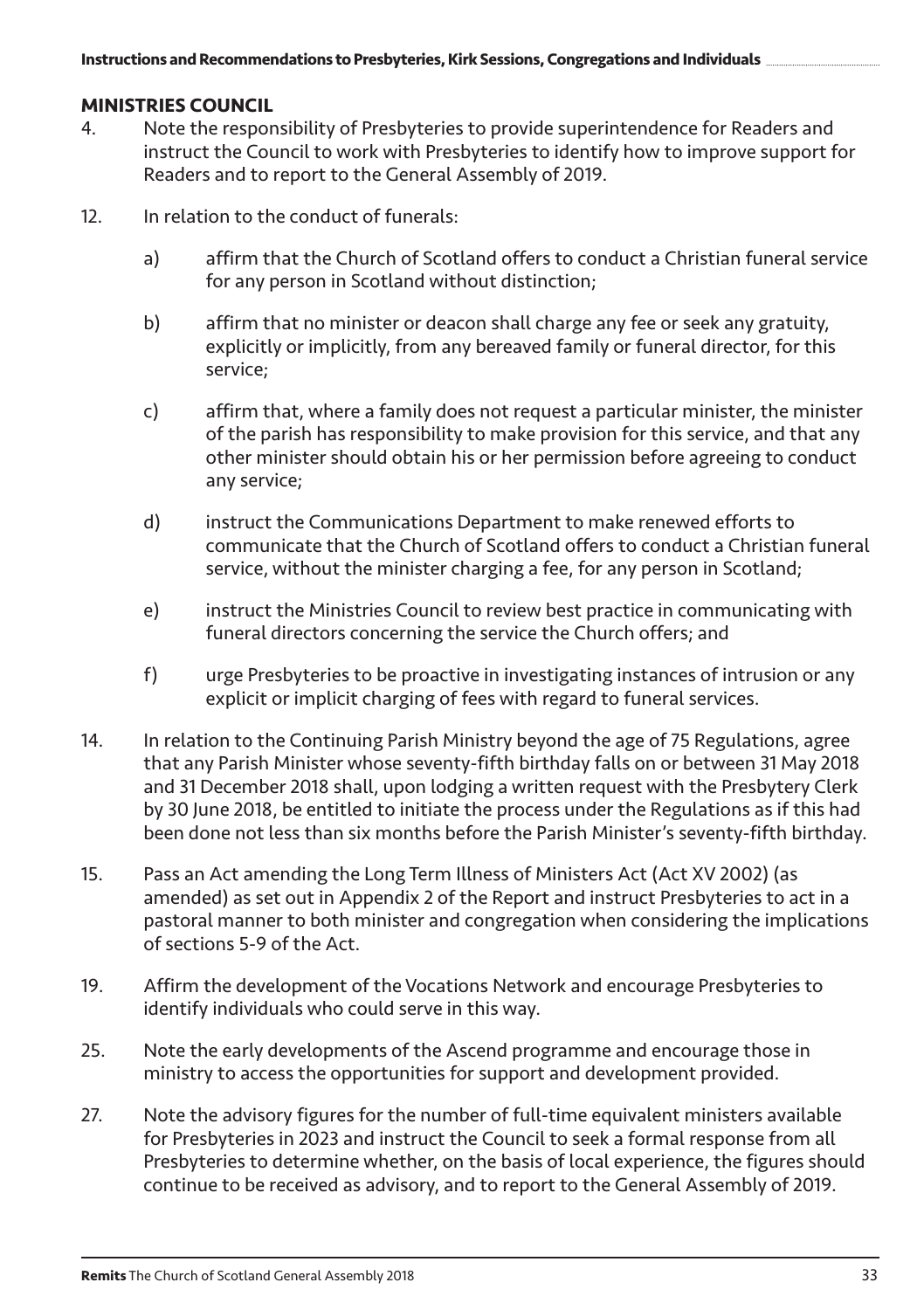- 29. Instruct all Presbyteries to obtain fresh concurrence with their current plan from the Presbytery Planning Task Group by 31st December 2018 and note that failure to do so may result in the sisting of vacancies.
- 30. Instruct those Presbyteries which have Priority Area Parishes within their bounds to ensure that the principles of the Priority Areas five-year plan are incorporated into their Presbytery Planning processes.
- 31. Instruct all Presbyteries to engage with the Presbytery Planning Task Group when negotiating Basis of Adjustment (Section 13(2) of Act VII 2003 on Appraisal and Adjustment and *Section 3.5.2.9* of the Report).
- 36. Encourage ministers to familiarise themselves with the provisions of the Housing and Loan Fund.

# **ECUMENICAL RELATIONS COMMITTEE**<br>2. Adopt Local, Universal and Shaped

2. Adopt Local, *Universal and Shaped by the Mission of God: An Ecumenical Policy for the Church of Scotland* as the Ecumenical Policy of the Church of Scotland.

## **PANEL ON REVIEW AND REFORM**

- 2. Encourage Presbyteries to develop training for those participating in different areas of service within the Church and to make information about training programmes they develop available to others to assist in learning and development.
- 3. Welcome the increasing co-operation between some Presbyteries and the work of the Principal Clerk in facilitating this and encourage all Presbyteries to consider areas where working with others would be beneficial.

# **IONA COMMUNITY BOARD**<br>2. Commend the ongoin

2. Commend the ongoing project to make the Abbey more accessible and to improve facilities for the wide range of groups hosted by the Community and encourage church members and congregations to support the Community in this time of change through prayer and through the Iona Abbey Appeal.

## **THE CHURCH OF SCOTLAND GUILD**

- 8. Encourage Presbyteries and National Councils and Committees to consider how they can develop their support for the Guild.
- 9. Encourage Kirk Sessions to explore ways in which they can offer practical support to Guild groups.
- 10. Encourage Presbyteries to explore ways in which they can offer practical support to Guild Presbyterial Councils.
- 11. Encourage Kirk Sessions to work closely with their Guilds and to challenge their practice where appropriate.

## **CHURCH AND SOCIETY COUNCIL**

#### **Doing Politics Differently**

7. Welcome the launch of Meet Your MP and encourage congregations to build positive relationships with their local politicians.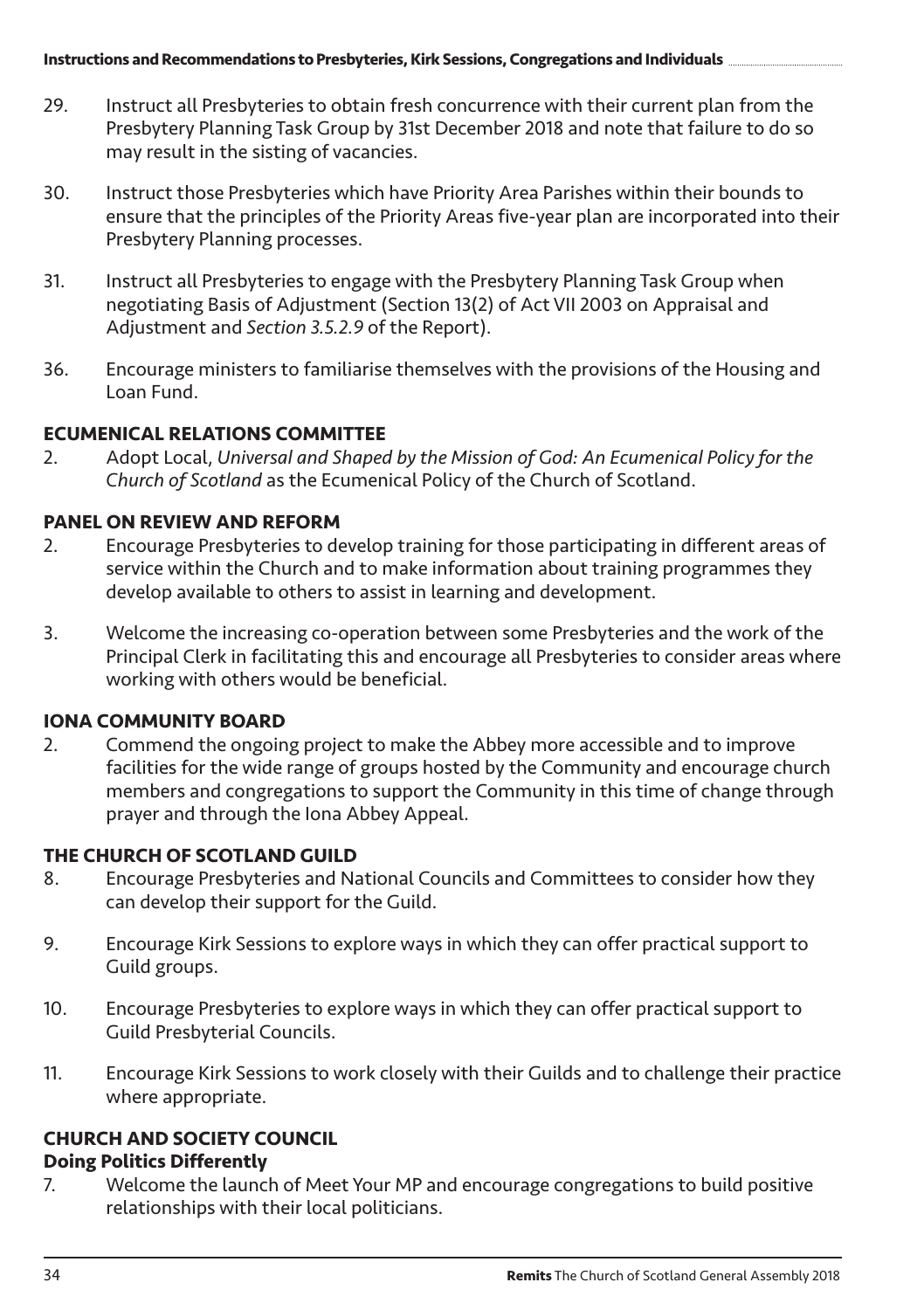8. Welcome the expansion of work around Participatory Budgeting being supported by the Council and encourage local congregations to get involved in Participatory Budgeting locally.

# **Building Global Friendships**

Note the United Nations process, which is leading two new Global Compacts on refugees and on migrants, instruct the Council to participate in international ecumenical and UK civil society efforts to call for decisions which place human dignity and welfare at the heart of considerations, and encourage congregations and church members to pray for successful outcomes of the negotiations.

#### **Ensuring the Health and Wellbeing of All**

- 23. Commend those congregations working to make their congregations and communities more dementia friendly, the various initiatives from CrossReach to improve dementia care and the Presbytery of Stirling's employment of a Dementia Development Worker; and encourage all congregations, Presbyteries, Councils and Committees to increase awareness of, and support for, people living with dementia.
- 25. Commend the plans for Community Custody Units for women in Scotland and encourage the Council and local congregations to express their interest in supporting persons resident within these units as they engage afresh with life in the community.

# **GENERAL TRUSTEES**

- 2. Encourage Congregational and Presbytery Office Bearers to attend the Property Seminars to be held during 2018.
- 3. Urge those congregations which have not done so to appoint a Health & Safety Administrator and those Presbyteries which have not done so to appoint a Health & Safety Co-ordinator.
- 6. Encourage the Trustees and Presbyteries to develop a closer working relationship based on the Tayside Cluster Pilot.

# **COMMITTEE ON CHAPLAINS TO HER MAJESTY'S FORCES**

- 6. Commend to the prayers of all members of the Church of Scotland not just our Chaplains but all who serve in HM Forces and their families.
- 7. Urge Presbyteries strongly to appoint an Armed Forces Champion.
- 8. Commend to eligible ministers of the Church consideration of service as a Chaplain to HM Forces – Regular, Reserve and Cadet Forces.

#### **SOCIAL CARE COUNCIL**

- 6. Endorse the initiatives set up through the Social Care Mission Officer and welcome continued support for local church initiatives through the Social Care Forum and Learning Networks.
- 7. Welcome the initiative taken by the Presbytery of Lewis as a model of Regional support for CrossReach, and encourage all Presbyteries to adopt this approach over the next year.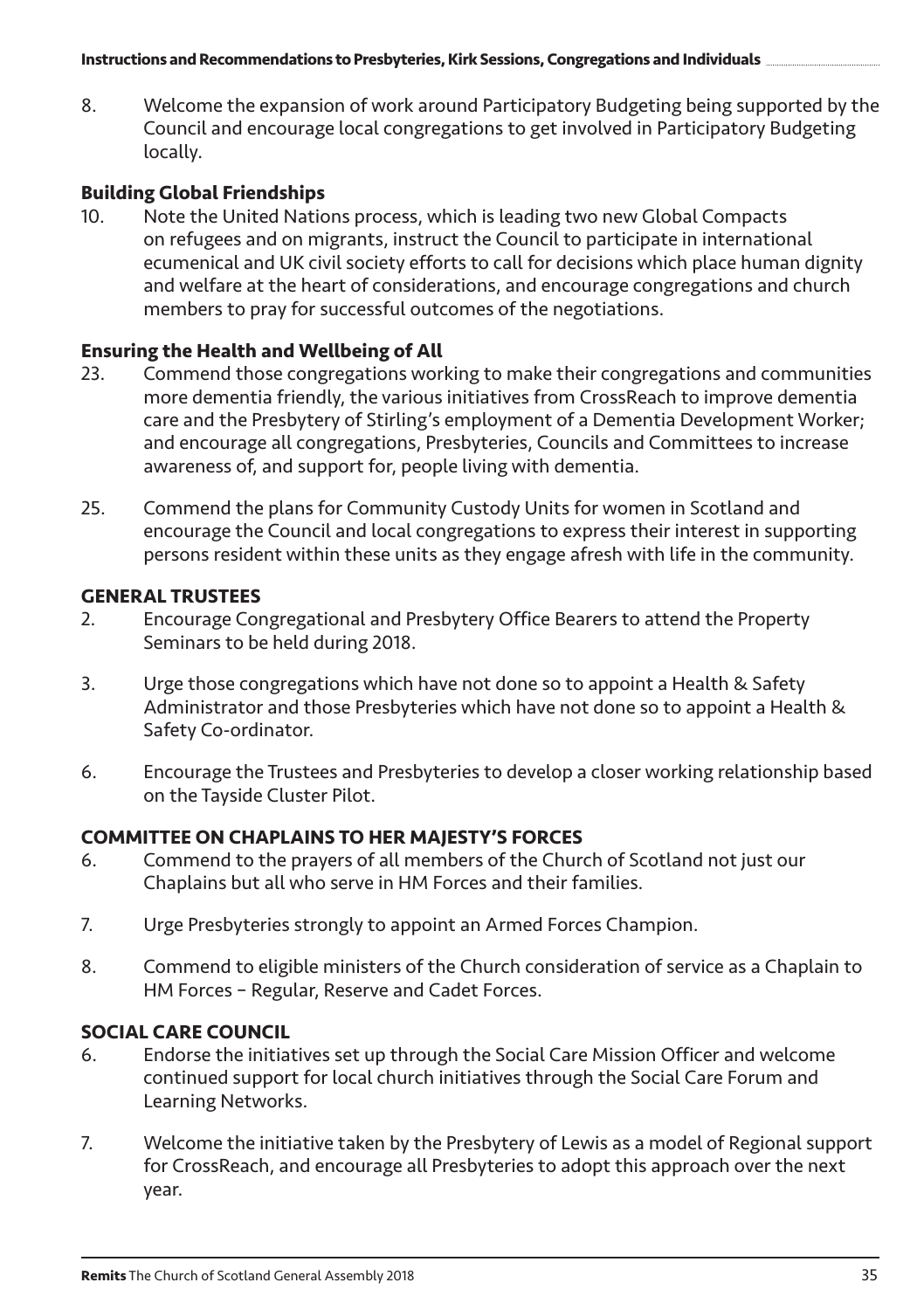- 8. Celebrate the contribution made to society by young people across Scotland and, in the Year of Young People, commit as a Church to doing all we can now and in the future to raise awareness of and counteract the stigma which prevents young people in disadvantaged circumstances reaching their full potential.
- 9. Recognise that 2019 provides an opportunity for the whole Church to acknowledge and celebrate its rich heritage of social caring over the past 150 years and encourage the Church at national, regional and local level to join with the Social Care Council in raising awareness of the work that is done, both formally and informally, to care for communities, through the work of the Church, throughout Scotland and beyond.

#### **THEOLOGICAL FORUM**

2. Reaffirm the Church's understanding that those who receive Communion be baptised, while recognising that church law allows the offering of Communion to an unbaptised person as part of the mission of the Church.

#### **NOMINATION COMMITTEE**

6. Instruct Presbyteries to actively encourage people of vision and leadership quality to be nominated to the Councils and Committees of the Church to bring direction in the light of the mission challenges the Church faces today.

# **MISSION AND DISCIPLESHIP COUNCIL**<br>3. Instruct Kirk Sessions to explore **b**

- Instruct Kirk Sessions to explore how the fresh vision for eldership outlined in section 2.3 of the Report applies to their particular local context.
- 4. Instruct Kirk Sessions to consider how the aspirations outlined in the Report shape their ongoing ministry and engagement with children and young people in the parish.
- 5. Urge Presbyteries and Kirk Sessions to engage fully in the Year of Young People initiative.
- 8. Urge Kirk Sessions to use the Conversations in Worship resource within a Kirk Session meeting in 2018.
- 9. Encourage Kirk Sessions to draw on Pray Now (including the sections on How to Pray/ How They Prayed) for fostering the congregation's prayer life.
- 12. Commend the Weekend of Invitation to Presbyteries and Kirk Sessions and encourage congregations to think of ways of developing a culture of invitation.
- 14. Urge Kirk Sessions and Presbyteries to consider ways in which congregations can more effectively support Christians from minority migrant communities living and worshipping in their neighbourhoods, whilst entering into a spirit of mutual learning.
- 16. Urge every congregation to actively promote Life and Work, the magazine of our Church, as a tool to encourage, inspire and resource.
- 18. Instruct Kirk Sessions to explore what opportunities exist for a fresh expression of church in their parish.
- 22. Urge Kirk Sessions to use the resources listed in Appendix VI of the Report and to promote their usage in the wider congregation.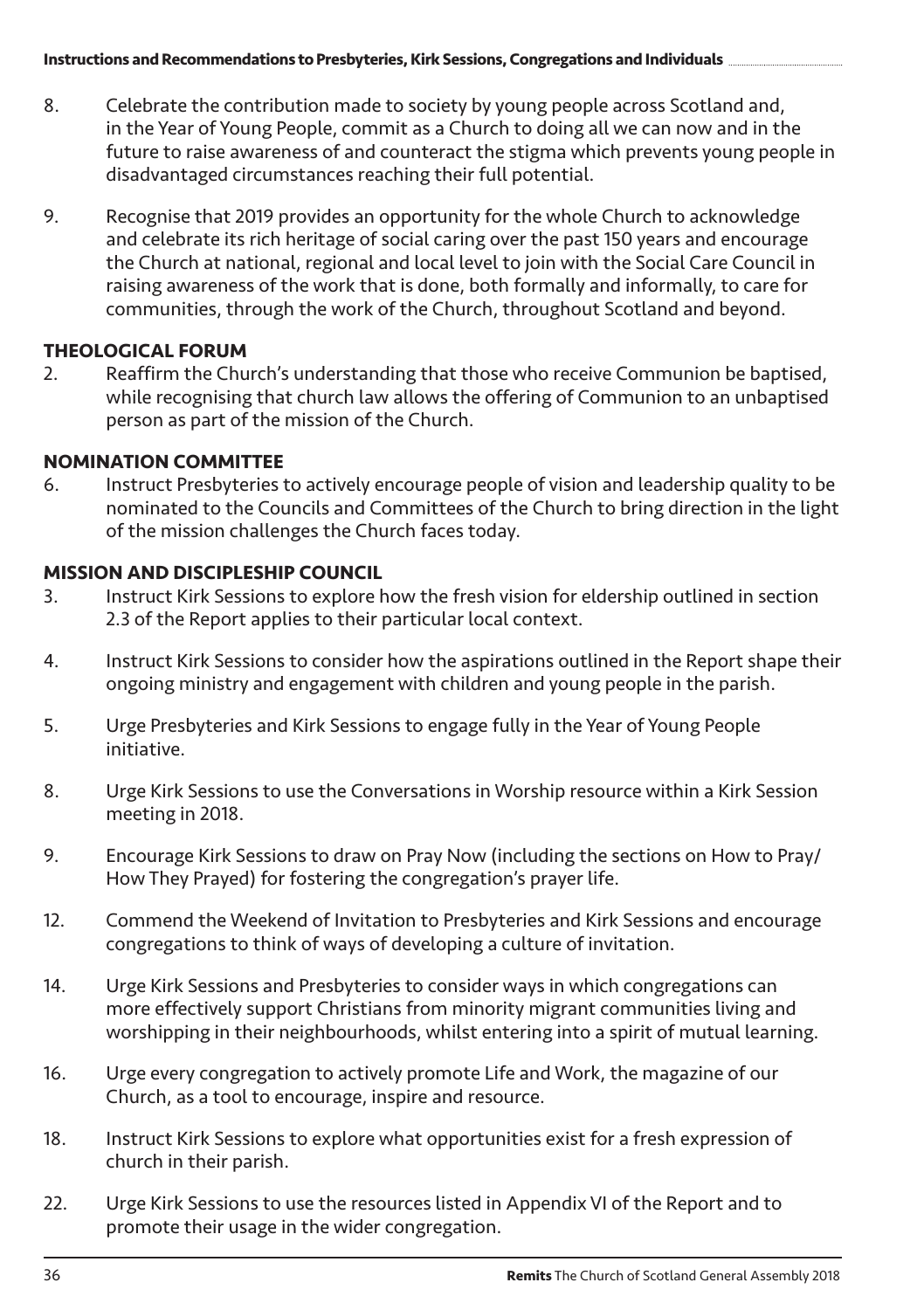# **INSTRUCTIONS TO COUNCILS AND COMMITTEES**

# **ASSEMBLY ARRANGEMENTS COMMITTEE**<br>7 Instruct the Committee to review the

- Instruct the Committee to review the efficacy of the role and size of the Business Committee and to report to the General Assembly of 2019.
- 8. Welcome the Committee's desire to see a Volume XII of the *Fasti Ecclesiae Scoticanae* published for the years 2000-2020 and encourage the Committee in the development of this project.

# **LEGAL QUESTIONS COMMITTEE**<br>3. Instruct the Committee, in

- Instruct the Committee, in consultation with others, to prepare a new Church Courts Act in line with the terms of the Report and to bring the new Act to a future Assembly for approval.
- 11. Instruct the Committee to prepare legislation enabling those Ministers of Word and Sacrament and Deacons who wish to do so to be nominated to solemnise same-sex marriage ceremonies in accordance with Section 9(1A) of the Marriage (Scotland) Act 1977, while also providing safeguards to address issues identified both in section 9 of the Report and in the Opinion of the Procurator annexed at Appendix I but only if the Committee finds that the said safeguards, in their opinion, sufficiently protect against the risks they identify; and report to the General Assembly of 2020.
- 13. a) Note that nine Presbyteries have taken part in a pilot Presbytery Review process;
	- b) Agree that a further cycle of Reviews should take place in 2018-2019; and
	- c) Instruct the Committee to report further to the General Assembly of 2019.

#### **COUNCIL OF ASSEMBLY**

- 2. Give thanks for the engagement of congregations and Presbyteries in the *Together we Pray* initiative and instruct the Council to make arrangements for another National Day of Prayer, on 3 November 2018, focussing on the life and missional work of the Church of Scotland.
- 3. Instruct the Council to return to the General Assembly of 2019 with a radical action plan for 2019-2022 to achieve much needed reform within our Church.
- 4. Instruct the Council to work collaboratively with other Councils, Committees and Presbyteries to bring proposals to the General Assembly of 2019 for structural change, consulting with the Rev Dr Doug Gay about the ideas contained in the recent Chalmers Lectures and with other appropriate persons with expertise in the reform of institutions and structures, to enable a Church structure that is lean and fit for purpose to lead reform.
- 5. Instruct the Council, in collaboration with other Councils, Committees and Departments as appropriate, to bring forward proposals to the General Assembly of 2019 that will allow more funds for mission work, including the freeing of funds held only for property matters and a reformed Ministries and Mission allocation process.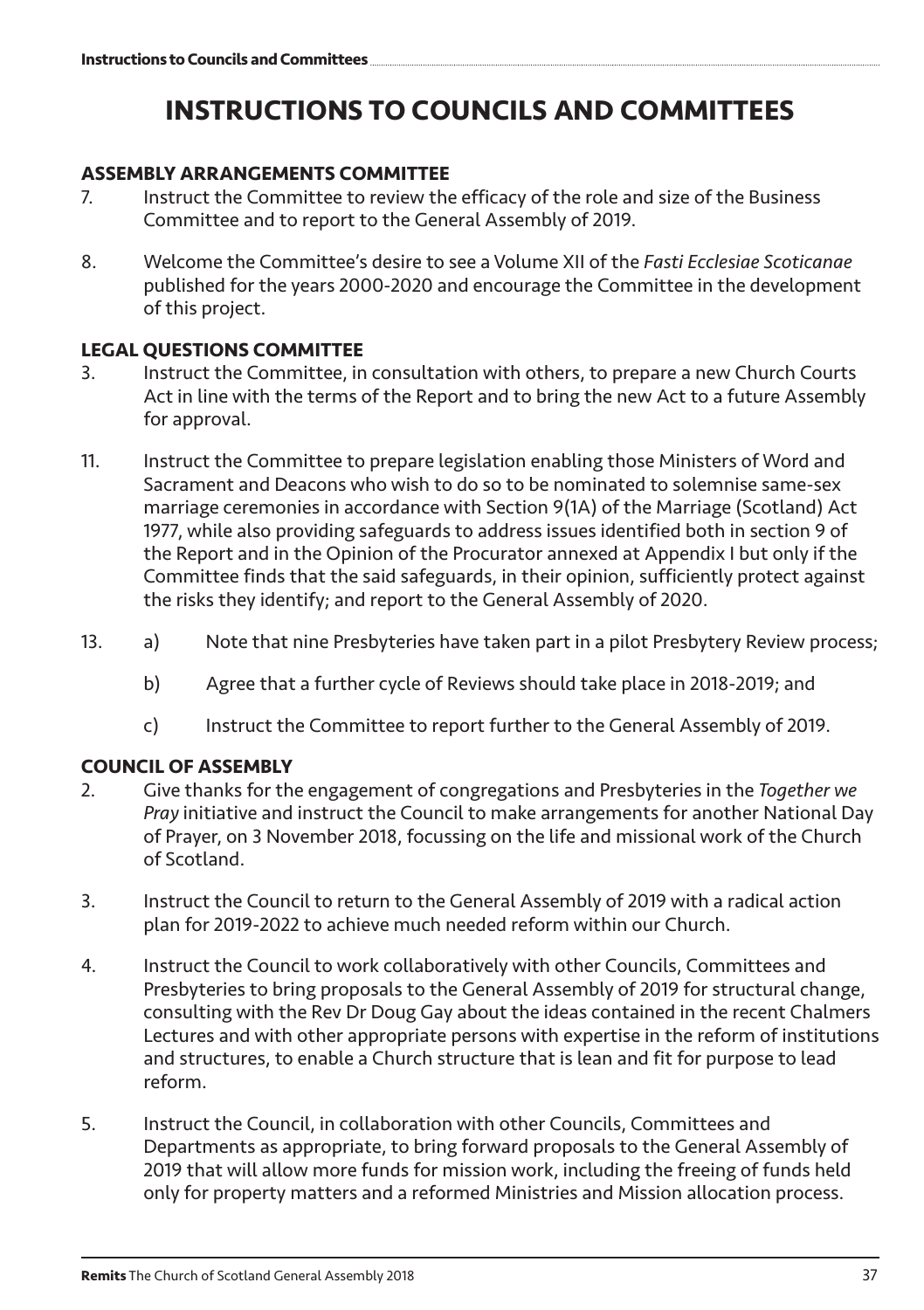- 6. Instruct Presbyteries meantime to challenge themselves in their Presbytery Plans to be robust, imaginative and courageous in reducing the number of charges, creating ministry hubs, and enabling new pioneer and new church planting opportunities, supported by a Ministries Council that enables new reformed pathways into ministry.
- 7. Instruct Kirk Sessions meantime to meet in conference, to reflect on the state of decline of the national Church and in particular how that affects the Church locally and determine what their vision and mission is for the next three years in collaboration with Presbytery Planning teams.
- 8. Instruct the Council, in consultation with the Mission and Discipleship Council, to facilitate and promote a national dialogue between elders younger than 40 and actively seek their views and reflect these in the radical action plan.
- 9. Instruct the Council to devise a method of reporting in which the Annual Report and Accounts can be presented in a way which makes clear to all members of the Church the manner in which the Unincorporated Councils and Committees make savings and reduce spending in order to balance the budget.
- 10. Note the work undertaken by the Council on the National Offices Buildings Project and instruct it to continue the programme of work outlined in Section 3.5 of the Report, with a view to presenting a further report to the General Assembly in 2019, enabling a decision on the future of the National Offices
- 16. Instruct the Council to consider the issues arising from the use of personal email addresses for the processing of personal data by elders and other non-ministerial congregational and Presbytery office-bearers and to put in place appropriate support mechanisms to ensure that such individuals are able to fulfil their duties fully whilst observing best practice in relation to data protection principles.
- 22. Invite the Pension Trustees to bring a Report to the General Assembly of 2019 with recommendations on:
	- a) the most effective and efficient structures for trustee oversight of the closed funds; and
	- b) the most efficient means of administration of the closed funds.

## **JOINT REPORT OF THE COUNCIL OF ASSEMBLY, MINISTRIES COUNCIL, MISSION AND DISCIPLESHIP COUNCIL, PANEL ON REVIEW AND REFORM AND LEGAL QUESTIONS COMMITTEE**

2. Discharge the Working Group and instruct the Council of Assembly, in cooperation with the Mission and Discipleship Council, Ministries Council and Legal Questions Committee, to review the provisions of Act I 2011 on Local Church Review, to ensure they are consistent with the implementation of the Church's Strategic Plan and effectively resourced.

## **WORLD MISSION COUNCIL**

6. Instruct the World Mission Council and the Ministries Council to encourage and work together to make it possible for ministers to have the opportunity to engage with the world church during study leave.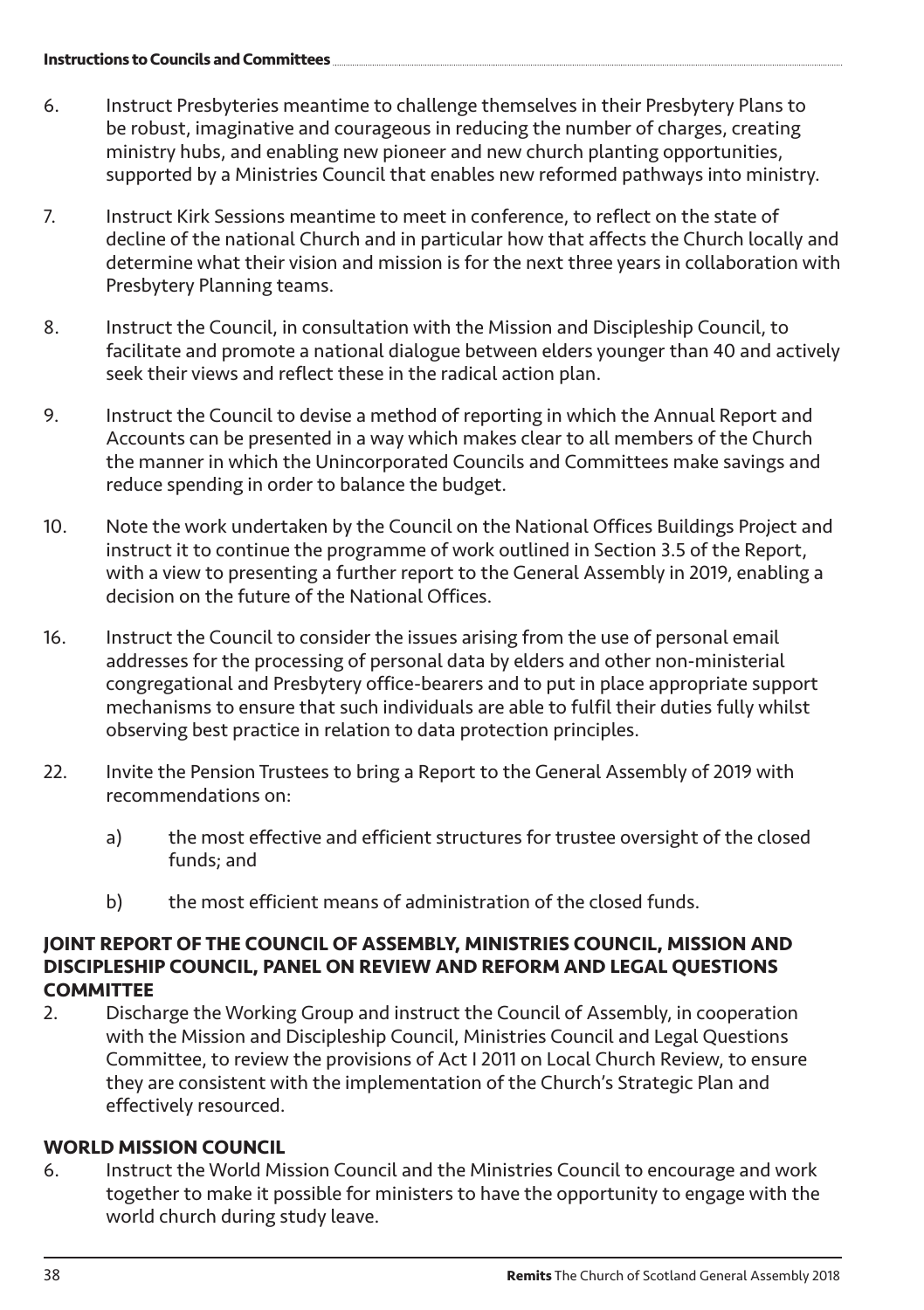- 7. Instruct the Council to provide opportunity to people of all ages from Presbyteries and congregations throughout Scotland to visit with partners overseas.
- 10. Encourage the Council to consider supporting and facilitating an interfaith group of religious leaders to learn from the experiences of PROCMURA's work.
- 11. Welcome the intention of the Council to consider a return youth interfaith visit from Rwanda to Scotland.
- 14. Instruct the Council to work with the Church and Society Council and the Scottish Churches Parliamentary Office to encourage the Scottish and United Kingdom Governments to ensure that educational material produced through overseas aid collaboration with Pakistan promotes peaceful coexistence, and tolerance of people from different faith communities.
- 15. Instruct the Council to raise with the Scottish and United Kingdom Governments the case of Asia Bibi, sentenced to death in Pakistan for blasphemy, and to seek the urgent assistance of both Governments in securing her early exoneration and release from detention.

#### **WORLD MISSION COUNCIL: SPECIAL REPORT ON LESSONS FOR SCOTLAND FROM CHRISTIAN FAITH IN AFRICA**

- 4. Instruct the Council of Assembly, in its strategic planning for the whole Church, to fully consider the recommendations of this Report, and the best way of sharing these with congregations and Presbyteries.
- 5. Instruct the World Mission Council, in conjunction with the Ministries Council, the Mission and Discipleship Council, the Church and Society Council and the Ecumenical Relations Committee, to continue to explore how the church in Scotland might apply relevant learning from the world church context.
- 6. Instruct the World Mission Council, the Ministries Council, and the Mission and Discipleship Council to continue to explore how they may encourage and equip members in the leadership of worship and in different forms of worship.
- 9. Instruct the World Mission Council, in partnership with the Mission and Discipleship Council, to explore contextual Bible studies with partners in the world church.
- 10. Instruct the World Mission Council and the Ministries Council to explore exchanges between recognised ministries and members in Scotland with their counterparts in Africa.
- 11. Instruct the Ministries Council to include consideration of this report in developing its programme for Initial Ministerial Education (IME) and Continuing Ministerial Development as part of the Initial Ministerial Education review.

## **MINISTRIES COUNCIL**

3. Affirm the work undertaken to this point on creating a clear definition for ministry and instruct the Council to complete this work and bring forward a clearer description of ministry for approval by the General Assembly of 2019.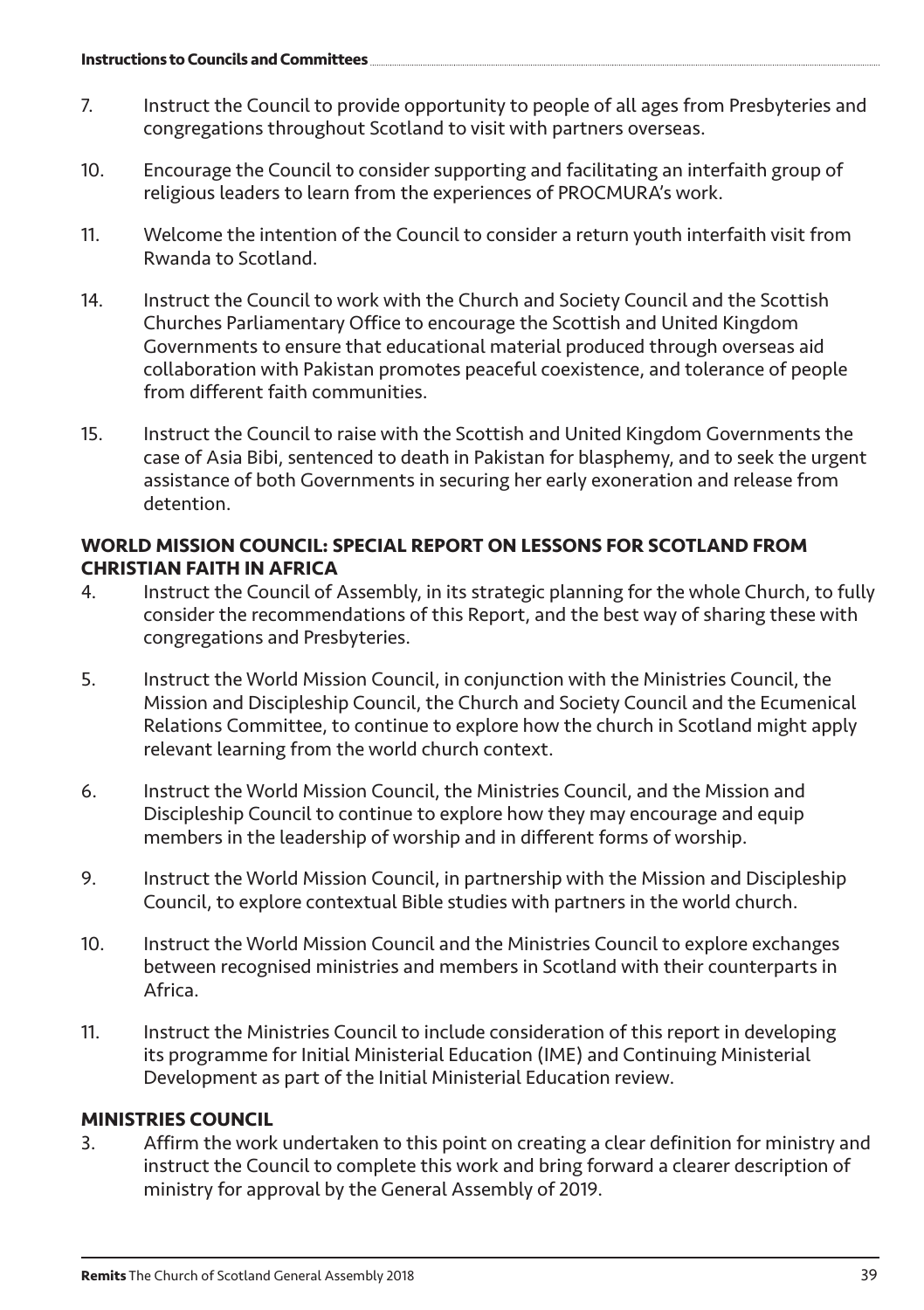- 4. Note the responsibility of Presbyteries to provide superintendence for Readers and instruct the Council to work with Presbyteries to identify how to improve support for Readers and to report to the General Assembly of 2019.
- 5. Affirm the contribution of the team of Interim and Transition Ministers particularly in the Presbytery of Shetland and encourage further development of this team as a national resource.
- 6. Commend the report *Deacons of Word and Service* to the Church and urge the Council to integrate its principles into considerations for future patterns of ministry.
- 7. In relation to the Diaconate:
	- a) affirm the Diaconate and its important ministry in building bridges between the Church and community and commend the Ministry of the Diaconate to the wider Church;
	- b) encourage the Council to use Tomorrow's Calling and the Decade of Ministry to further highlight the Diaconal Ministry; and
	- c) instruct the Council to review the employment and deployment of Deacons and to bring forward any recommendations for changes to the General Assembly of 2019.
- 9. Note the progress of the Hub-style Ministries initiative and instruct the Council to bring any draft legislation to a future General Assembly.
- 10. Instruct the Council in collaboration with the Theological Forum and Legal Questions Committee to consider how oversight can be addressed in keeping with any developing legislation related to emerging patterns for Hub-style Ministries.
- 11. Instruct the Council to bring draft legislation for a Capability Procedure for Parish Ministers to the General Assembly of 2019.
- 12. In relation to the conduct of funerals:
	- a) affirm that the Church of Scotland offers to conduct a Christian funeral service for any person in Scotland without distinction;
	- b) affirm that no minister or deacon shall charge any fee or seek any gratuity, explicitly or implicitly, from any bereaved family or funeral director, for this service;
	- c) affirm that, where a family does not request a particular minister, the minister of the parish has responsibility to make provision for this service, and that any other minister should obtain his or her permission before agreeing to conduct any service;
	- d) instruct the Communications Department to make renewed efforts to communicate that the Church of Scotland offers to conduct a Christian funeral service, without the minister charging a fee, for any person in Scotland;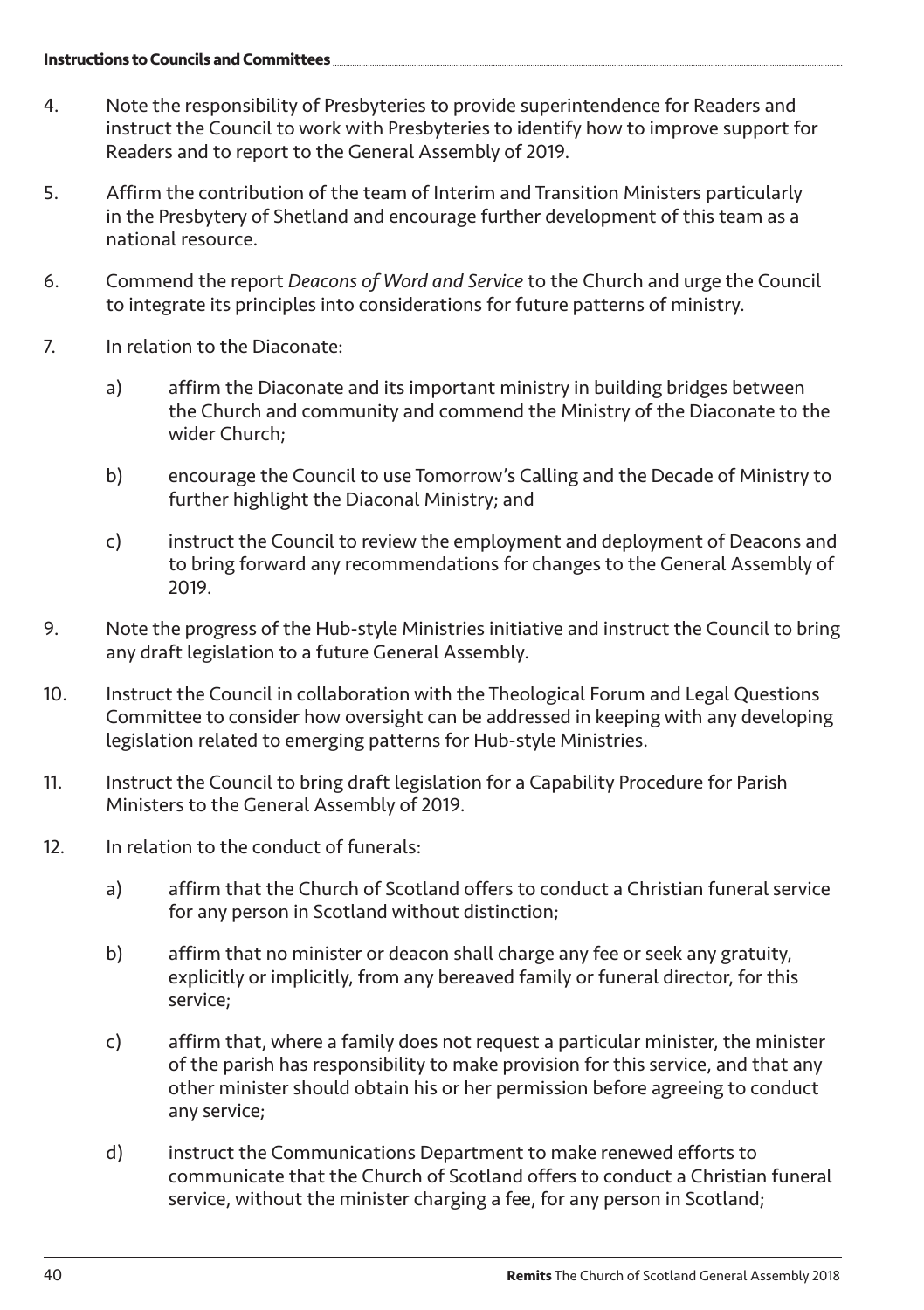- e) instruct the Ministries Council to review best practice in communicating with funeral directors concerning the service the Church offers; and
- f) urge Presbyteries to be proactive in investigating instances of intrusion or any explicit or implicit charging of fees with regard to funeral services.
- 16. Instruct the Council to undertake further work on the Long Term Illness of Ministers Act (Act XV 2002) and to report to the General Assembly of 2019.
- 17. Instruct the Council jointly with the Legal Questions Committee, the Council of Assembly and the Theological Forum to review the Ministers and Deacons in Civil Partnerships and Same Sex Marriages Act (Act I 2015) with particular reference to the deployment of salaried staff and wider issues and report to the General Assembly of 2019.
- 26. Instruct the Council, jointly with the Legal Questions Committee, to consider how the Church can best support those facing allegations under the Church's discipline process, to consider how this support may be implemented and report to the General Assembly of 2019.
- 27. Note the advisory figures for the number of full-time equivalent ministers available for Presbyteries in 2023 and instruct the Council to seek a formal response from all Presbyteries to determine whether, on the basis of local experience, the figures should continue to be received as advisory, and to report to the General Assembly of 2019.
- 28. Instruct the Council to report to the General Assembly of 2019 on the future affordability of Ministries Development Staff (MDS) posts beyond posts currently in Presbytery Plans and on reasons why almost 30% of MDS posts remain unfilled.
- 34. Affirm the Path of Renewal Project and instruct the Council to review the project in 2019 and report to the General Assembly of 2020.
- 35. Agree that the Council be released from the instruction to report cumulative information on stipend and salary increases and their relationship to measurements of inflation, and instruct the Council to consult with the Council of Assembly in identifying the best way of presenting these figures and report to the General Assembly of 2019.
- 37. Instruct the Council to continue in consultation with the Council of Assembly regarding the possibility of meeting visa costs for ministers who enter Church of Scotland ministry from another country of origin.
- 38 Instruct the Council to produce a policy for consulting with local parties when disposing of or changing arrangements relating to Council-held properties and report to the General Assembly of 2019.

## **ECUMENICAL RELATIONS COMMITTEE**

4. Instruct the Committee to bring a strategy for the implementation of *Local, Universal and Shaped by the Mission of God: An Ecumenical Policy for the Church of Scotland* to the General Assembly of 2019.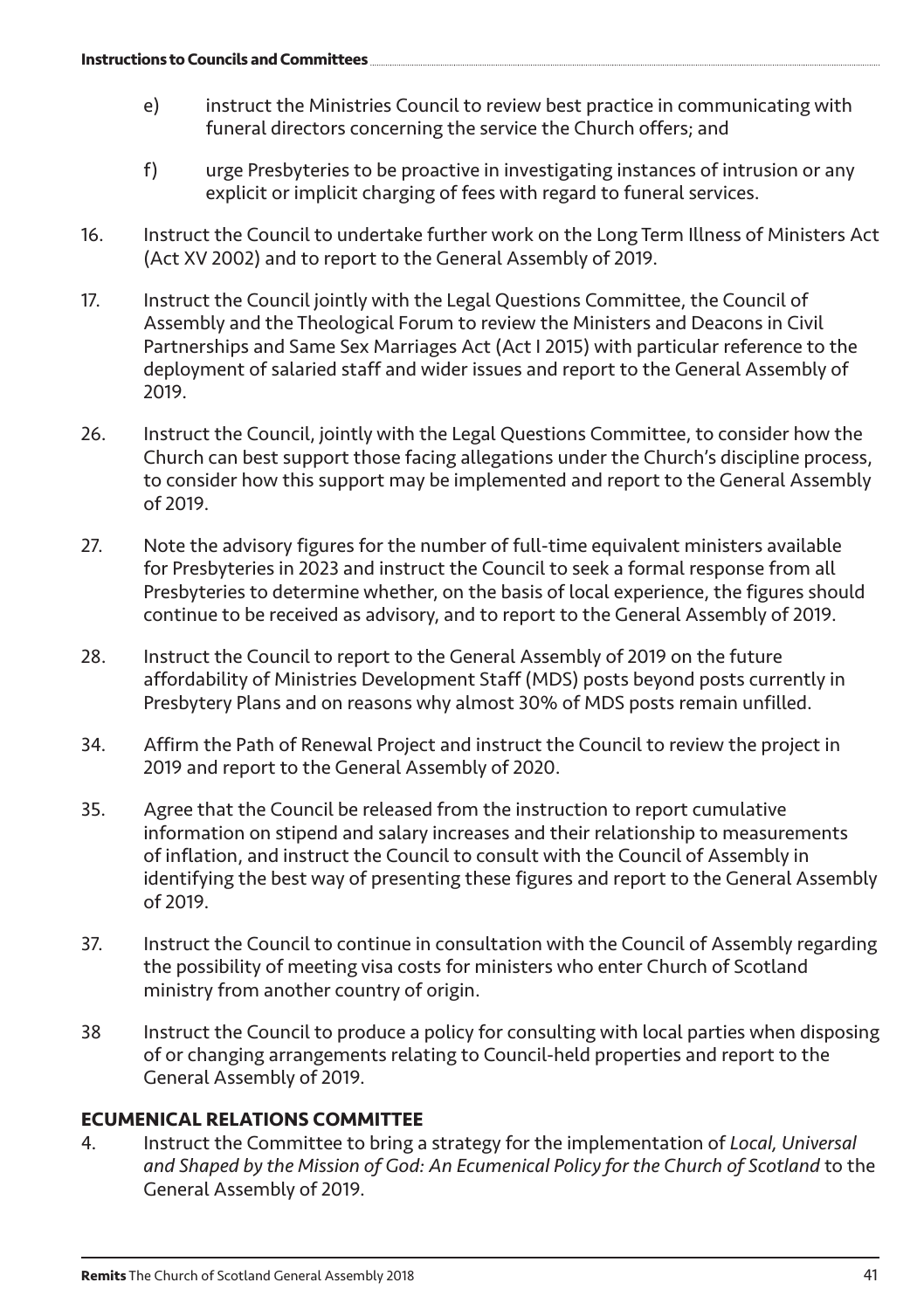- 5. Concur with the response of the Committee to the Review of Action of Churches Together in Scotland (ACTS) and agree to transmit the same to the Trustees of ACTS.
- 7. Instruct the Committee to bring recommendations with respect to Action of Churches Together in Scotland, in the context of a strategy for the implementation of the Ecumenical Policy of the Church, to the General Assembly of 2019.
- 8. Instruct the Committee to advise the Council of Assembly of any significant matters which require a decision prior to the General Assembly of 2019, with respect to the Action of Churches Together in Scotland Review Process.

## **PANEL ON REVIEW AND REFORM**

- 4. Instruct the Ministries Council to complete further work on the possibility of Ordained Local Ministers and Auxiliary Ministers being paid, consulting with Ordained Local Ministers, Auxiliary Ministers and others in doing so, and report to the General Assembly of 2019.
- 5. Instruct the Ministries Council to complete further work on the practicalities of allowing some candidates for Ordained Local Ministry to complete training placements in their home congregation where this is appropriate and to report to the General Assembly of 2019.
- 6. Instruct the Panel to work with the Mission and Discipleship Council, Ministries Council and young people to consider what might be done to support the involvement and development of leaders under 50 at a congregational level.
- 7. Instruct the Panel to complete research on the impact for congregations of participating in Path of Renewal and report to the General Assembly of 2019.

## **CHURCH AND SOCIETY COUNCIL**

## **Caring for Creation**

- 5. Welcome the growing success of Good Money Week and forthcoming consultation by OSCR on charity trustee investment duties and recommend that the Council of Assembly now considers as a priority the preparation of a statement of investment principles for the Church.
- 6. Instruct the Council to engage with the oil and gas companies to continue to seek alignment with the Paris Climate Agreement rather than divest from the oil and gas industry.

## **Building Global Friendships**

- 10. Note the United Nations process, which is leading two new Global Compacts on refugees and on migrants, instruct the Council to participate in international ecumenical and UK civil society efforts to call for decisions which place human dignity and welfare at the heart of considerations, and encourage congregations and church members to pray for successful outcomes of the negotiations.
- 11. Instruct the Council to make representation (a) to the Scottish and UK Governments to ensure social services staff are actively guided on their legal duty to provide support to vulnerable migrants who have no recourse to public funds but have care needs or are children; and (b) to the UK Government to change those policies that force asylum seekers into destitution or homelessness without institutional support.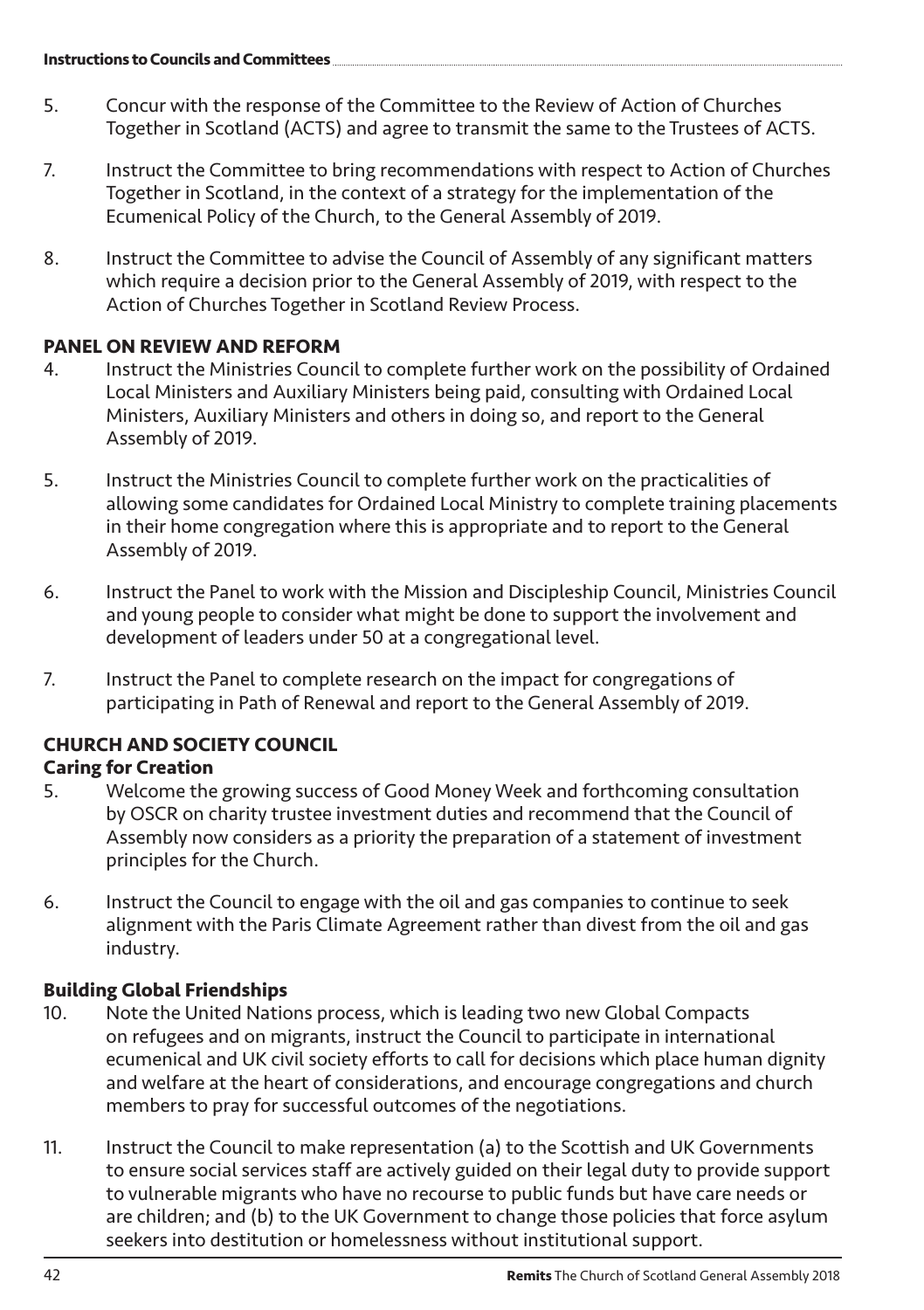- 12. Instruct the Council to consult with the UK Government to seek to safeguard the rights of EU nationals working in Scotland and UK nationals working in the EU, as the UK negotiates its status in relation to the EU.
- 13. Instruct the Council to facilitate informed public conversation about our future relationship with Europe.
- 14. Instruct the Council to monitor the impact of leaving the EU on the Devolution Settlement and call on the UK Government to ensure that powers returned from the EU are devolved to Scotland in line with that Settlement.
- 17. Instruct the Council to urge the Scottish and UK Governments to raise awareness on the human rights abuses that are currently being perpetrated on the citizens of the two Anglophone regions of Cameroon, the north-west and south-west regions.
- 19. Welcome the Council's statement on the recent violence and killing at the Gaza fence by the Israeli Defence Force and instruct the Council to express the General Assembly's:
	- a) serious regret that the UK Government failed to support the UN Human Rights Council resolution to launch an investigation into the killing by Israeli soldiers of 110 people, including unarmed protesters and journalists;
	- b) concern for the two million people of Gaza who are imprisoned in the enclave;
	- c) thanks to the Christian community who provide essential medical, psychosocial and humanitarian support for all the people of Gaza in the face of ongoing hardships and difficulties caused by the Israeli occupation.

# **Ensuring the Health and Wellbeing of All**<br>22. **Instruct the Council to promote and**

- 22. Instruct the Council to promote and emphasise the intrinsic worth of each individual as an image of the living God, and to work with the wider Church, and with partner agencies to seek the health and wellbeing of all.
- 23. Commend those congregations working to make their congregations and communities more dementia friendly, the various initiatives from CrossReach to improve dementia care and the Presbytery of Stirling's employment of a Dementia Development Worker; and encourage all congregations, Presbyteries, Councils and Committees to increase awareness of, and support for, people living with dementia.
- 24. Note that July 2018 will see the marking of the 70th anniversary of the founding of the National Health Service (NHS), and recognise that while the NHS remains a valued part of our social fabric, its long-term future is under serious pressure, and in light of this instruct the Council to consult on the future of the health service in Scotland and to report to the General Assembly of 2020.
- 25. Commend the plans for Community Custody Units for women in Scotland and encourage the Council and local congregations to express their interest in supporting persons resident within these units as they engage afresh with life in the community.
- 26. Urge the Council to promote sustainable and healthy travel as a means of inspiring health and wellbeing and caring for creation.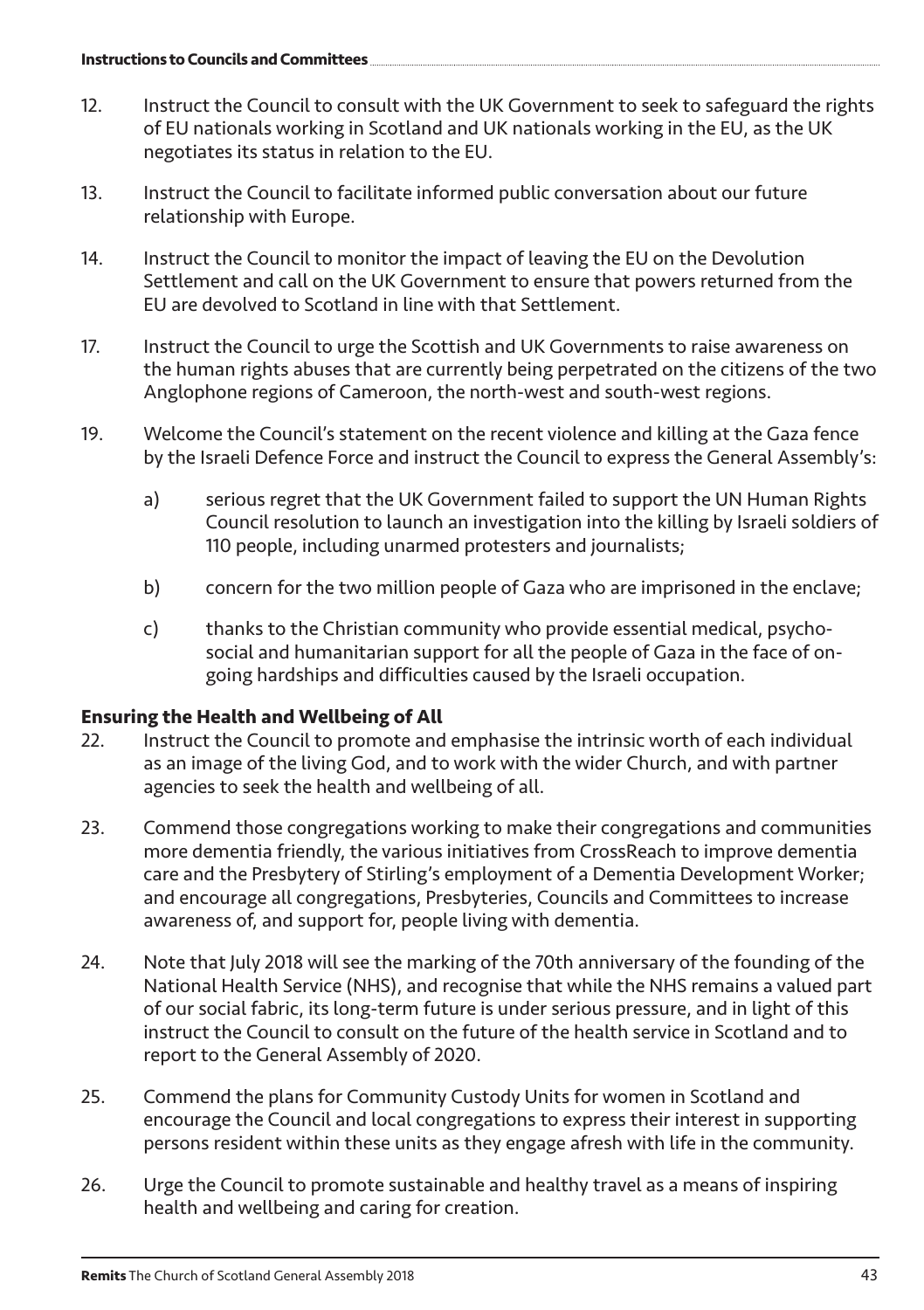# **Investing in Young People**<br>28. **Instruct the Church**

- Instruct the Church and Society Council, the Mission and Discipleship Council and the Ministries Council, to coordinate the Church of Scotland's contribution to the nurture and support of young people by establishing a cross-council Young People and Education Action Group, with the necessary resources and support, as outlined in Section 13.4 of the Report.
- 29. Note with grave concern the steep rise in hate crimes such as homophobic bullying and assault, and instruct the Council to work with the National Youth Assembly and organisations like *Time for Inclusive Education* (TIE) and *LGBT Youth Scotland* in seeking ways to help our churches address homophobia and deal pastorally with those who have been victims of this.
- 30. Instruct the Council to present an implementation plan for the Young People and Education Action Group's work, produced by the Young People and Education Action Group and based on the principles outlined in the Report, to the General Assembly of 2019.
- 31. Instruct the Council to ensure that by the General Assembly of 2019 the Education Committee has passed on work agreed by the Council to the Young People and Education Action Group.

# **GENERAL TRUSTEES**

- 4. Encourage the Trustees in the development of their Property Assets Strategy.
- 5. Urge the General Trustees to form a working group consisting of representatives from the Church and wider society with experience of planning and funding innovative building arrangements to help congregations be both missional and sustainable and to report to the General Assembly of 2019.
- 6. Encourage the Trustees and Presbyteries to develop a closer working relationship based on the Tayside Cluster Pilot.
- 7. Encourage the Trustees and the Council of Assembly to have discussions with OSCR so that Central Fabric Fund loans are excluded from Congregational accounts as an Income Resource in line with the treatment adopted by the Charity Commissions for England & Wales and for Northern Ireland.
- 8. Urge the General Trustees to investigate, via the Church of Scotland Insurance Services Ltd as the insurance broker for the Church of Scotland, the provision of a wider Empty Buildings cover for churches, halls, manses and other buildings for which congregations are responsible.
- 10. Urge the General Trustees to investigate the costs and benefits of assisting congregations to reduce or eliminate their fossil fuel use in our churches and buildings and report back to the General Assembly of 2020.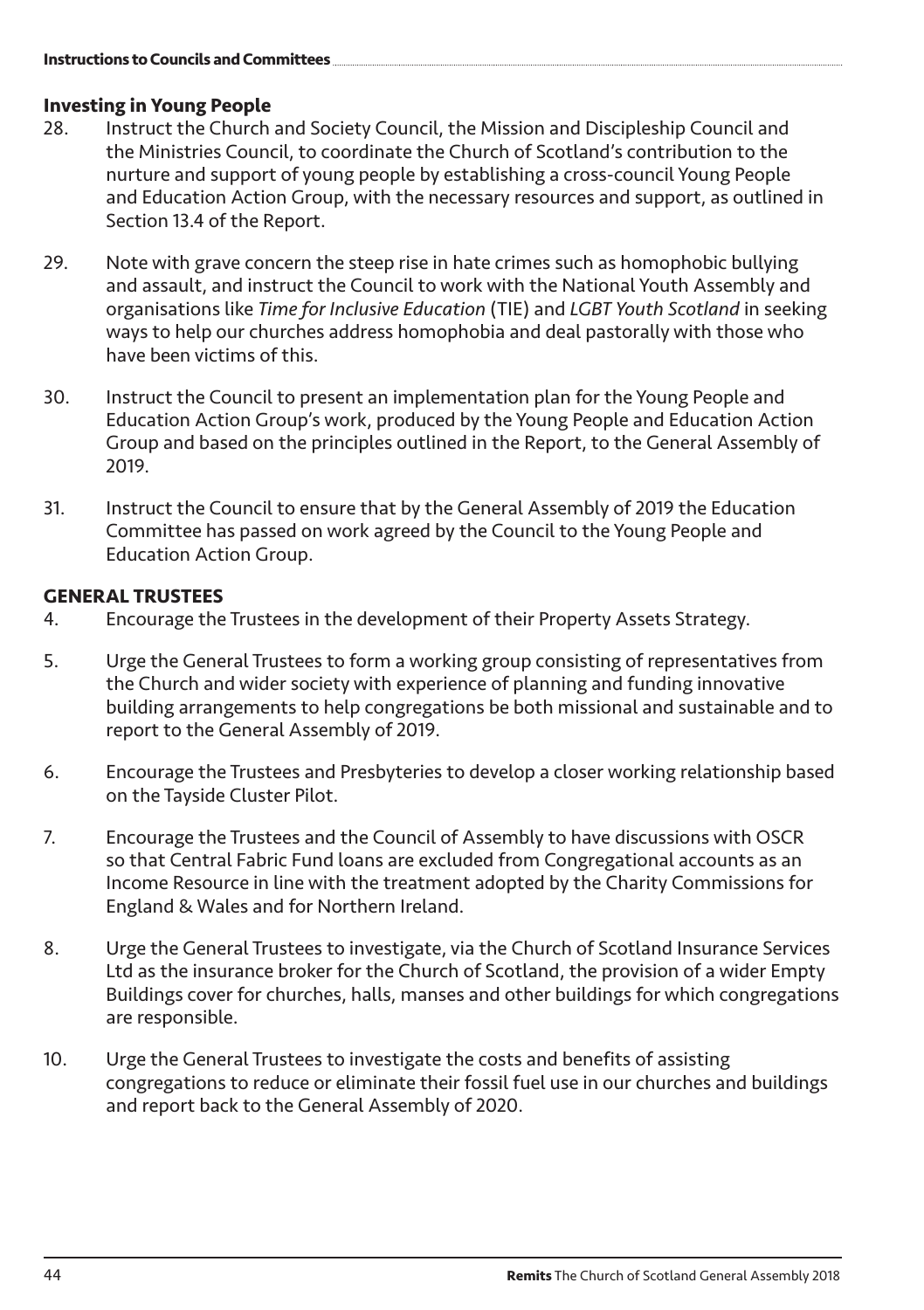# **COMMITTEE ON CHAPLAINS TO HER MAJESTY'S FORCES**

Instruct the Committee to confer with relevant parties concerning the provision of Church of Scotland email addresses and digital copies of Life & Work magazine to regular chaplains and report to the General Assembly of 2019.

# **SOCIAL CARE COUNCIL**<br>**B** Endorse the work

3. Endorse the work being done by CrossReach, the Council of Assembly and the Pension Trustees to support discussion around the historical pension deficit position and encourage continued exploration of all avenues for mitigation.

#### **THEOLOGICAL FORUM**

- 3. Instruct the Forum to consider the place of Profession of Faith (Admission to the Lord's Supper or Confirmation) and sharing Communion in today's Church.
- 4. Instruct the Forum:
	- (1) to review the reports and debates on the role of the Westminster Confession of Faith in the Church's life arising from the General Assembly of 1968 and the years following;
	- (2) to give fresh consideration to the issues raised therein in light of developments within Reformed and ecumenical theology since 1646 in which the Church of Scotland has been actively involved;
	- (3) to advise the General Assembly on the continuing role of a 'Subordinate Standard';
	- (4) to look afresh at the wording and terms of reference of the Formula of subscription used in services of ordination;
	- (5) to explore the possibility of producing a Book of Confessions, in print and/or online as a teaching resource for office-bearers, members and enquirers;
	- (6) to report to the General Assembly of 2020.

# **NOMINATION COMMITTEE**

2. Encourage the Council of Assembly to develop an Information Technology and Communication strategy, in connection with its work on the National Offices, which will enable wider use of technological options to overcome barriers for participation of Council and Committee members in the work of the Church.

#### **MISSION AND DISCIPLESHIP COUNCIL**

- 2. Instruct the Council, in collaboration with the Council of Assembly, the Ministries Council, the World Mission Council, the Ecumenical Relations Committee, the Guild and the Panel on Review and Reform, to explore the development of a programme of education and training on discipleship aimed at lay members of congregations and report to the General Assembly of 2020.
- 6. In the Year of Young People, encourage the Council, in consultation with the Church and Society Council, to further consider how to support and encourage chaplains as they try to create relationships with schools, organisations and cadet forces.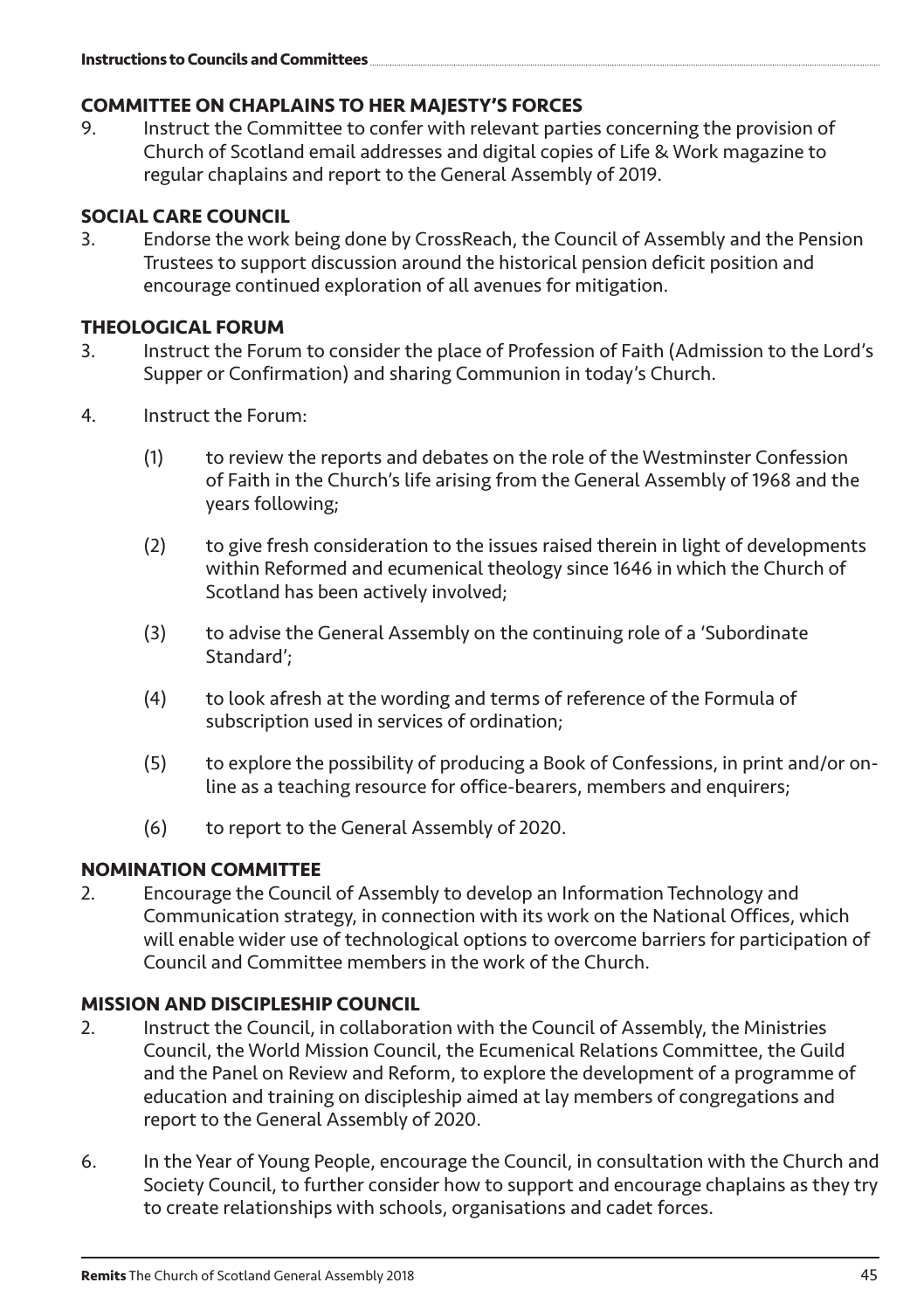- 7. Instruct the Council to investigate and recognise the realities of everyday life of the 'Millennial Generation' (25-40 year olds) and 'Generation X' (30-50 year olds) and explore ways to make our Church an accessible and welcoming place for them.
- 10. Instruct the Council, in collaboration with the Theological Forum, to develop creative, instructive and grace-filled pathways for the spiritual development of children and young people in order to support congregations in welcoming them to the Lord's Table.
- 11. Commend the work done on the 'Children, Young People and Communion Survey Findings 2018' and instruct the Council in consultation with the Theological Forum to produce a resource on the theology and practice of Communion in the 21st Century Church of Scotland.
- 13. Encourage the Council to further research migrant and multi-cultural Christian communities in Scotland and to recognise and resource them in whatever way is considered to be appropriate.
- 15. Instruct the Council, working with the Church and Society Council and others where appropriate, to promote congregational learning and awareness of the issues experienced by divorcing couples, their children and wider families, in order to better facilitate pastoral care to all affected.
- 17. Instruct the Council to review which categories of those in the service of the Church should receive a promotional copy of Life & Work magazine, and report to the General Assembly of 2019.
- 19. Instruct the Mission and Discipleship Council and Ministries Council to bring a joint report from the Joint Emerging Church Group to the General Assembly of 2019, bringing recommendations on the future strategy of the JECG.
- 20. Instruct the Mission and Discipleship Council and Ministries Council to seek an extension of their partnership with Fresh Expressions until 30 September 2020.
- 21. Instruct the Council, in consultation with the Ministries Council, to carry out an audit of the range of training which Presbyteries and congregations are using to train local worship leaders, and how local worship leaders are recruited and deployed, and to report to the General Assembly of 2019.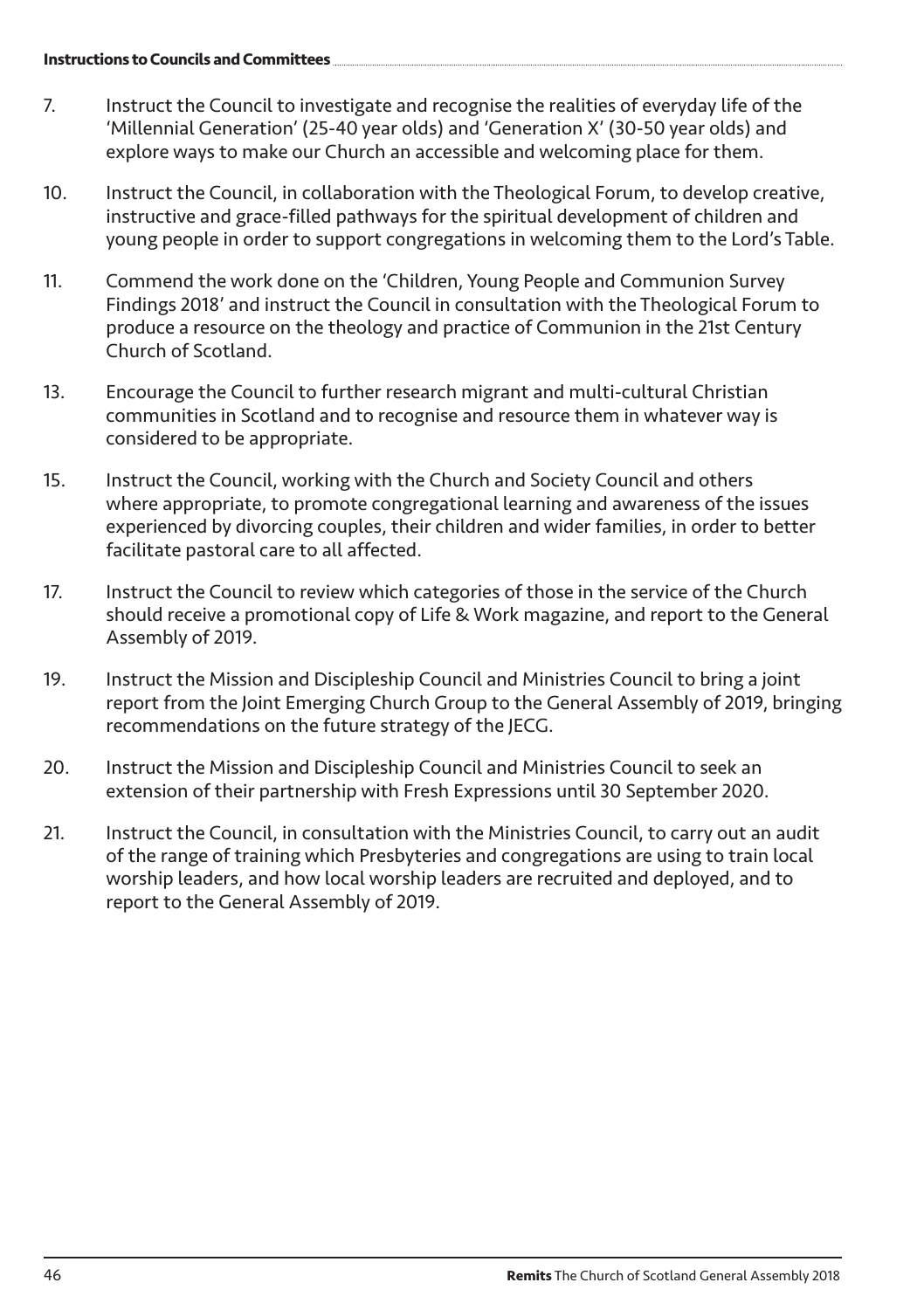# **SECTIONS OF REPORTS**

### **VI VIRTUAL ATTENDANCE AT MEETINGS ACT (ACT VI 2018)**

*Edinburgh, 19 May 2018, Session 3*

The General Assembly enact and ordain as follows:

# **Definitions**

- In this Act, the following words shall have the following meanings:
	- (1) "Designated Body" shall mean a Council or Committee of the General Assembly, or a Presbytery, Kirk Session, Congregational Board, or other financial body existing in the constitution of a congregation.
	- (2) "Relevant Meeting" shall mean, subject to section 6 of this Act, a meeting called on the authority of any Designated Body.
	- (3) "Virtual Attendance" means that a person is not physically present at a Relevant Meeting, but instead is able to participate in the Relevant Meeting by means of a video and/or audio platform, in like manner to those who are physically present. For the avoidance of doubt, in order to constitute Virtual Attendance the presence of such a person at a Relevant Meeting must entail: (a) the capacity for effective two-way communication, by visual and/or spoken means, between such a person and those physically present and with other people attending virtually; (b) the ability of such a person to engage in debate with, and to ask questions of, those who are physically present and others attending virtually, and to answer questions from them; and (c) the ability of such a person to cast a vote contemporaneously with those physically present and others attending virtually.

#### **Permission for Virtual Attendance**

- 2. (1) It shall be lawful for a Designated Body to resolve that at any subsequent Relevant Meeting(s) of the Designated Body, any person(s) is/are permitted to be in Virtual Attendance.
	- (2) If and to the extent that a Designated Body resolves to permit Virtual Attendance, it shall mean that the person(s) in Virtual Attendance is/are deemed to be present at the Relevant Meeting for the purposes of Church law in the same way as if such person(s) had been physically present.
	- (3) The Designated Body may make a resolution under this section to permit Virtual Attendance at all Relevant Meetings of that Designated Body, or may make such a resolution only for a specified Relevant Meeting or Relevant Meetings.
	- (4) A decision to permit Virtual Attendance at all Relevant Meetings of a Designated Body may subsequently be revoked in respect of future Relevant Meetings.
	- (5) For the avoidance of doubt, this section is permissive only and not directive.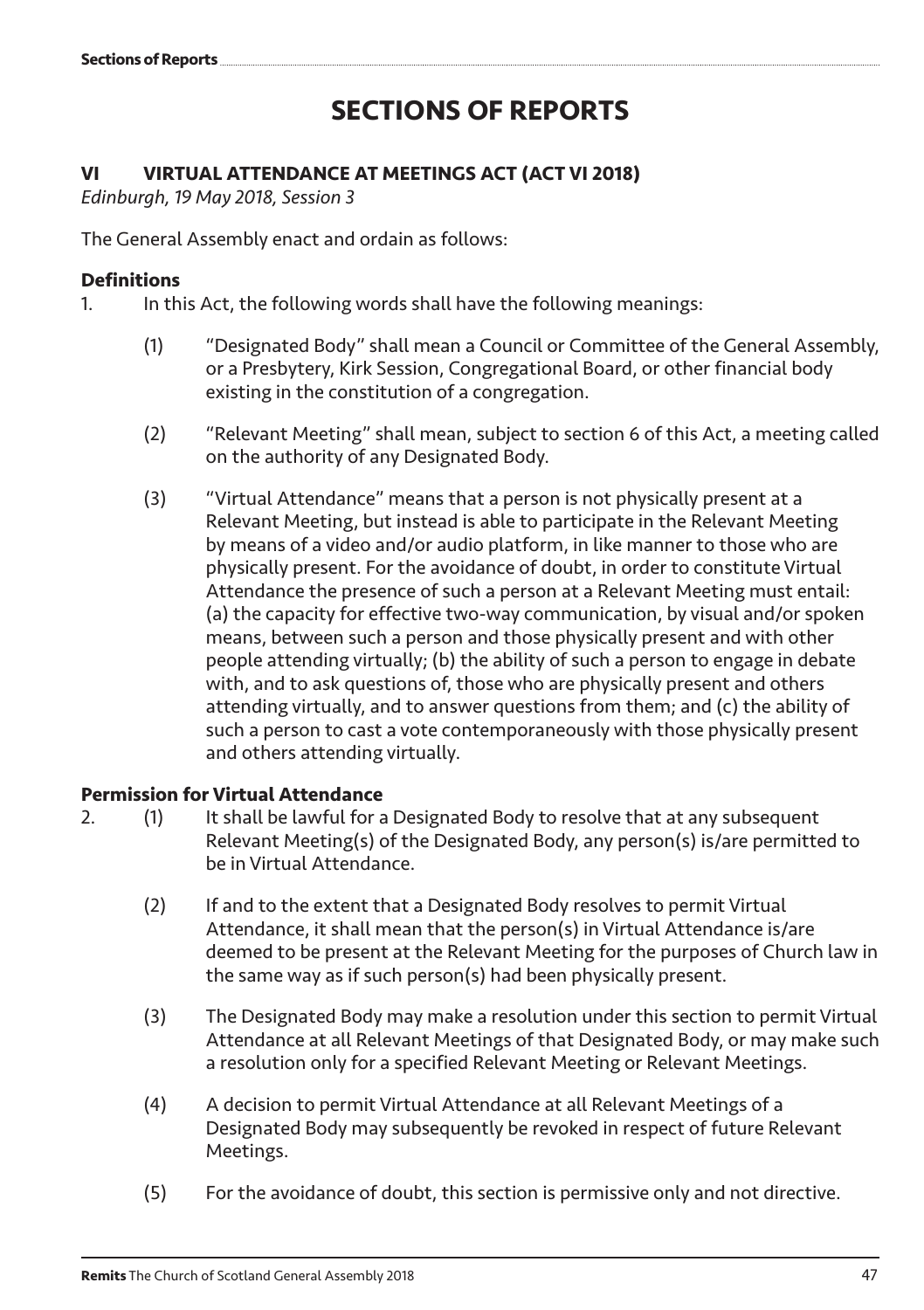#### **Sections of Reports**

# **Convener or Moderator at a Relevant Meeting**<br>3. (1) It shall be the responsibility of the

- It shall be the responsibility of the Convener or Moderator, as the case may be, of any Relevant Meeting where Virtual Attendance is permitted, to establish at the opening of the Relevant Meeting;
	- (a) the identity of any persons(s) who purport to be in Virtual Attendance, and
	- (b) that such a person(s) is/are in Virtual Attendance as defined in section 1, so that they are permitted to participate in the Relevant Meeting and have the right to vote.
	- (2) If at any time during a Relevant Meeting the continuing ability of a person in Virtual Attendance to participate in the Relevant Meeting in terms of sections 1 and 3(1)(b) is questioned, it shall be the responsibility of the Convener or Moderator to establish whether the person still meets the requirements of sections 1 and 3(1)(b) and if not to deem that person to have left the Relevant Meeting.
	- (3) In all cases described in this section the decision of the Convener or Moderator, as the case may be, shall be final.
- 4. If the Convener, or Moderator, is in Virtual Attendance at a Relevant Meeting and becomes unable to participate in terms of sections 1 and 3(1)(b), then the Relevant Meeting shall either appoint an alternative Convener, or Moderator from amongst those attending, or else the Relevant Meeting shall be deemed to have ended. No substitute shall be so appointed unless qualified to perform the relevant function(s) in accordance with the standing law of the Church.

#### **No appeal**

5. Providing that a Relevant Meeting remains quorate, no failure of technology however caused, or decision to deem any person to be or not to be in Virtual Attendance or to have left the Relevant Meeting, shall invalidate the Relevant Meeting or any decision taken at the Relevant Meeting, nor shall any such matter be a ground for appeal against any decision taken at a Relevant Meeting.

#### **Exception for Vacancy Procedure Act (Act VIII 2003)**

6. This Act shall not apply to any Congregational Meetings held under the Vacancy Procedure Act (Act VIII 2003), in respect of which Virtual Attendance shall not at this time be permitted.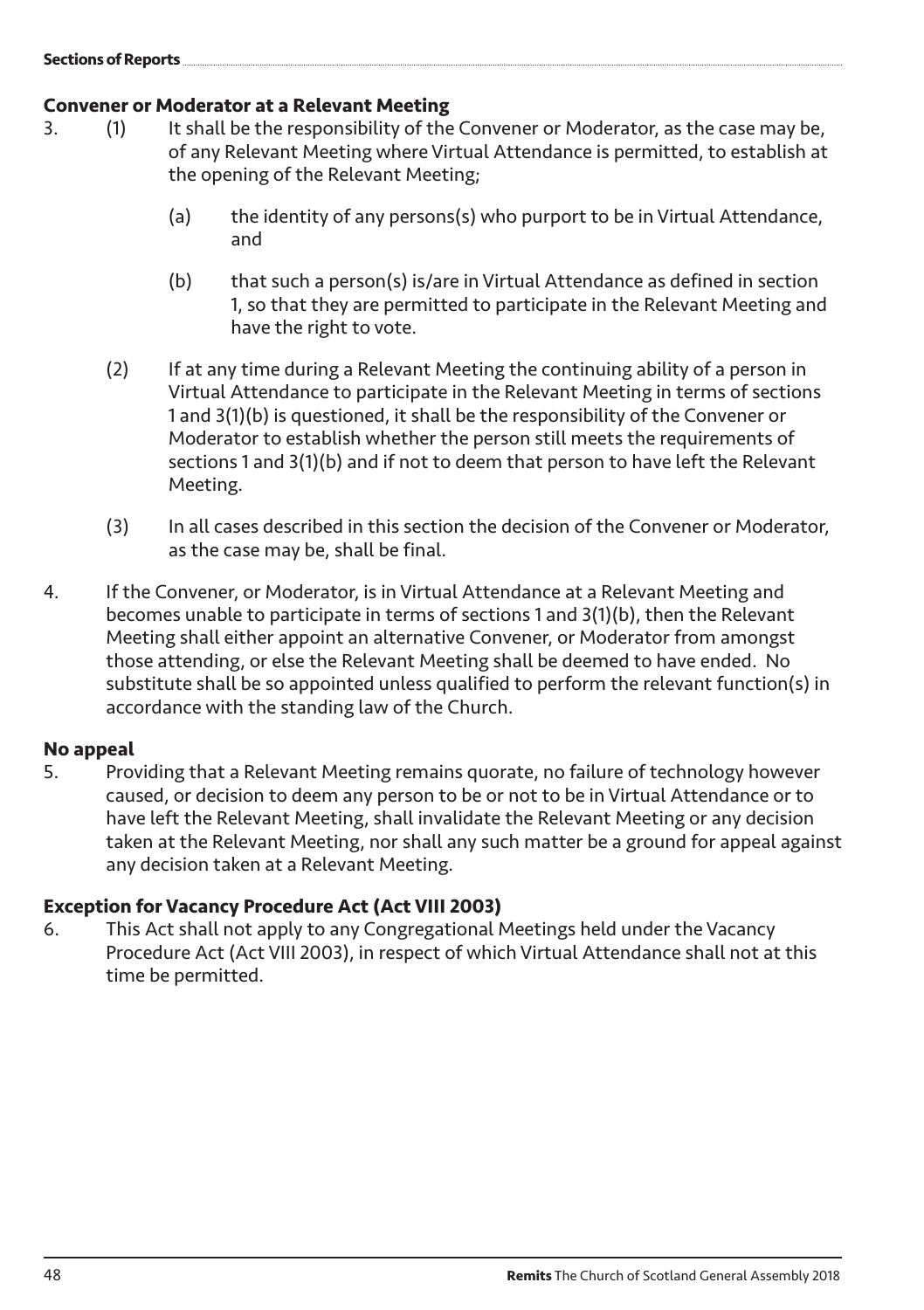## **REPORT OF THE COMMITTEE ON ECUMENICAL RELATIONS**

#### **Section 2.2.2**

## Local, Universal and Shaped by the Mission of God: An Ecumenical Policy for the Church of *Scotland*

### **The Basis**

*God's Mission has a Church and it is the One, Holy, Catholic and Apostolic Church. It is the Universal Church of which the Church of Scotland is a part and which is expressed in each Local Church. God calls the Church of Scotland to share in the mission of God and, in the light of this, to remove any obstacles that hinder our cooperation with our sisters and brothers in Christ.*

## **The Life of God**

*The life of God is manifest in the Trinity of Father, Son and Holy Spirit. The life of the God of Love is essentially relational and, as Creator, Redeemer and Sustainer, God enters into the life of Creation. The life of God is made known through Jesus Christ as the Life of the world and the Holy Spirit as the Life-giver who empowers and renews Creation.* 

## **The Mission of God**

*The mission of God is an expression of the self-giving of the life of God. The mission of God is rooted in the being of God and is made known in the action of God through the Son and by the Holy Spirit. The mission of God is concerned for the whole of Creation and is made known through the proclamation of the Kingdom of God.* 

#### **The Church**

*The Church is shaped by the mission of God whose life is made known in the One, Holy, Catholic and Apostolic Church. The life of the Church is primarily expressed in the local Church which is itself an expression of the universal Church. We live out our calling to be the Church by intentionally developing flourishing relationships which embody the life of God.*

## **The Local**

*The development of flourishing relationships at a local level is realised through the sharing of the gifts that God has given to the people of God in particular, local settings. In the sharing of these gifts:*

*We shall more fully embody the life of God in the body of Christ through the power of the Holy Spirit.*

*We shall better enable our sharing in the mission of God through the ministry of the people of God.*

*We shall encourage participation in active, shared discipleship.*

## **The Universal**

*The development of flourishing relationships at a universal level is realised in the sharing of the life of God embodied in each part of the Universal Church as it participates in the One, Holy, Catholic and Apostolic Church. Our shared realisation takes place through dialogue and in the affirmation of one another through participation in particular regional, national and international bodies and forums. In the sharing of the life of God:*

*We shall embody the life of God at a regional level as we share our experience in the context of the bodies through which oversight and mutual encouragement takes place.*

*We shall enable our sharing in the mission of God at a national level as we affirm that God has given to each tradition of the Church a particular insight into the life of God and that in humbly acknowledging one another we acknowledge the presence of God.*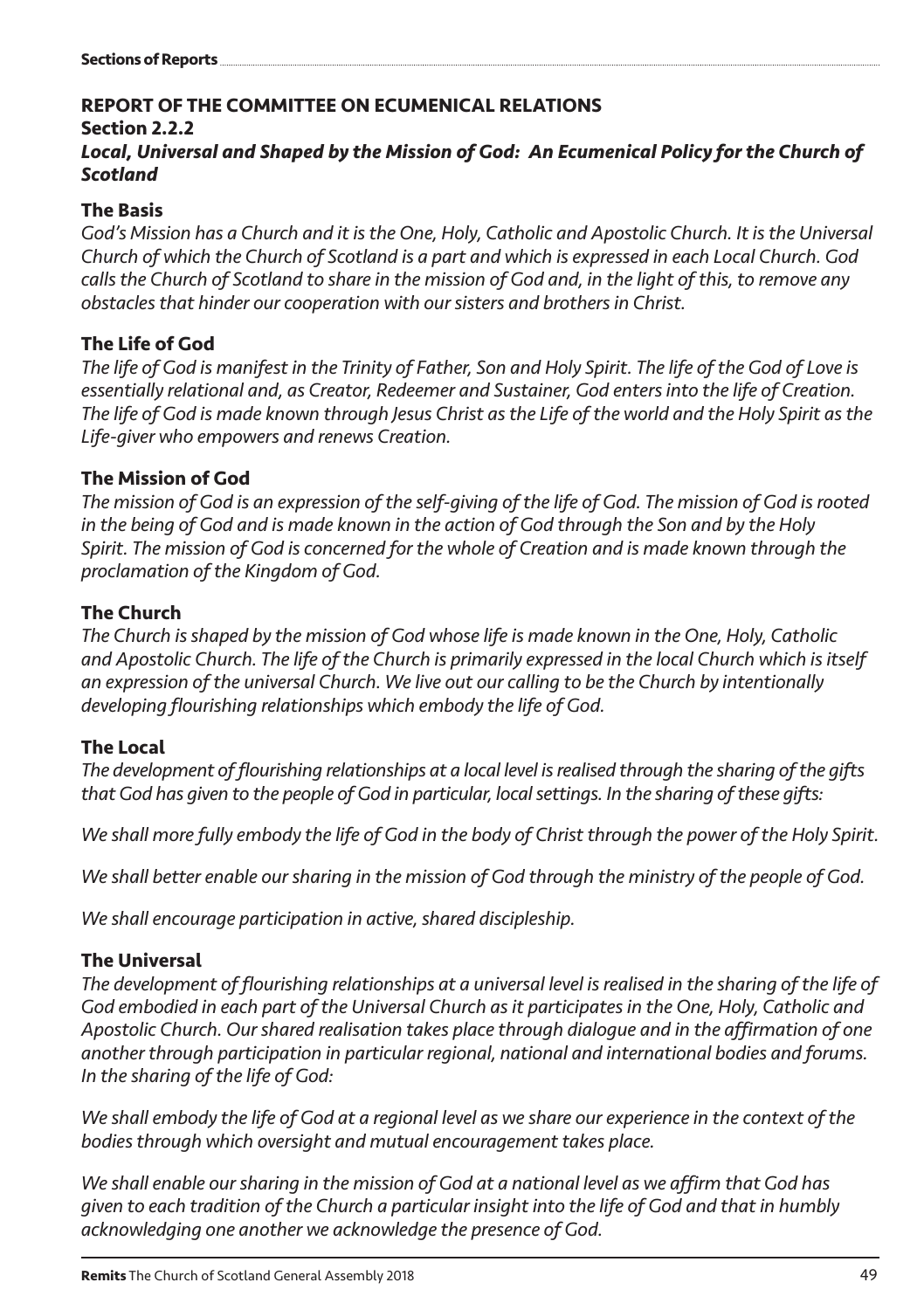#### **Sections of Reports**

*We shall encourage participation in the life of the One, Holy, Catholic and Apostolic Church at an international level through our identification with the life of Creation and the common challenges we face and, in so doing, live out our response to the prayer of Jesus that we 'may all be one…so that the world may believe'. (John 17: 20-21)*

#### **The Principle**

*The Policy commits the Church of Scotland to the support of the principle that, at local, regional, national and international levels, churches ought to act together except where deep differences of conviction compel them to act separately.*